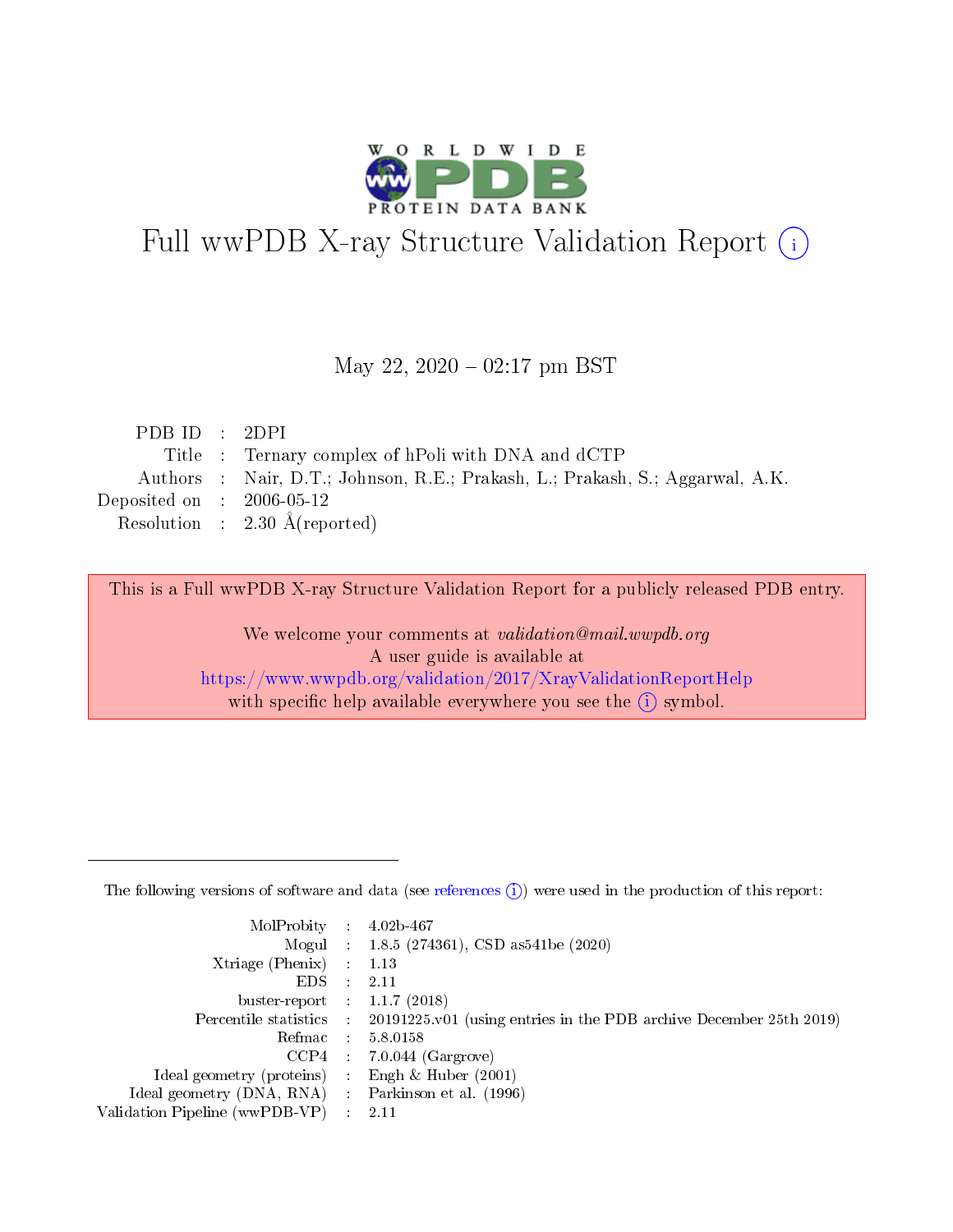# 1 [O](https://www.wwpdb.org/validation/2017/XrayValidationReportHelp#overall_quality)verall quality at a glance  $(i)$

The following experimental techniques were used to determine the structure: X-RAY DIFFRACTION

The reported resolution of this entry is 2.30 Å.

Percentile scores (ranging between 0-100) for global validation metrics of the entry are shown in the following graphic. The table shows the number of entries on which the scores are based.



| Metric                | Whole archive<br>$(\#\text{Entries})$ | Similar resolution<br>$(\#\text{Entries},\,\text{resolution}\,\,\text{range}(\textup{\AA}))$ |
|-----------------------|---------------------------------------|----------------------------------------------------------------------------------------------|
| $R_{free}$            | 130704                                | $5042$ $(2.30-2.30)$                                                                         |
| Clashscore            | 141614                                | $5643$ $(2.30-2.30)$                                                                         |
| Ramachandran outliers | 138981                                | $5575(2.30-2.30)$                                                                            |
| Sidechain outliers    | 138945                                | $\overline{5575 (2.30-2.30)}$                                                                |
| RSRZ outliers         | 127900                                | 4938 (2.30-2.30)                                                                             |

The table below summarises the geometric issues observed across the polymeric chains and their fit to the electron density. The red, orange, yellow and green segments on the lower bar indicate the fraction of residues that contain outliers for  $>=3, 2, 1$  and 0 types of geometric quality criteria respectively. A grey segment represents the fraction of residues that are not modelled. The numeric value for each fraction is indicated below the corresponding segment, with a dot representing fractions  $\epsilon=5\%$  The upper red bar (where present) indicates the fraction of residues that have poor fit to the electron density. The numeric value is given above the bar.

|   | $\boxed{\text{Mol}$ $\boxed{\text{Chain}}$ Length |     |     | Quality of chain |     |
|---|---------------------------------------------------|-----|-----|------------------|-----|
|   |                                                   | 14% | 29% | 43%              | 14% |
| m |                                                   | 11% | 44% | 33%              | 11% |
|   | 420                                               | 12% | 51% | 22%<br>12%       | 11% |

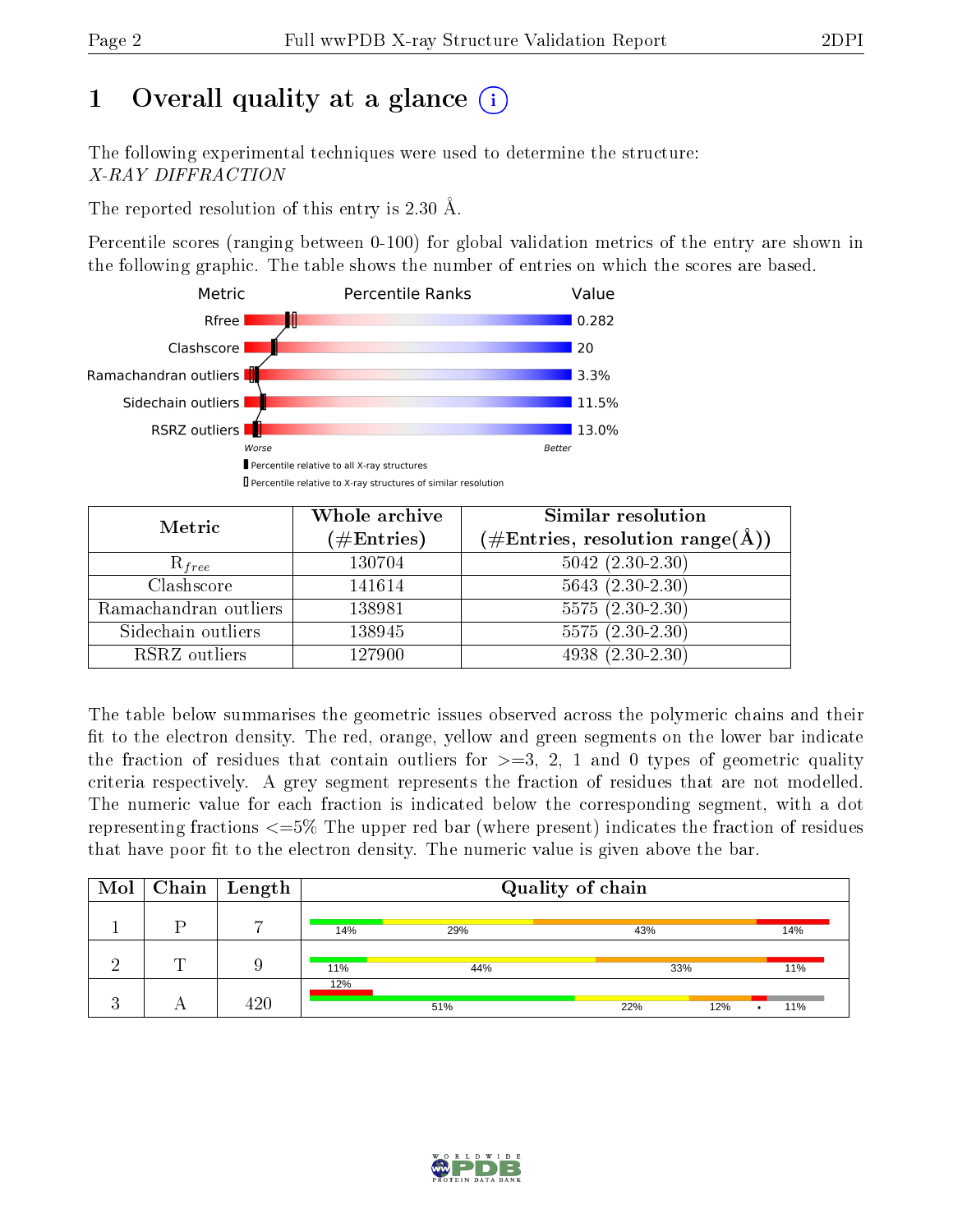# 2 Entry composition  $\left( \cdot \right)$

There are 6 unique types of molecules in this entry. The entry contains 3346 atoms, of which 0 are hydrogens and 0 are deuteriums.

In the tables below, the ZeroOcc column contains the number of atoms modelled with zero occupancy, the AltConf column contains the number of residues with at least one atom in alternate conformation and the Trace column contains the number of residues modelled with at most 2 atoms.

• Molecule 1 is a DNA chain called  $5'-D(*AP*GP*GP*AP*CP*CP*CP*(DOC))-3'$ .

| $\text{Mol}$ | $\mid$ Chain $\mid$ Residues |             | $\rm{Atoms}$ |  | $ZeroOcc \mid AltConf \mid Trace$ |  |
|--------------|------------------------------|-------------|--------------|--|-----------------------------------|--|
|              |                              | Total C N O |              |  |                                   |  |
|              |                              | 139         | 67 29 37     |  |                                   |  |

• Molecule 2 is a DNA chain called  $5'-D(*TP*(EDA)P*GP*GP*GP*TP*CP*CP*T)-3'.$ 

| Mol | $\mid$ Chain $\mid$ Residues |             |      | Atoms |     | $\mid$ ZeroOcc $\mid$ AltConf $\mid$ Trace |  |
|-----|------------------------------|-------------|------|-------|-----|--------------------------------------------|--|
|     |                              | $\rm Total$ |      |       |     |                                            |  |
|     |                              |             | 90 — | -32   | -54 |                                            |  |

Molecule 3 is a protein called DNA polymerase iota.

| Mol | Chain | Residues |                     |      | Atoms |     | ZeroOcc | AltConf | $\lq$ Trace |
|-----|-------|----------|---------------------|------|-------|-----|---------|---------|-------------|
|     |       | 372      | $\rm Total$<br>2871 | 1806 | 503   | 541 |         |         |             |

• Molecule 4 is MAGNESIUM ION (three-letter code: MG) (formula: Mg).

|  | Mol   Chain   Residues | Atoms | $^\top$ ZeroOcc   AltConf |  |
|--|------------------------|-------|---------------------------|--|
|  |                        | Total |                           |  |

 Molecule 5 is 2'-DEOXYCYTIDINE-5'-TRIPHOSPHATE (three-letter code: DCP) (formula:  $C_9H_{16}N_3O_{13}P_3$ ).

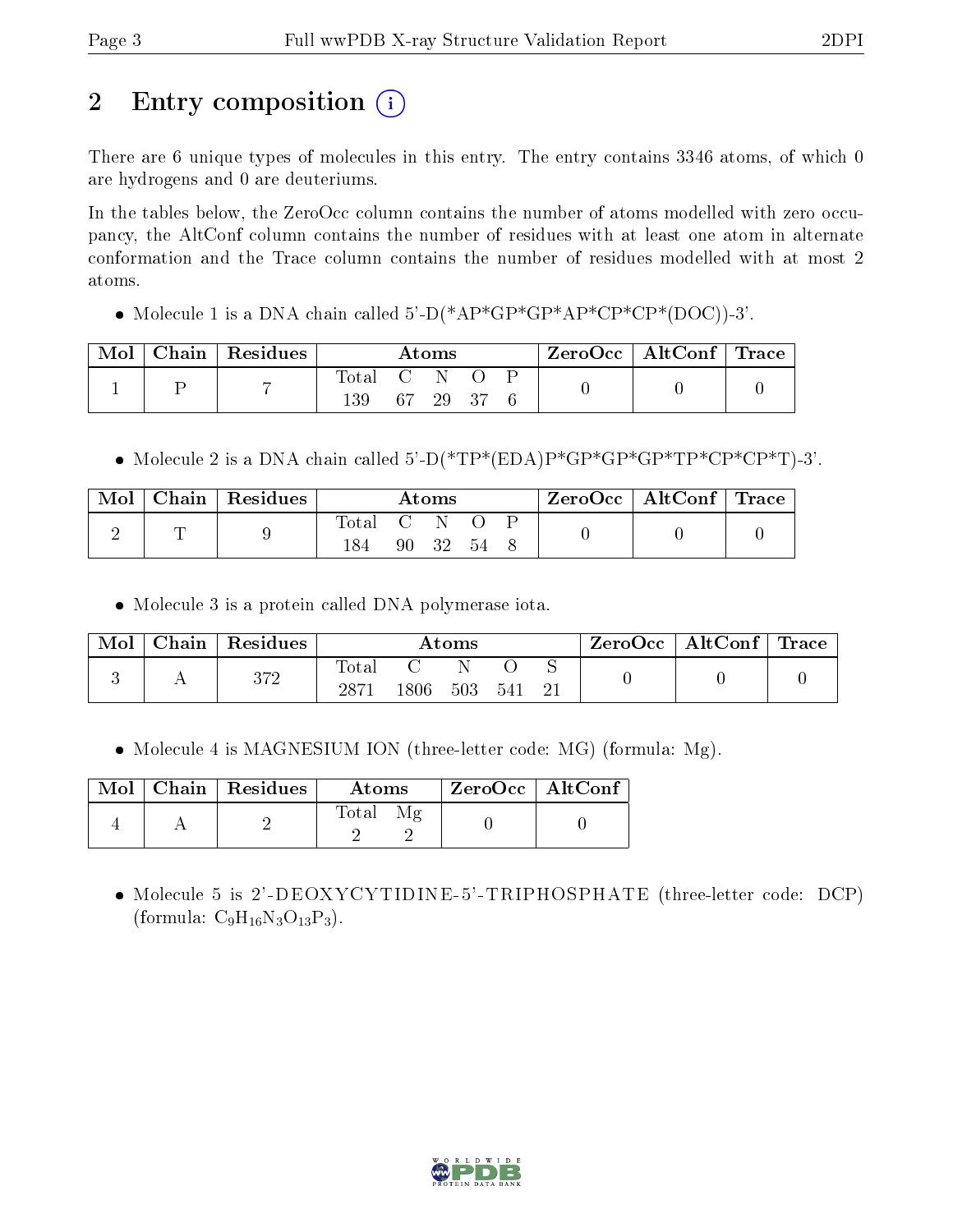

| Mol | Chain   Residues |             | Atoms       |      | $ZeroOcc \mid AltConf \mid$ |  |
|-----|------------------|-------------|-------------|------|-----------------------------|--|
|     |                  | Total C N O |             |      |                             |  |
|     |                  |             | $9 \quad 3$ | -13- |                             |  |

 $\bullet\,$  Molecule 6 is water.

| $\bf{Mol}$ |           | Chain Residues | Atoms                                   | $ZeroOcc \   \$ AltConf |
|------------|-----------|----------------|-----------------------------------------|-------------------------|
|            |           |                | Total O                                 |                         |
|            |           | 12             | Total<br>- ()<br>12<br>12               |                         |
|            | $\forall$ | 107            | Total<br>$\left( \right)$<br>107<br>107 |                         |

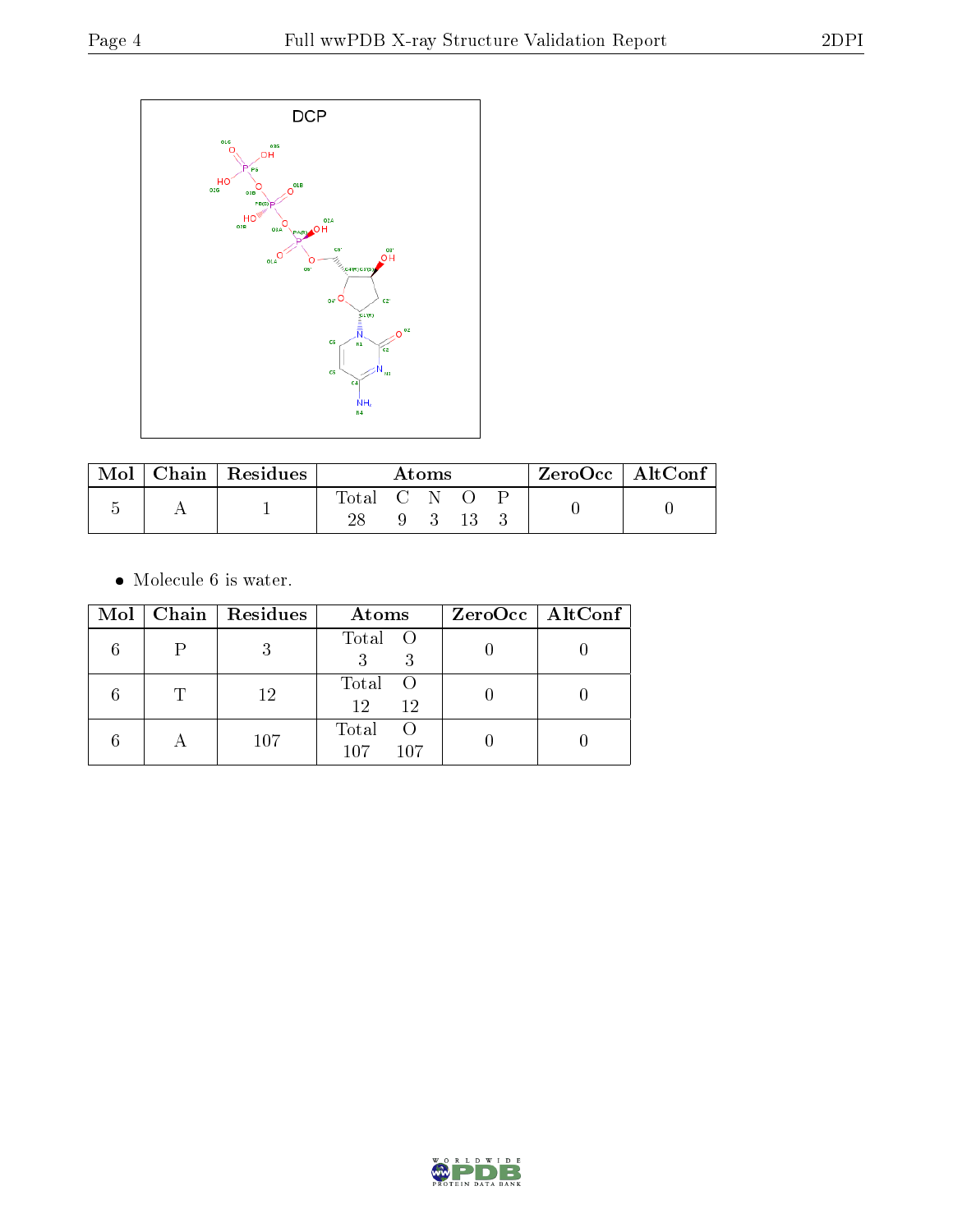# 3 Residue-property plots  $(i)$

These plots are drawn for all protein, RNA and DNA chains in the entry. The first graphic for a chain summarises the proportions of the various outlier classes displayed in the second graphic. The second graphic shows the sequence view annotated by issues in geometry and electron density. Residues are color-coded according to the number of geometric quality criteria for which they contain at least one outlier: green  $= 0$ , yellow  $= 1$ , orange  $= 2$  and red  $= 3$  or more. A red dot above a residue indicates a poor fit to the electron density (RSRZ  $> 2$ ). Stretches of 2 or more consecutive residues without any outlier are shown as a green connector. Residues present in the sample, but not in the model, are shown in grey.

• Molecule 1: 5'-D(\*AP\*GP\*GP\*AP\*CP\*CP\*(DOC))-3'



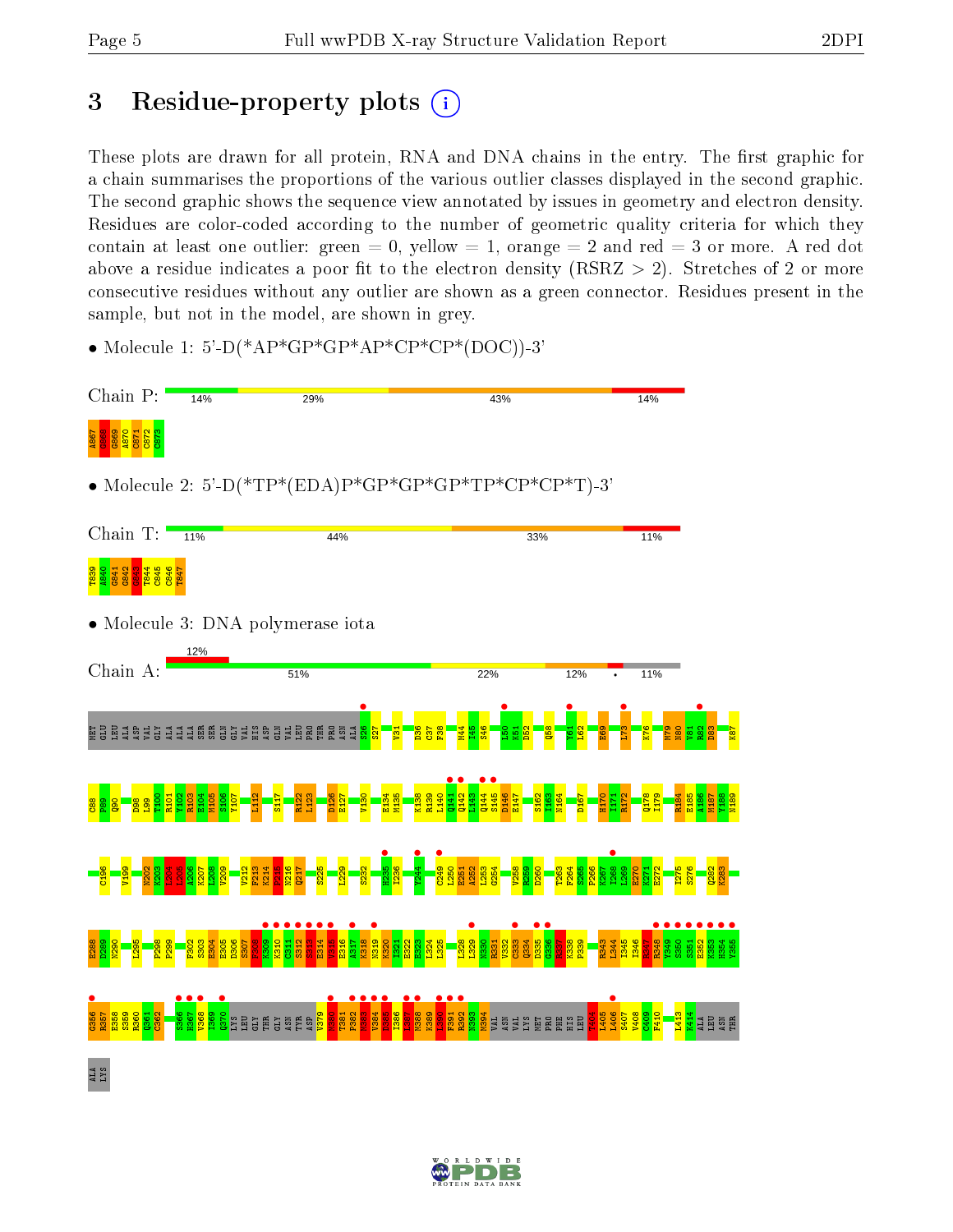# 4 Data and refinement statistics  $(i)$

| Property                                                                | Value                                            | Source     |
|-------------------------------------------------------------------------|--------------------------------------------------|------------|
| Space group                                                             | P 65 2 2                                         | Depositor  |
| Cell constants                                                          | 98.15Å 203.11Å<br>98.15Å                         | Depositor  |
| a, b, c, $\alpha$ , $\beta$ , $\gamma$                                  | $90.00^{\circ}$ $90.00^{\circ}$ $120.00^{\circ}$ |            |
| Resolution $(A)$                                                        | $42.64 - 2.30$                                   | Depositor  |
|                                                                         | $41.60 = 2.30$                                   | <b>EDS</b> |
| % Data completeness                                                     | $98.6(42.64-2.30)$                               | Depositor  |
| (in resolution range)                                                   | 98.6 (41.60-2.30)                                | <b>EDS</b> |
| $R_{merge}$                                                             | 0.07                                             | Depositor  |
| $\mathrm{R}_{sym}$                                                      | (Not available)                                  | Depositor  |
| $\langle I/\sigma(I) \rangle^{-1}$                                      | $9.01$ (at 2.29Å)                                | Xtriage    |
| Refinement program                                                      | REFMAC 5.1.24                                    | Depositor  |
| $R, R_{free}$                                                           | $0.228$ ,<br>0.278                               | Depositor  |
|                                                                         | $0.231$ ,<br>0.282                               | DCC        |
| $R_{free}$ test set                                                     | $2090$ reflections $(7.89\%)$                    | wwPDB-VP   |
| Wilson B-factor $(\AA^2)$                                               | 36.5                                             | Xtriage    |
| Anisotropy                                                              | 0.208                                            | Xtriage    |
| Bulk solvent $k_{sol}(\mathrm{e}/\mathrm{A}^3),\,B_{sol}(\mathrm{A}^2)$ | $0.33$ , $52.3$                                  | <b>EDS</b> |
| L-test for $\mathrm{twinning}^2$                                        | $< L >$ = 0.50, $< L^2 >$ = 0.33                 | Xtriage    |
| Estimated twinning fraction                                             | No twinning to report.                           | Xtriage    |
| $F_o, F_c$ correlation                                                  | 0.92                                             | <b>EDS</b> |
| Total number of atoms                                                   | 3346                                             | wwPDB-VP   |
| Average B, all atoms $(A^2)$                                            | 34.0                                             | wwPDB-VP   |

Xtriage's analysis on translational NCS is as follows: The largest off-origin peak in the Patterson function is  $5.29\%$  of the height of the origin peak. No significant pseudotranslation is detected.

<sup>&</sup>lt;sup>2</sup>Theoretical values of  $\langle |L| \rangle$ ,  $\langle L^2 \rangle$  for acentric reflections are 0.5, 0.333 respectively for untwinned datasets, and 0.375, 0.2 for perfectly twinned datasets.



<span id="page-5-1"></span><span id="page-5-0"></span><sup>1</sup> Intensities estimated from amplitudes.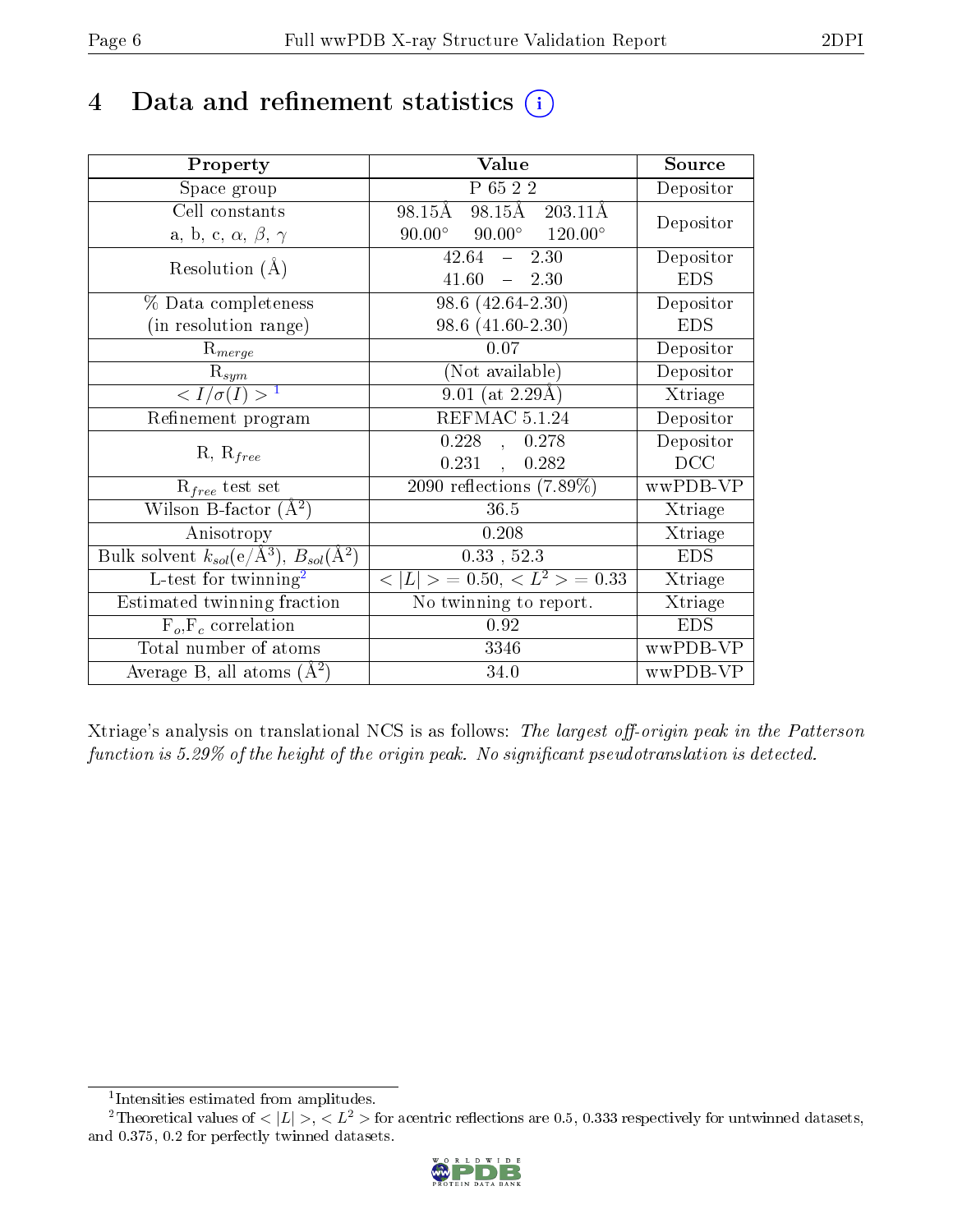# 5 Model quality  $(i)$

### 5.1 Standard geometry  $(i)$

Bond lengths and bond angles in the following residue types are not validated in this section: DOC, MG, EDA, DCP

The Z score for a bond length (or angle) is the number of standard deviations the observed value is removed from the expected value. A bond length (or angle) with  $|Z| > 5$  is considered an outlier worth inspection. RMSZ is the root-mean-square of all Z scores of the bond lengths (or angles).

| Mol | Chain |             | Bond lengths          |      | Bond angles              |  |  |
|-----|-------|-------------|-----------------------|------|--------------------------|--|--|
|     |       | <b>RMSZ</b> | # $ Z >5$             | RMSZ | $\# Z  > 5$              |  |  |
|     |       | 3.99        | $26/136(19.1\%)$      | 5.48 | $60/208$ $(28.8\%)$      |  |  |
|     |       | 4.53        | $36/178$ $(20.2\%)$   | 4.88 | $68/271(25.1\%)$         |  |  |
| 3   |       | 2.04        | $79/2909$ $(2.7\%)$   | 1.58 | $51/3927$ $(1.3\%)$      |  |  |
| All | Αll   | 2.35        | $(4.4\%)$<br>141/3223 | 2.26 | $(4.1\%)$<br>4406<br>179 |  |  |

Chiral center outliers are detected by calculating the chiral volume of a chiral center and verifying if the center is modelled as a planar moiety or with the opposite hand.A planarity outlier is detected by checking planarity of atoms in a peptide group, atoms in a mainchain group or atoms of a sidechain that are expected to be planar.

|  | Mol   Chain   $\#\text{Chirality outliers}$   $\#\text{Planarity outliers}$ |
|--|-----------------------------------------------------------------------------|
|  |                                                                             |
|  |                                                                             |
|  |                                                                             |
|  |                                                                             |

All (141) bond length outliers are listed below:

| Mol            | Chain        | Res | <b>Type</b> | Atoms         | $\mathbf{Z}$ | Observed $(A)$ | Ideal(A) |
|----------------|--------------|-----|-------------|---------------|--------------|----------------|----------|
| 2              | T            | 847 | DТ          | $C3'-O3'$     | 21.88        | 1.72           | 1.44     |
| $\overline{2}$ | T            | 843 | DG          | $P$ -O5'      | 15.17        | 1.75           | 1.59     |
| 1              | $\mathsf{P}$ | 867 | DА          | $O3'$ -P      | 14.93        | 1.79           | 1.61     |
| 3              | А            | 313 | <b>SER</b>  | $CB-OG$       | 14.74        | 1.61           | 1.42     |
| 3              | А            | 392 | $\rm{ARG}$  | $C-O$         | 14.69        | 1.51           | 1.23     |
| 2              | T            | 844 | DT          | $C3'$ - $O3'$ | $-11.45$     | 1.29           | 1.44     |
| 2              | Τ            | 839 | <b>DT</b>   | $C3'-O3'$     | $-11.38$     | 1.29           | 1.44     |
| 3              | А            | 103 | $\rm{ARG}$  | $CZ-NH2$      | 10.72        | 1.47           | 1.33     |
| $\overline{2}$ | T            | 841 | DG          | $P-O5'$       | 10.71        | 1.70           | 1.59     |
| 2              | T            | 845 | DC          | $C4'-C3'$     | 10.61        | 1.64           | 1.53     |
|                | $\mathsf{P}$ | 867 | DА          | $N7-C5$       | $-10.60$     | 1.32           | 1.39     |
| $\overline{2}$ | T            | 839 | DТ          | $C2-N3$       | 10.31        | 1.46           | 1.37     |

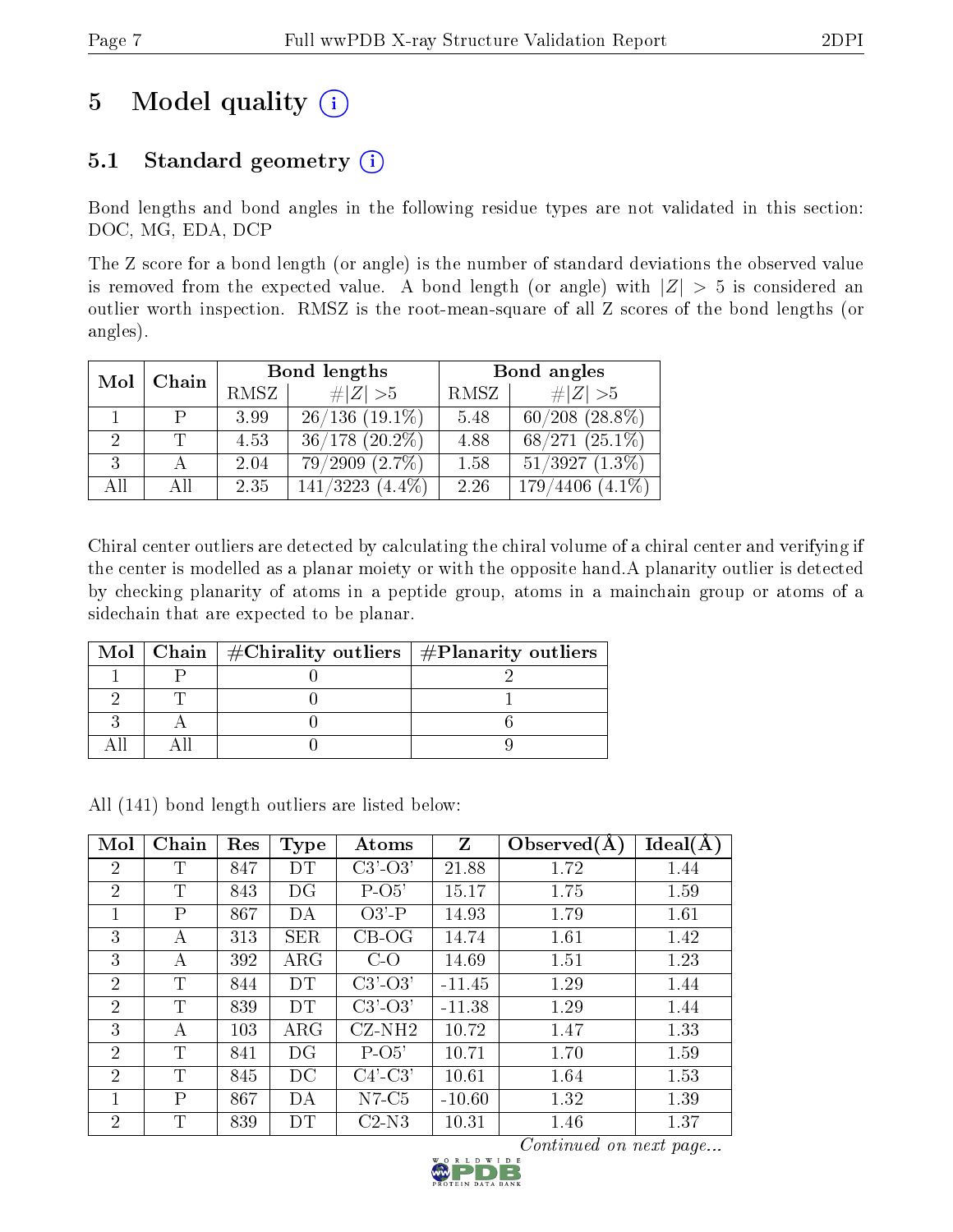| Mol            | . <i>.</i><br>Chain     | $\mathbf{r}$<br>$\operatorname{Res}$ | - 1 - 1 -<br>Type       | Atoms                                 | $\mathbf{Z}$      | Observed $(A)$ | Ideal(A) |
|----------------|-------------------------|--------------------------------------|-------------------------|---------------------------------------|-------------------|----------------|----------|
| 3              | A                       | 214                                  | LYS.                    | $CA-C$                                | $-10.30$          | 1.26           | 1.52     |
| $\overline{2}$ | $\mathbf T$             | 844                                  | DT                      | $C2-N3$                               | 10.29             | 1.46           | 1.37     |
| $\mathbf{1}$   | $\overline{P}$          | 867                                  | DA                      | $C5$ - $C4$ '                         | 10.15             | 1.62           | 1.51     |
| 3              | $\boldsymbol{A}$        | 122                                  | $\rm{ARG}$              | $CG$ - $CD$                           | 10.14             | 1.77           | 1.51     |
| $\mathbf{3}$   | $\boldsymbol{A}$        | 216                                  | <b>ASN</b>              | $N$ -CA                               | 10.01             | 1.66           | 1.46     |
| $\overline{3}$ | А                       | 105                                  | MET                     | $CG-SD$                               | 9.96              | 2.07           | 1.81     |
| 3              | А                       | 122                                  | $\rm{ARG}$              | $CD-NE$                               | $-9.72$           | 1.29           | 1.46     |
| $\overline{2}$ | T                       | 845                                  | $\overline{DC}$         | $C2$ <sup>'</sup> $-C1$ <sup>'</sup>  | 9.71              | 1.62           | 1.52     |
| $\mathbf{3}$   | A                       | 122                                  | $\rm{ARG}$              | $\overline{\text{NE}}$ -CZ            | $-9.46$           | 1.20           | 1.33     |
| $\overline{2}$ | $\overline{\mathrm{T}}$ | 843                                  | DG                      | $O4'$ -C1'                            | $-9.45$           | 1.30           | 1.42     |
| 1              | $\overline{\mathrm{P}}$ | 872                                  | DC                      | $C4'-O4'$                             | 9.43              | 1.54           | 1.45     |
| $\overline{2}$ | $\mathbf T$             | 843                                  | DG                      | $P-OP2$                               | $-9.31$           | 1.33           | 1.49     |
| $\overline{2}$ | $\overline{\mathrm{T}}$ | 843                                  | DG                      | $N1-C2$                               | $\overline{9.30}$ | $1.45\,$       | 1.37     |
| $\mathbf{1}$   | $\mathbf P$             | 868                                  | DG                      | $C2$ '-C1'                            | 9.17              | 1.61           | 1.52     |
| $\overline{3}$ | $\boldsymbol{A}$        | 338                                  | $\overline{\text{LYS}}$ | $CA-CB$                               | 8.76              | 1.73           | 1.53     |
| 3              | $\boldsymbol{A}$        | 38                                   | PHE                     | $CB-CG$                               | $-8.75$           | 1.36           | 1.51     |
| $\mathbf{1}$   | $\mathbf P$             | 871                                  | DC                      | $\overline{C}3'$ -O3'                 | $-8.56$           | 1.32           | 1.44     |
| 3              | $\boldsymbol{A}$        | 134                                  | GLU                     | $CD-OE1$                              | 8.44              | 1.34           | 1.25     |
| 3              | A                       | 314                                  | GLU                     | $CD-OE2$                              | 8.37              | 1.34           | 1.25     |
| $\mathbf 1$    | $\mathbf P$             | 872                                  | DC                      | $C3'-O3'$                             | $-8.33$           | 1.33           | 1.44     |
| 3              | А                       | 314                                  | <b>GLU</b>              | $N$ -CA                               | 8.29              | 1.62           | 1.46     |
| $\overline{2}$ | T                       | 843                                  | DG                      | $N7-C5$                               | $-8.22$           | 1.34           | 1.39     |
| $\overline{2}$ | $\overline{T}$          | 843                                  | DG                      | $O5'-C5'$                             | $-8.11$           | 1.22           | 1.42     |
| $\mathbf{1}$   | $\mathbf P$             | 870                                  | DA                      | $C2$ <sup>-</sup> $C1$ <sup>'</sup>   | 8.09              | 1.60           | 1.52     |
| $\overline{2}$ | $\overline{\mathrm{T}}$ | 847                                  | <b>DT</b>               | $\overline{C4'-C3}$                   | 8.04              | 1.61           | 1.53     |
| 3              | $\bf{A}$                | 387                                  | LEU                     | $C-O$                                 | 7.97              | 1.38           | 1.23     |
| 3              | А                       | 207                                  | LYS.                    | $CE-NZ$                               | $-7.88$           | 1.29           | 1.49     |
| $\mathbf{3}$   | А                       | 44                                   | MET                     | $SD-CE$                               | $-7.77$           | 1.34           | 1.77     |
| $\overline{2}$ | $\mathbf T$             | 843                                  | DG                      | $C3'-C2'$                             | $-7.67$           | 1.43           | 1.52     |
| 1              | P                       | 870                                  | DA                      | $C4'-O4'$                             | 7.67              | 1.52           | 1.45     |
| 1              | $\mathbf{P}$            | 871                                  | DC                      | $O4'$ -C1'                            | $-7.59$           | 1.33           | $1.42\,$ |
| $\mathbf{1}$   | ${\bf P}$               | 871                                  | DC                      | $C2$ <sup>'</sup> - $C1$ <sup>'</sup> | 7.43              | 1.59           | 1.52     |
| $\overline{2}$ | T                       | 842                                  | DG                      | $C6-06$                               | $-7.41$           | 1.17           | 1.24     |
| $\mathbf{1}$   | $\overline{\mathrm{P}}$ | 872                                  | DC                      | $P-O5'$                               | 7.33              | 1.67           | 1.59     |
| 3              | А                       | 384                                  | VAL                     | $\overline{\text{N-CA}}$              | 7.29              | 1.60           | 1.46     |
| $\overline{2}$ | T                       | 844                                  | DT                      | $O3'$ -P                              | 7.24              | 1.69           | 1.61     |
| 3              | А                       | 282                                  | <b>GLN</b>              | $CG$ - $CD$                           | 7.21              | 1.67           | 1.51     |
| $\overline{2}$ | T                       | 845                                  | DC                      | $P-O5'$                               | 7.03              | 1.66           | 1.59     |
| $\overline{3}$ | А                       | 270                                  | <b>GLU</b>              | $CD-OE2$                              | 7.02              | 1.33           | 1.25     |
| $\overline{2}$ | T                       | 845                                  | DC                      | $N1-C6$                               | $-6.94$           | 1.32           | 1.37     |
| 3              | A                       | 408                                  | VAL                     | $CB-CG2$                              | 6.94              | 1.67           | 1.52     |
| 3              | Α                       | 214                                  | <b>LYS</b>              | $CE-NZ$                               | $-6.91$           | 1.31           | 1.49     |

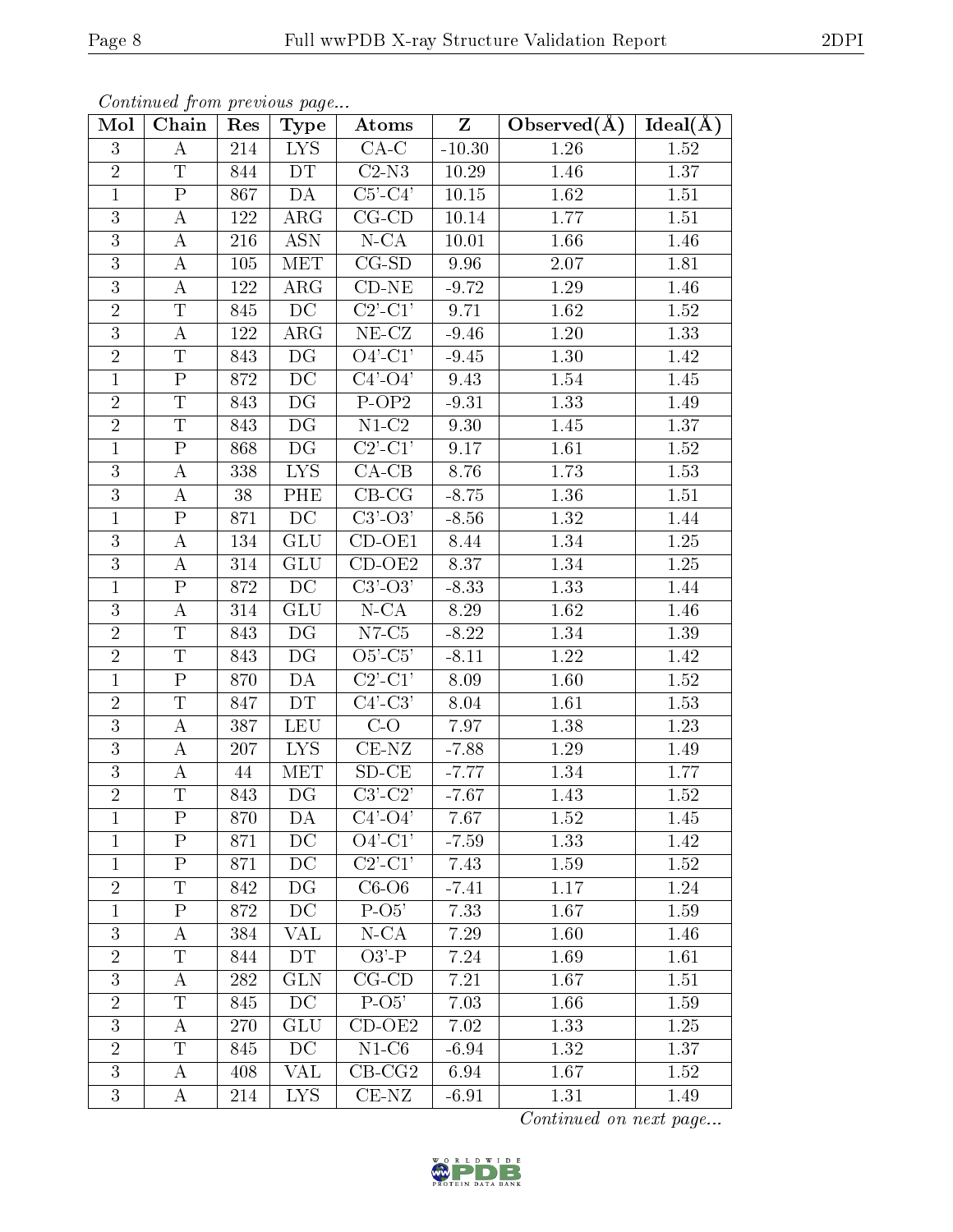| Mol            | . <i>.</i><br>Chain     | Res | - 1 - 1 -<br>Type       | Atoms                       | $Z_{\parallel}$ | Observed $(\AA)$ | Ideal(A) |
|----------------|-------------------------|-----|-------------------------|-----------------------------|-----------------|------------------|----------|
| 3              | A                       | 305 | GLU                     | $\overline{\text{CD-OE2}}$  | $-6.88$         | 1.18             | 1.25     |
| $\mathbf{1}$   | $\mathbf{P}$            | 869 | DG                      | $N3-C4$                     | $-6.87$         | 1.30             | 1.35     |
| $\mathbf 1$    | $\overline{P}$          | 870 | DA                      | $\overline{P-O5'}$          | 6.84            | 1.66             | 1.59     |
| $\mathbf{1}$   | ${\bf P}$               | 871 | DC                      | $P-O5'$                     | 6.83            | 1.66             | 1.59     |
| $\overline{3}$ | $\boldsymbol{A}$        | 394 | <b>MET</b>              | $CG-SD$                     | 6.79            | 1.98             | 1.81     |
| 3              | А                       | 251 | <b>GLU</b>              | $CD-OE1$                    | 6.72            | 1.33             | 1.25     |
| 3              | А                       | 184 | $\rm{ARG}$              | $CD-NE$                     | $-6.70$         | 1.35             | 1.46     |
| 3              | А                       | 189 | <b>ASN</b>              | $CG-OD1$                    | 6.66            | 1.38             | 1.24     |
| $\overline{3}$ | A                       | 162 | <b>SER</b>              | $CA-CB$                     | 6.60            | 1.62             | 1.52     |
| $\mathbf{1}$   | $\overline{\mathrm{P}}$ | 872 | DC                      | $C4-C5$                     | $-6.58$         | 1.37             | 1.43     |
| 3              | А                       | 303 | <b>SER</b>              | $CB-OG$                     | $-6.58$         | 1.33             | 1.42     |
| $\overline{2}$ | T                       | 847 | DT                      | $N1-C6$                     | $-6.50$         | 1.33             | 1.38     |
| $\overline{2}$ | $\overline{\mathrm{T}}$ | 846 | $\overline{DC}$         | $C2-N3$                     | 6.50            | 1.41             | $1.35\,$ |
| 3              | А                       | 46  | <b>SER</b>              | $CB-OG$                     | $-6.43$         | 1.33             | 1.42     |
| $\overline{3}$ | A                       | 388 | MET                     | $CG-SD$                     | 6.42            | 1.97             | 1.81     |
| 3              | $\boldsymbol{A}$        | 107 | <b>TYR</b>              | $CD2-CE2$                   | 6.39            | 1.49             | 1.39     |
| $\mathbf{3}$   | $\boldsymbol{A}$        | 305 | <b>GLU</b>              | $\overline{CD}-OE1$         | $-6.39$         | 1.18             | 1.25     |
| 3              | $\boldsymbol{A}$        | 385 | $\overline{\text{ASP}}$ | $CB-CG$                     | 6.35            | 1.65             | 1.51     |
| 3              | А                       | 288 | <b>GLU</b>              | $CD-OE2$                    | 6.34            | 1.32             | 1.25     |
| $\overline{3}$ | $\boldsymbol{A}$        | 134 | GLU                     | $CD-OE2$                    | 6.30            | 1.32             | 1.25     |
| 3              | А                       | 322 | <b>GLU</b>              | $CD-OE1$                    | 6.30            | 1.32             | 1.25     |
| 3              | А                       | 178 | <b>GLN</b>              | $CG$ - $CD$                 | 6.28            | 1.65             | 1.51     |
| 3              | А                       | 410 | PHE                     | $\overline{\text{CD1-CE1}}$ | 6.27            | 1.51             | 1.39     |
| 3              | А                       | 117 | SER                     | $CB-OG$                     | 6.21            | 1.50             | 1.42     |
| $\overline{3}$ | А                       | 319 | <b>ASN</b>              | $CG-ND2$                    | 6.20            | 1.48             | 1.32     |
| 3              | А                       | 122 | ${\rm ARG}$             | $\overline{C}$ Z-NH1        | $-6.20$         | 1.25             | 1.33     |
| 3              | А                       | 382 | <b>PRO</b>              | $N$ -CD                     | 6.11            | 1.56             | 1.47     |
| $\mathbf{1}$   | $\mathbf P$             | 868 | DG                      | $N9$ -C8                    | 6.08            | 1.42             | 1.37     |
| $\overline{2}$ | $\mathbf T$             | 847 | <b>DT</b>               | $C5'-C4'$                   | 6.08            | 1.58             | 1.51     |
| $\overline{2}$ | T                       | 843 | DG                      | $C6-N1$                     | 6.05            | 1.43             | 1.39     |
| 3              | A                       | 185 | <b>GLU</b>              | $CG$ - $CD$                 | 6.00            | 1.60             | 1.51     |
| $\mathbf{1}$   | $\overline{\mathrm{P}}$ | 869 | DG                      | $N9$ -C $8$                 | 6.00            | 1.42             | 1.37     |
| $\overline{2}$ | T                       | 845 | DC                      | $C4-N4$                     | 5.97            | 1.39             | 1.33     |
| 3              | А                       | 391 | PHE                     | $CA-C$                      | 5.96            | 1.68             | 1.52     |
| 3              | А                       | 260 | ASP                     | $N\text{-}\mathrm{CA}$      | 5.92            | 1.58             | 1.46     |
| $\overline{2}$ | Τ                       | 841 | DG                      | $N3-C4$                     | $-5.89$         | 1.31             | 1.35     |
| 3              | А                       | 322 | <b>GLU</b>              | $CG$ - $CD$                 | 5.89            | 1.60             | 1.51     |
| $\overline{2}$ | T                       | 842 | DG                      | $C2-N3$                     | 5.86            | 1.37             | 1.32     |
| $\overline{3}$ | А                       | 313 | SER                     | $CA-C\overline{B}$          | 5.83            | 1.61             | 1.52     |
| 3              | A                       | 213 | <b>PHE</b>              | $CB-CG$                     | 5.83            | 1.61             | 1.51     |
| 3              | А                       | 225 | SER                     | $CA-CB$                     | 5.78            | 1.61             | 1.52     |
| $\mathbf{1}$   | $\overline{\mathrm{P}}$ | 869 | DG                      | $N1-C2$                     | $-5.74$         | 1.33             | 1.37     |

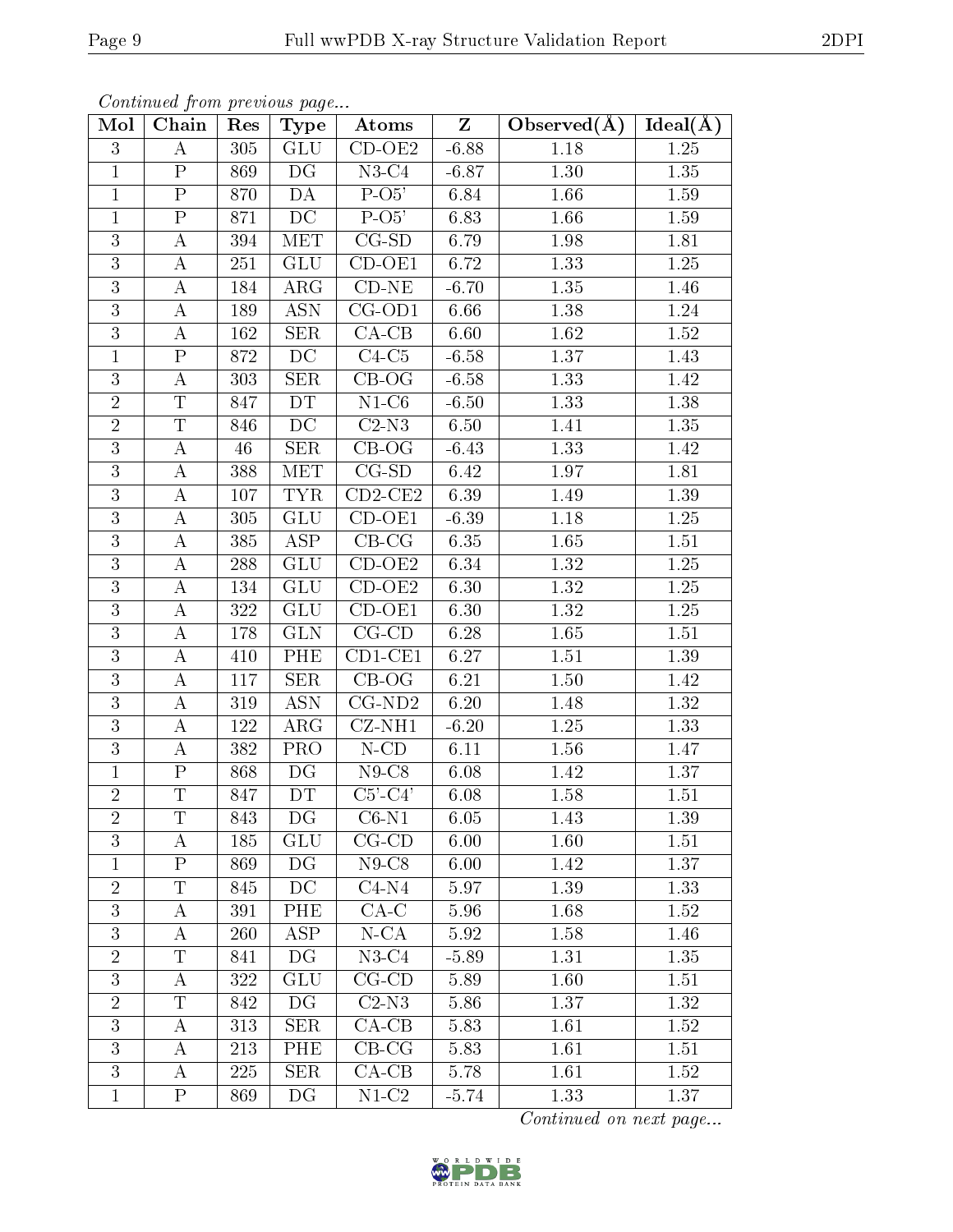| Mol            | Chain                   | Res | Type                    | Atoms                      | $\mathbf{Z}$ | Observed $(\overline{A})$ | Ideal $(A)$ |
|----------------|-------------------------|-----|-------------------------|----------------------------|--------------|---------------------------|-------------|
| 3              | $\bf{A}$                | 276 | <b>SER</b>              | $CB-OG$                    | 5.73         | 1.49                      | 1.42        |
| 3              | $\bf{A}$                | 302 | PHE                     | $C-O$                      | 5.73         | 1.34                      | 1.23        |
| $\mathbf 1$    | ${\bf P}$               | 867 | DA                      | $C5-C6$                    | $-5.71$      | 1.35                      | 1.41        |
| $\mathbf{1}$   | ${\bf P}$               | 867 | DA                      | $C4'-C3'$                  | 5.71         | 1.59                      | 1.53        |
| $\mathbf{1}$   | ${\bf P}$               | 869 | DG                      | $N7-C5$                    | 5.70         | 1.42                      | 1.39        |
| $\overline{2}$ | $\overline{T}$          | 841 | DG                      | $C6-N1$                    | 5.70         | 1.43                      | 1.39        |
| $\mathbf{1}$   | $\overline{P}$          | 869 | DG                      | $O3'$ -P                   | 5.64         | 1.68                      | 1.61        |
| 3              | А                       | 381 | <b>THR</b>              | $CA-CB$                    | 5.64         | 1.68                      | 1.53        |
| $\mathbf{3}$   | $\bf{A}$                | 258 | <b>VAL</b>              | $C-O$                      | $-5.61$      | 1.12                      | 1.23        |
| 3              | $\bf{A}$                | 283 | <b>LYS</b>              | $CD-CE$                    | 5.59         | 1.65                      | 1.51        |
| 3              | А                       | 264 | PHE                     | $CD1-CE1$                  | $-5.57$      | 1.28                      | 1.39        |
| $\overline{2}$ | T                       | 841 | DG                      | $C2-N3$                    | 5.57         | 1.37                      | 1.32        |
| $\mathbf{1}$   | $\overline{P}$          | 870 | $\overline{DA}$         | $N9-C4$                    | $-5.55$      | 1.34                      | 1.37        |
| $\overline{2}$ | $\mathbf T$             | 841 | DG                      | P-OP <sub>2</sub>          | $-5.50$      | 1.39                      | 1.49        |
| 3              | $\overline{\rm A}$      | 320 | $\overline{\text{LYS}}$ | $N$ -CA                    | 5.49         | 1.57                      | 1.46        |
| $\overline{2}$ | T                       | 847 | DT                      | $C5-C6$                    | $-5.48$      | 1.30                      | 1.34        |
| 3              | $\bf{A}$                | 232 | <b>SER</b>              | $\overline{C}$ B-OG        | 5.47         | 1.49                      | 1.42        |
| $\overline{3}$ | А                       | 207 | <b>LYS</b>              | $CD-CE$                    | 5.45         | 1.64                      | 1.51        |
| 3              | А                       | 209 | <b>VAL</b>              | $CB-CG1$                   | $-5.44$      | 1.41                      | 1.52        |
| $\overline{2}$ | $\overline{\mathrm{T}}$ | 847 | DT                      | $N1-C2$                    | $-5.43$      | 1.33                      | 1.38        |
| $\overline{2}$ | $\mathbf T$             | 843 | DG                      | $C5$ - $C4$ '              | $-5.37$      | 1.45                      | 1.51        |
| $\overline{3}$ | $\bf{A}$                | 212 | <b>VAL</b>              | $C-O$                      | $-5.36$      | 1.13                      | 1.23        |
| 3              | А                       | 315 | <b>VAL</b>              | $C-O$                      | 5.35         | 1.33                      | 1.23        |
| 3              | А                       | 112 | LEU                     | $CG$ - $CD2$               | $-5.34$      | 1.32                      | 1.51        |
| 3              | А                       | 140 | <b>LEU</b>              | $C-O$                      | $-5.34$      | 1.13                      | 1.23        |
| 3              | А                       | 383 | <b>MET</b>              | $N$ -CA                    | 5.30         | 1.56                      | 1.46        |
| $\mathbf{1}$   | $\mathbf P$             | 868 | DG                      | $C6--O6$                   | 5.30         | 1.28                      | 1.24        |
| 3              | А                       | 383 | MET                     | $CA-C$                     | 5.28         | 1.66                      | 1.52        |
| $\mathbf{1}$   | ${\bf P}$               | 867 | DA                      | $C4'-O4'$                  | 5.24         | 1.50                      | 1.45        |
| 3              | A                       | 127 | <b>GLU</b>              | $CD-OE1$                   | 5.22         | 1.31                      | 1.25        |
| 3              | A                       | 394 | MET                     | $SD-CE$                    | $-5.22$      | 1.48                      | 1.77        |
| $\overline{2}$ | $\overline{T}$          | 844 | <b>DT</b>               | $\overline{\text{C2'-C1}}$ | 5.19         | 1.57                      | 1.52        |
| 3              | A                       | 138 | <b>LYS</b>              | $CD$ - $CE$                | 5.19         | 1.64                      | 1.51        |
| 3              | А                       | 385 | <b>ASP</b>              | $C-O$                      | 5.17         | 1.33                      | 1.23        |
| 3              | А                       | 187 | MET                     | $CG-SD$                    | 5.17         | 1.94                      | 1.81        |
| $\overline{2}$ | $\mathbf T$             | 839 | <b>DT</b>               | $C2$ '- $C1$ '             | 5.13         | 1.57                      | 1.52        |
| $\mathbf{3}$   | А                       | 179 | ILE                     | $CA-CB$                    | $-5.11$      | 1.43                      | 1.54        |
| 3              | А                       | 382 | PRO                     | $CA-C$                     | $-5.09$      | 1.42                      | 1.52        |
| 3              | А                       | 298 | <b>PRO</b>              | $C-O$                      | $-5.08$      | 1.13                      | 1.23        |
| 3              | А                       | 263 | <b>THR</b>              | $C-O$                      | $-5.07$      | 1.13                      | 1.23        |
| 3              | A                       | 199 | $\overline{\text{VAL}}$ | $CA-CB$                    | $-5.07$      | 1.44                      | 1.54        |
| $\overline{2}$ | T                       | 846 | DC                      | $C4'-C3'$                  | 5.07         | 1.58                      | 1.53        |

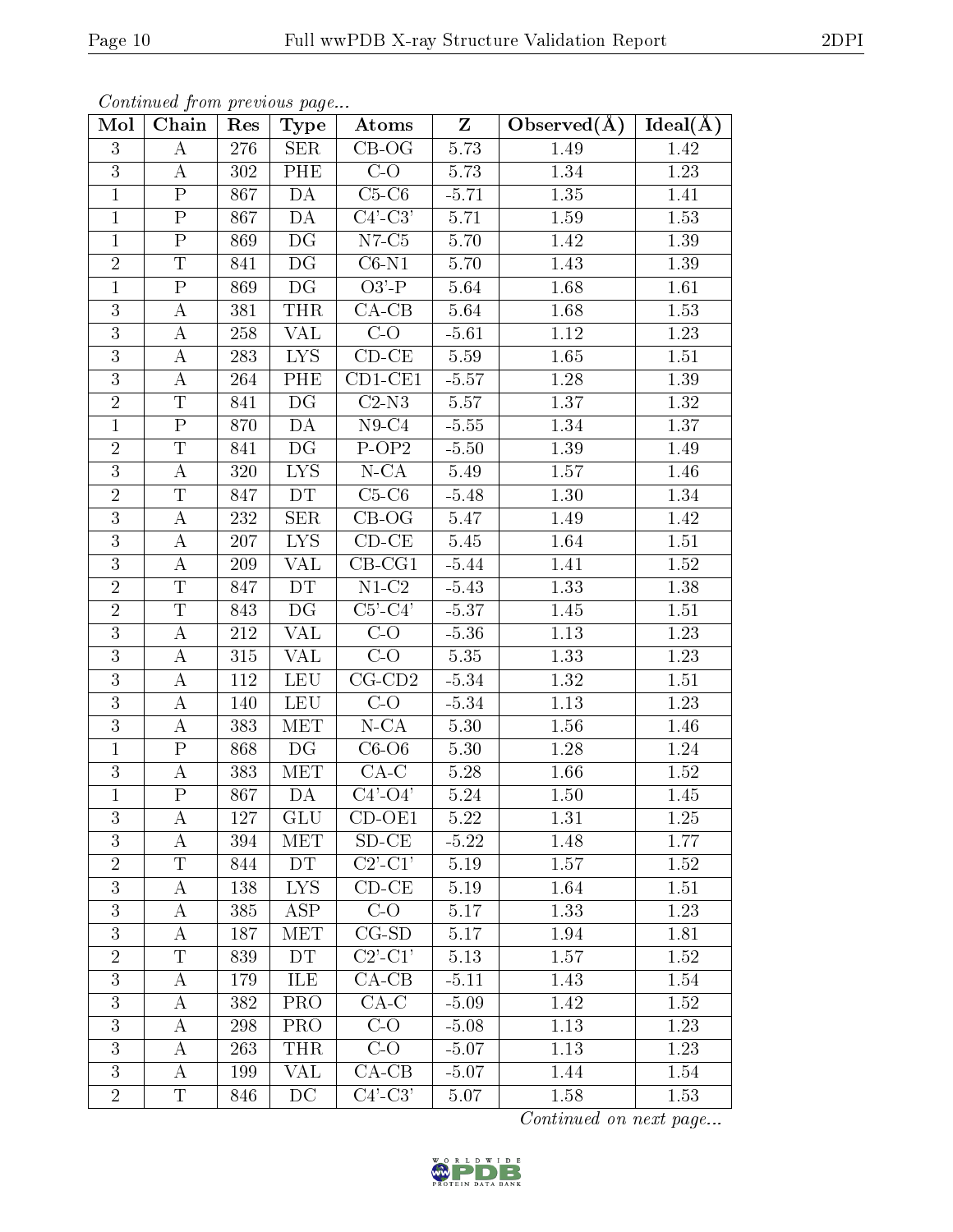| Mol | Chain |     | $\mid$ Res $\mid$ Type | Atoms   |         | Observed( $\AA$ )   Ideal( $\AA$ ) |               |
|-----|-------|-----|------------------------|---------|---------|------------------------------------|---------------|
|     |       | 392 | ${\rm ARG}$            | C-N     | 5.06    | .45                                |               |
|     |       | 302 | PHE.                   | $CB-CG$ | $-5.02$ | .42                                | 1.51          |
|     |       | 288 | GLU                    | $CG-CD$ | 5.02    | .59                                | $1.5^{\circ}$ |

All (179) bond angle outliers are listed below:

| Mol            | Chain                   | Res | <b>Type</b>              | Atoms                                                     | $\mathbf{Z}$ | Observed $(°)$ | Ideal $(^\circ)$ |
|----------------|-------------------------|-----|--------------------------|-----------------------------------------------------------|--------------|----------------|------------------|
| $\mathbf{1}$   | $\overline{P}$          | 870 | DA                       | $O4'-C4'-C3'$                                             | 24.28        | 120.57         | 106.00           |
| $\mathbf 1$    | $\mathbf P$             | 867 | DA                       | $O4'$ -C4'-C3'                                            | $-20.08$     | 93.95          | 106.00           |
| $\overline{2}$ | T                       | 843 | DG                       | $\overline{O4'-C4'-C3'}$                                  | 19.98        | 117.99         | 106.00           |
| $\overline{2}$ | $\mathbf T$             | 843 | DG                       | $C4'-C3'-C2'$                                             | $-19.63$     | 85.43          | 103.10           |
| $\mathbf{1}$   | ${\bf P}$               | 870 | DA                       | $O5'$ -P-OP2                                              | $-18.13$     | 88.94          | 110.70           |
| $\mathbf{1}$   | $\overline{P}$          | 869 | DG                       | $O4'$ -C1'-N9                                             | 17.84        | 120.49         | 108.00           |
| $\mathbf 1$    | ${\bf P}$               | 867 | DA                       | $O4'$ -C1'-N9                                             | 15.98        | 119.19         | 108.00           |
| $\sqrt{2}$     | $\overline{T}$          | 843 | DG                       | $\overline{O4'-C1'-C2'}$                                  | $-14.98$     | 93.91          | 105.90           |
| 3              | $\bf{A}$                | 122 | $\rm{ARG}$               | $NE- CZ-NH2$                                              | $-13.98$     | 113.31         | 120.30           |
| $\mathbf{1}$   | $\overline{P}$          | 870 | DA                       | $O4'$ -C1'-N9                                             | 13.84        | 117.69         | 108.00           |
| $\overline{2}$ | $\overline{T}$          | 846 | DC                       | $\overline{\text{N3-C4-C5}}$                              | $-13.72$     | 116.41         | 121.90           |
| $\sqrt{2}$     | $\mathbf T$             | 843 | DG                       | $O4'$ -C1'-N9                                             | $-13.57$     | 98.50          | 108.00           |
| $\mathbf{1}$   | $\overline{P}$          | 869 | DG                       | $C8-N9-C4$                                                | $-12.25$     | 101.50         | 106.40           |
| $\sqrt{2}$     | $\overline{T}$          | 841 | DG                       | $C8-N9-C4$                                                | $-12.12$     | 101.55         | 106.40           |
| $\mathbf{1}$   | $\overline{P}$          | 871 | DC                       | $\overline{O4'-C4'-C3'}$                                  | 11.89        | 113.13         | 106.00           |
| $\mathbf{1}$   | $\mathbf P$             | 872 | DC                       | $O4'-C4'-C3'$                                             | 11.89        | 113.13         | 106.00           |
| $\sqrt{2}$     | $\mathbf T$             | 842 | DG                       | $\overline{O4}$ <sup>'</sup> -C1'-N9                      | $-11.63$     | 99.86          | 108.00           |
| $\mathbf{1}$   | $\overline{P}$          | 868 | DG                       | $C5-C6-O6$                                                | $-11.56$     | 121.66         | 128.60           |
| $\mathbf{1}$   | ${\bf P}$               | 867 | DA                       | $O5'$ -C5'-C4'                                            | 11.48        | 139.69         | 111.00           |
| $\mathbf{1}$   | $\overline{\mathrm{P}}$ | 869 | $\overline{\mathrm{DG}}$ | $N1-C6-O6$                                                | $-11.46$     | 113.02         | 119.90           |
| 3              | $\bf{A}$                | 172 | $\rm{ARG}$               | NE-CZ-NH <sub>2</sub>                                     | $-11.45$     | 114.58         | 120.30           |
| $\overline{2}$ | $\overline{T}$          | 847 | DT                       | $C4'-C3'-C2'$                                             | $-11.40$     | 92.84          | 103.10           |
| $\overline{3}$ | $\bf{A}$                | 385 | <b>ASP</b>               | $CB-CG-OD2$                                               | 11.35        | 128.51         | 118.30           |
| $\overline{2}$ | $\mathbf T$             | 842 | DG                       | $O4'$ -C1'-C2'                                            | $-11.29$     | 96.86          | 105.90           |
| $\overline{3}$ | $\bf{A}$                | 103 | $\rm{ARG}$               | $NE-CZ-NH2$                                               | $-11.22$     | 114.69         | 120.30           |
| $\mathbf{1}$   | ${\bf P}$               | 870 | DA                       | $C4'-C3'-C2'$                                             | $-10.89$     | 93.30          | 103.10           |
| $\overline{2}$ | T                       | 841 | $\overline{D}G$          | $N7$ -C8- $N9$                                            | 10.80        | 118.50         | 113.10           |
| $\mathbf{1}$   | $\mathbf P$             | 868 | DG                       | $N1-C6-O6$                                                | 10.67        | 126.30         | 119.90           |
| $\overline{2}$ | $\mathbf T$             | 844 | DT                       | $N1-C2-N3$                                                | 10.32        | 120.79         | 114.60           |
| $\overline{2}$ | $\mathbf T$             | 839 | DT.                      | $N1-C2-N3$                                                | 10.29        | 120.77         | 114.60           |
| 3              | A                       | 215 | <b>PRO</b>               | $O-C-N$                                                   | $-10.20$     | 106.39         | 122.70           |
| $\mathbf{1}$   | $\mathbf P$             | 869 | DG                       | $N9-C4-C5$                                                | 10.06        | 109.42         | 105.40           |
| $\overline{2}$ | $\mathbf T$             | 843 | DG                       | $C3'-C2'-C1'$                                             | 9.86         | 114.33         | 102.50           |
| $\mathbf{1}$   | $\mathbf P$             | 870 | DA                       | $C1$ <sup>'</sup> - $O4$ <sup>'</sup> - $C4$ <sup>'</sup> | $-9.85$      | 100.25         | 110.10           |
| $\overline{2}$ | $\mathbf T$             | 842 | $\mathop{\rm DG}$        | $C3'-C2'-C1'$                                             | 9.62         | 114.04         | 102.50           |

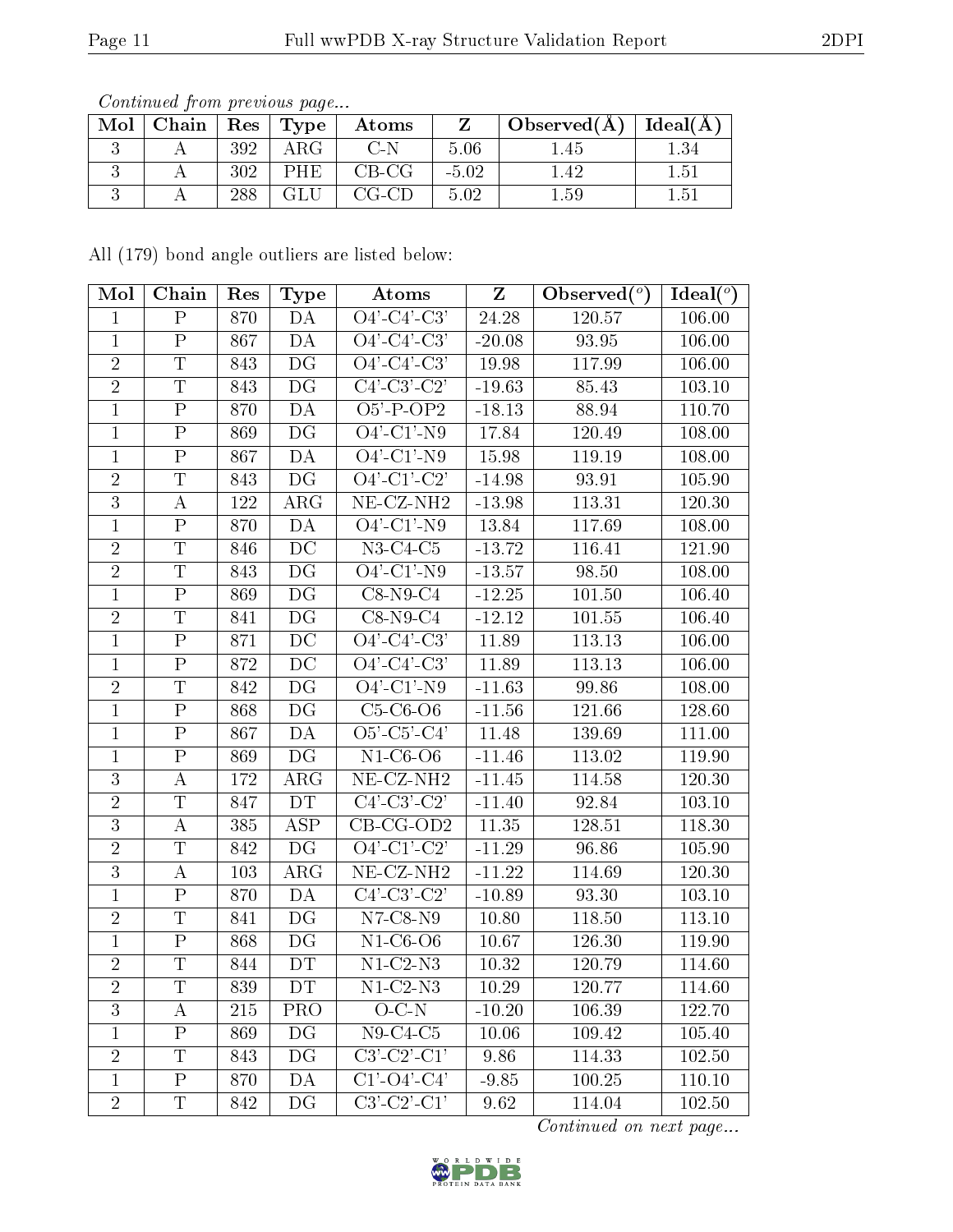| Mol            | Chain                   | Res | <b>Type</b>              | Atoms                          | $Z_{\parallel}$ | Observed $(°)$ | Ideal $(\overline{\overline{O}})$ |
|----------------|-------------------------|-----|--------------------------|--------------------------------|-----------------|----------------|-----------------------------------|
| $\overline{2}$ | $\mathbf T$             | 847 | DT                       | $O4'-C4'-C3'$                  | 9.58            | 111.75         | 106.00                            |
| $\overline{2}$ | $\mathbf T$             | 842 | DG                       | $O4'-C4'-C3'$                  | 9.41            | 111.65         | 106.00                            |
| $\overline{2}$ | $\overline{T}$          | 842 | $\overline{\mathrm{DG}}$ | $C8-N9-C4$                     | $-9.36$         | 102.66         | 106.40                            |
| $\overline{3}$ | $\bf{A}$                | 306 | ASP                      | $CB-CG-OD2$                    | $-9.28$         | 109.95         | 118.30                            |
| $\overline{1}$ | $\overline{P}$          | 867 | DA                       | $C1'$ - $O4'$ - $C4'$          | 9.18            | 119.28         | 110.10                            |
| $\overline{2}$ | $\mathbf T$             | 844 | DT                       | $C6-C5-C7$                     | $-9.08$         | 117.45         | 122.90                            |
| $\overline{2}$ | T                       | 839 | DT                       | $C6-C5-C7$                     | $-9.02$         | 117.49         | 122.90                            |
| $\overline{2}$ | T                       | 842 | DG                       | $C4'$ - $C3'$ - $O3'$          | 8.98            | 132.15         | 109.70                            |
| $\overline{2}$ | $\overline{T}$          | 841 | DG                       | $C5-N7-C8$                     | $-8.92$         | 99.84          | 104.30                            |
| $\overline{2}$ | $\overline{\mathrm{T}}$ | 839 | DT                       | $C2-N3-C4$                     | $-8.89$         | 121.86         | 127.20                            |
| $\overline{2}$ | T                       | 844 | DT                       | $C2-N3-C4$                     | $-8.87$         | 121.88         | 127.20                            |
| $\overline{3}$ | $\bf{A}$                | 172 | $\rm{ARG}$               | $\overline{\text{NE- CZ-NH1}}$ | 8.87            | 124.73         | 120.30                            |
| $\mathbf{1}$   | $\mathbf P$             | 871 | DC                       | $OP1-P-OP2$                    | $-8.87$         | 106.30         | 119.60                            |
| $\mathbf{1}$   | $\mathbf P$             | 869 | DG                       | $P-O3'-C3'$                    | $-8.79$         | 109.16         | 119.70                            |
| 3              | $\bf{A}$                | 215 | PRO                      | $N$ -CD-CG                     | $-8.73$         | 90.11          | 103.20                            |
| 3              | $\bf{A}$                | 306 | ASP                      | $CB-CG-OD1$                    | 8.68            | 126.11         | 118.30                            |
| $\overline{3}$ | A                       | 52  | ASP                      | $CB-CG-OD2$                    | 8.58            | 126.02         | 118.30                            |
| $\overline{2}$ | T                       | 847 | DT                       | $C2-N3-C4$                     | $-8.52$         | 122.09         | 127.20                            |
| 3              | A                       | 331 | $\rm{ARG}$               | NE-CZ-NH1                      | 8.45            | 124.52         | 120.30                            |
| $\mathbf{1}$   | ${\bf P}$               | 868 | DG                       | $O4'-C1'-C2'$                  | 8.42            | 112.64         | 105.90                            |
| $\overline{2}$ | T                       | 847 | DT                       | $N1-C2-N3$                     | 8.35            | 119.61         | 114.60                            |
| $\overline{2}$ | $\mathbf T$             | 845 | $\overline{DC}$          | $N3-C4-C5$                     | $-8.34$         | 118.57         | 121.90                            |
| $\overline{2}$ | $\mathbf T$             | 847 | DT                       | $C4'$ - $C3'$ - $O3'$          | 8.28            | 130.41         | 109.70                            |
| $\overline{1}$ | $\overline{\mathrm{P}}$ | 870 | DA                       | $Q\overline{4'-C1'-C2'}$       | 8.21            | 112.47         | 105.90                            |
| $\mathbf{1}$   | ${\bf P}$               | 871 | DC                       | $\overline{O5' - P}$ -OP1      | $-8.03$         | 98.47          | 105.70                            |
| 3              | $\bf{A}$                | 135 | MET                      | $CG-SD-CE$                     | $-7.96$         | 87.47          | 100.20                            |
| $\overline{3}$ | $\bf{A}$                | 184 | $\rm{ARG}$               | $NE- CZ-NH2$                   | $-7.94$         | 116.33         | 120.30                            |
| $\mathbf{1}$   | ${\bf P}$               | 867 | DA                       | $C8-N9-C4$                     | $-7.94$         | 102.62         | 105.80                            |
| $\overline{2}$ | $\overline{\mathrm{T}}$ | 844 | DT                       | $C6-N1-C2$                     | $-7.73$         | 117.44         | 121.30                            |
| $\mathbf{1}$   | $\mathbf P$             | 867 | DA                       | $\overline{O4'-C1'-C2'}$       | $-7.70$         | 99.74          | 105.90                            |
| 3              | A                       | 122 | $\rm{ARG}$               | $CG$ - $CD$ - $NE$             | $-7.68$         | 95.67          | 111.80                            |
| $\mathbf{1}$   | $\mathbf{P}$            | 869 | DG                       | $N7$ -C8- $N9$                 | 7.64            | 116.92         | 113.10                            |
| $\overline{2}$ | T                       | 839 | DT                       | $C6-N1-C2$                     | $-7.64$         | 117.48         | 121.30                            |
| $\mathbf{1}$   | $\mathbf P$             | 872 | DC                       | $C3'-C2'-C1'$                  | 7.60            | 111.62         | 102.50                            |
| 3              | A                       | 343 | $\rm{ARG}$               | NE-CZ-NH <sub>2</sub>          | $-7.54$         | 116.53         | 120.30                            |
| $\overline{2}$ | T                       | 846 | DC                       | $C6-N1-C2$                     | $-7.50$         | 117.30         | 120.30                            |
| $\mathbf{1}$   | $\mathbf P$             | 870 | DА                       | $C2-N3-C4$                     | -7.49           | 106.85         | 110.60                            |
| $\mathbf{1}$   | $\mathbf{P}$            | 869 | DG                       | $OP2-P-O3'$                    | 7.49            | 121.67         | 105.20                            |
| $\mathbf{1}$   | $\mathbf P$             | 871 | DC                       | $O5'$ -P-OP2                   | $-7.44$         | 99.01          | 105.70                            |
| $\overline{2}$ | T                       | 842 | DG                       | $N9-C4-C5$                     | 7.44            | 108.38         | 105.40                            |
| $\overline{3}$ | A                       | 73  | <b>LEU</b>               | $CB-CG-CD1$                    | 7.39            | 123.56         | 111.00                            |
| 3              | A                       | 214 | LYS.                     | $N$ -CA-CB                     | 7.35            | 123.83         | 110.60                            |

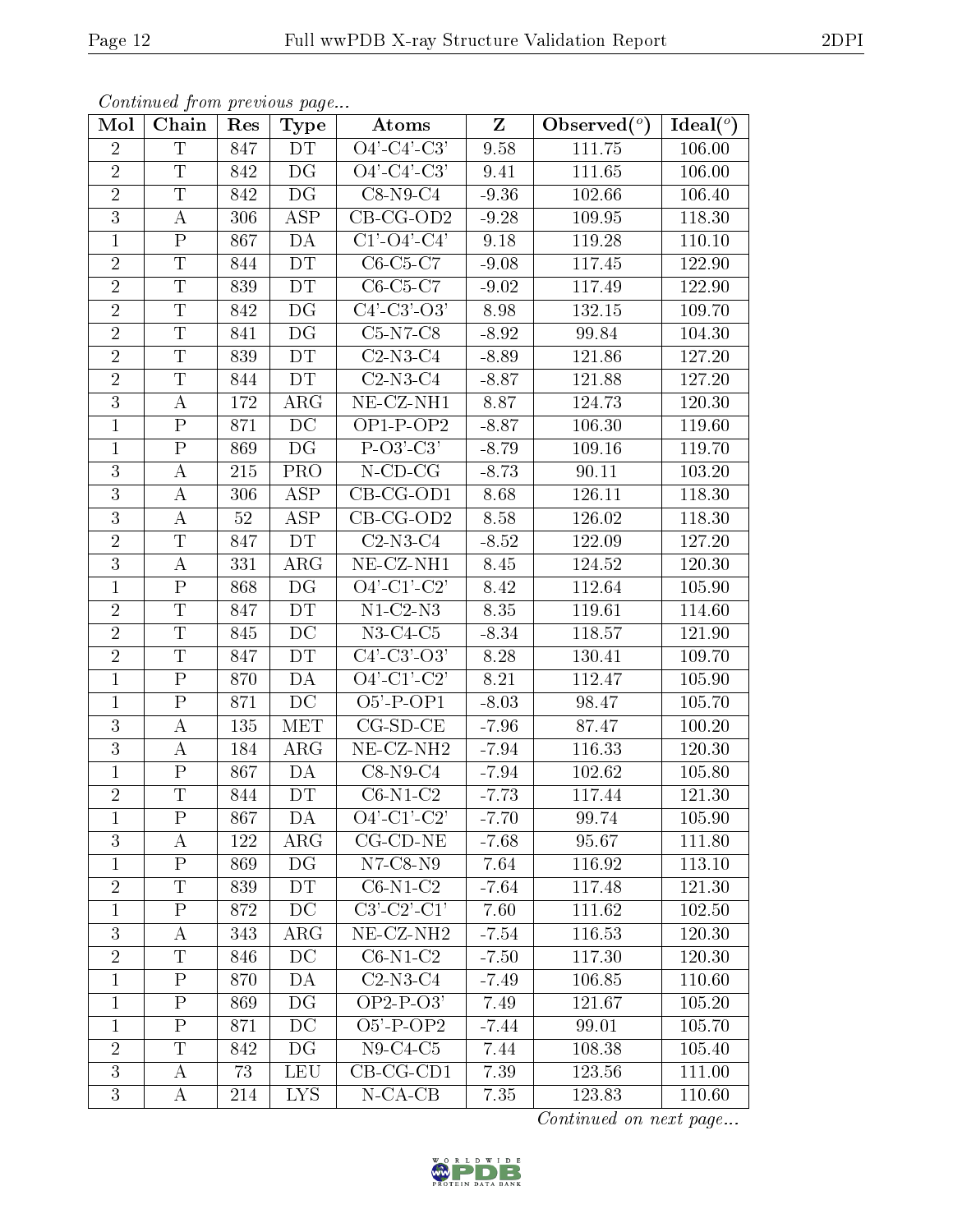| Mol            | Chain                   | Res | Type                    | Atoms                                | $Z_{\parallel}$ | Observed $(°)$ | Ideal $(°)$ |
|----------------|-------------------------|-----|-------------------------|--------------------------------------|-----------------|----------------|-------------|
| $\sqrt{2}$     | $\mathbf T$             | 847 | <b>DT</b>               | $\overline{O4'-C1'-N1}$              | $-7.26$         | 102.92         | 108.00      |
| $\mathbf{1}$   | $\mathbf{P}$            | 869 | DG                      | $N3-C2-N2$                           | 7.25            | 124.98         | 119.90      |
| $\mathbf{1}$   | $\overline{\mathrm{P}}$ | 870 | DA                      | $C5-N7-C8$                           | $-7.17$         | 100.31         | 103.90      |
| 3              | A                       | 337 | $\rm{ARG}$              | $NE-CL-NH1$                          | 7.15            | 123.88         | 120.30      |
| $\overline{3}$ | $\bf{A}$                | 103 | $\rm{ARG}$              | NH1-CZ-NH2                           | 7.12            | 127.24         | 119.40      |
| $\overline{2}$ | T                       | 842 | DG                      | $P-O5'-C5'$                          | 7.07            | 132.21         | 120.90      |
| $\overline{2}$ | $\overline{T}$          | 843 | DG                      | $N9$ -C1'-C2'                        | $-7.06$         | 99.19          | 112.60      |
| $\overline{2}$ | $\mathbf T$             | 845 | DC                      | $C4-C5-C6$                           | 7.04            | 120.92         | 117.40      |
| $\overline{2}$ | T                       | 846 | DC                      | $O4'$ -C1'-N1                        | $-7.03$         | $103.08\,$     | 108.00      |
| $\overline{3}$ | $\bf{A}$                | 304 | GLU                     | OE1-CD-OE2                           | 6.95            | 131.64         | 123.30      |
| $\mathbf{1}$   | ${\bf P}$               | 870 | DA                      | $OP2-P-O3'$                          | 6.93            | 120.44         | 105.20      |
| $\overline{2}$ | $\overline{\mathrm{T}}$ | 844 | DT                      | $N1-C2-O2$                           | $-6.84$         | 117.63         | 123.10      |
| $\overline{2}$ | T                       | 846 | DC                      | $C4-C5-C6$                           | 6.82            | 120.81         | 117.40      |
| $\mathbf 1$    | ${\bf P}$               | 872 | DC                      | $\overline{O4}$ <sup>'</sup> -C1'-N1 | $-6.79$         | 103.24         | 108.00      |
| $\overline{2}$ | $\overline{T}$          | 841 | DG                      | $O5'$ -P-OP1                         | $-6.76$         | 99.61          | 105.70      |
| $\overline{2}$ | $\mathbf T$             | 839 | <b>DT</b>               | $N1-C2-O2$                           | $-6.74$         | 117.71         | 123.10      |
| $\overline{2}$ | $\overline{T}$          | 842 | DG                      | $C5-C6-N1$                           | 6.73            | 114.87         | 111.50      |
| $\overline{2}$ | T                       | 842 | DG                      | $C4'-C3'-C2'$                        | $-6.71$         | 97.06          | 103.10      |
| 3              | $\bf{A}$                | 343 | $\rm{ARG}$              | NE-CZ-NH1                            | 6.70            | 123.65         | 120.30      |
| $\mathbf{1}$   | $\mathbf P$             | 869 | DG                      | $\overline{\text{C5-N7-C8}}$         | $-6.60$         | 101.00         | 104.30      |
| $\mathbf{1}$   | $\mathbf P$             | 867 | DA                      | $C5'-C4'-C3'$                        | 6.59            | 125.96         | 114.10      |
| $\overline{2}$ | $\overline{T}$          | 847 | DT                      | $C6-N1-C2$                           | $-6.58$         | 118.01         | 121.30      |
| $\mathbf{1}$   | ${\bf P}$               | 872 | DC                      | $C4'$ - $C3'$ - $O3'$                | 6.56            | 126.10         | 109.70      |
| $\overline{2}$ | $\overline{\mathrm{T}}$ | 843 | DG                      | $O5'$ -P-OP2                         | $-6.37$         | 99.97          | 105.70      |
| $\overline{3}$ | A                       | 98  | <b>ASP</b>              | $CB-CG-OD2$                          | 6.36            | 124.02         | 118.30      |
| $\mathbf{1}$   | ${\bf P}$               | 869 | DG                      | $N3-C4-N9$                           | $-6.33$         | 122.20         | 126.00      |
| $\overline{3}$ | $\bf{A}$                | 83  | $\overline{\text{ASP}}$ | $CB-CG-OD2$                          | 6.31            | 123.98         | 118.30      |
| 3              | $\bf{A}$                | 357 | $\rm{ARG}$              | $NE- CZ-NH1$                         | 6.29            | $123.45\,$     | 120.30      |
| $\overline{2}$ | $\overline{T}$          | 846 | DC                      | $O3'$ -P- $O5'$                      | $-6.28$         | 92.07          | 104.00      |
| $\overline{2}$ | T                       | 846 | DC                      | $C2-N3-C4$                           | 6.28            | 123.04         | 119.90      |
| $\overline{3}$ | A                       | 123 | LEU                     | $CB-CG-CD2$                          | 6.27            | 121.66         | 111.00      |
| $\overline{2}$ | T                       | 843 | DG                      | $N3-C4-N9$                           | $-6.24$         | 122.25         | 126.00      |
| $\overline{2}$ | T                       | 843 | DG                      | $N9-C4-C5$                           | 6.17            | 107.87         | 105.40      |
| $\overline{3}$ | A                       | 387 | <b>LEU</b>              | $N$ -CA-C                            | 6.16            | 127.63         | 111.00      |
| $\overline{2}$ | T                       | 839 | <b>DT</b>               | $O5'-C5'-C4'$                        | $-6.11$         | 95.72          | 111.00      |
| $\overline{2}$ | T                       | 844 | DT                      | $OP2-P-O3'$                          | 6.08            | 118.57         | 105.20      |
| $\mathbf{1}$   | $\mathbf P$             | 870 | DA                      | $N1-C2-N3$                           | 6.08            | 132.34         | 129.30      |
| $\mathbf{1}$   | $\mathbf P$             | 870 | DA                      | $OP1-P-O3'$                          | 6.07            | 118.56         | 105.20      |
| $\overline{2}$ | T                       | 842 | DG                      | $C5'-C4'-C3'$                        | $-6.05$         | 103.21         | 114.10      |
| $\mathbf{1}$   | $\mathbf{P}$            | 868 | DG                      | $N9-C4-C5$                           | $-6.01$         | 103.00         | 105.40      |
| $\sqrt{2}$     | $\overline{T}$          | 844 | DT                      | $C5'-C4'-C3'$                        | $-5.99$         | 103.32         | 114.10      |
| $\overline{2}$ | T                       | 839 | DT                      | $C5'-C4'-C3'$                        | $-5.99$         | 103.33         | 114.10      |

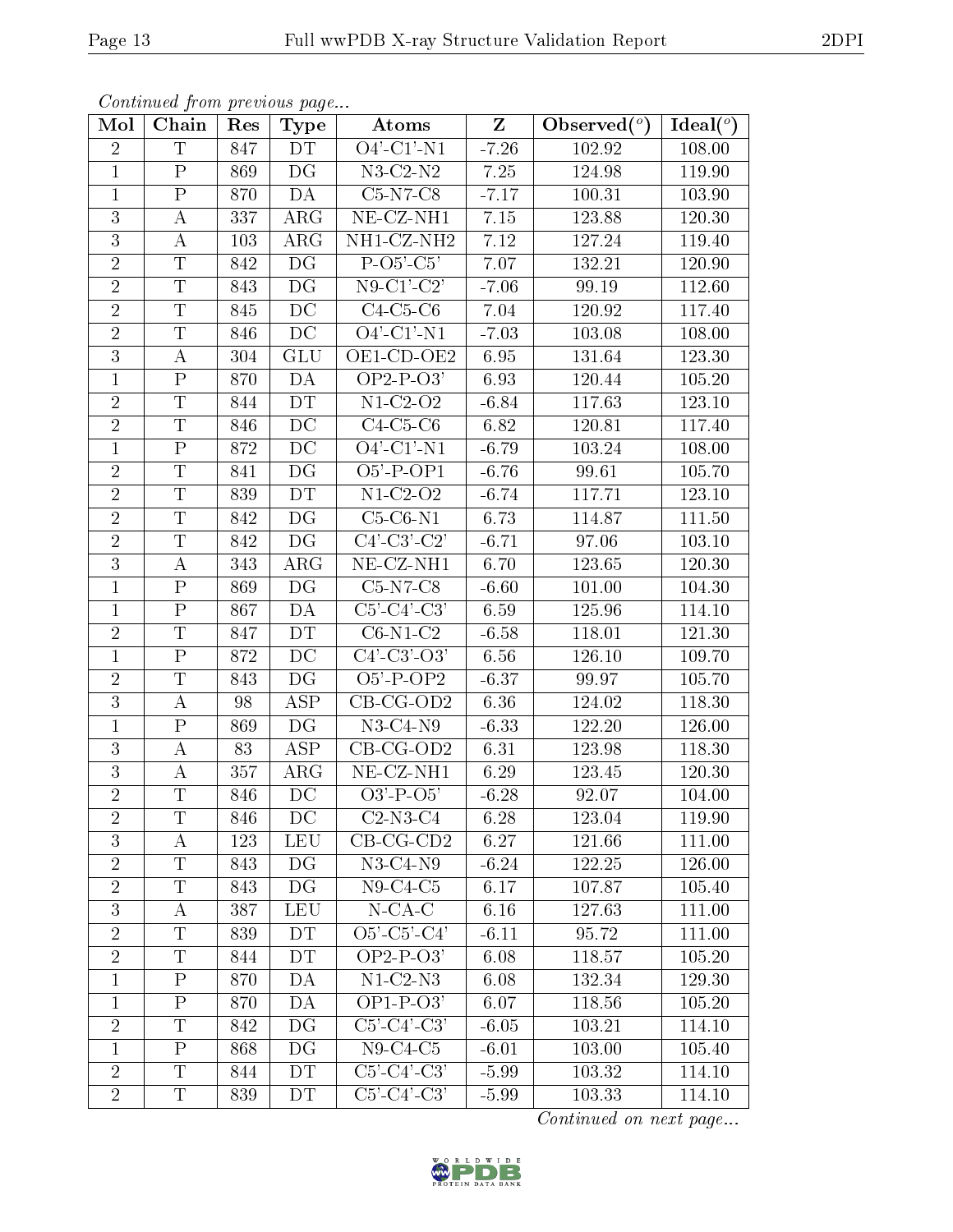| Continued from previous page |                         |     |                         |                                 |         |                                  |             |  |  |  |
|------------------------------|-------------------------|-----|-------------------------|---------------------------------|---------|----------------------------------|-------------|--|--|--|
| Mol                          | Chain                   | Res | Type                    | Atoms                           | Z       | Observed $\overline{(^{\circ})}$ | Ideal $(°)$ |  |  |  |
| $\mathbf 1$                  | $\mathbf{P}$            | 868 | DG                      | $C4-C5-N7$                      | 5.98    | 113.19                           | 110.80      |  |  |  |
| 3                            | A                       | 382 | PRO                     | $CA-C-N$                        | $-5.94$ | 104.14                           | 117.20      |  |  |  |
| $\mathbf{1}$                 | $\mathbf{P}$            | 868 | DG                      | $N3$ -C2- $N2$                  | $-5.91$ | 115.76                           | 119.90      |  |  |  |
| $\overline{2}$               | T                       | 844 | DT                      | $O4'-C1'-C2'$                   | $-5.89$ | 101.19                           | 105.90      |  |  |  |
| $\overline{2}$               | $\overline{T}$          | 839 | DT                      | $O4'$ -C1'-C2'                  | $-5.87$ | 101.20                           | 105.90      |  |  |  |
| $\mathbf{1}$                 | ${\bf P}$               | 867 | DA                      | $C6-C5-N7$                      | $-5.83$ | 128.22                           | 132.30      |  |  |  |
| 3                            | $\bf{A}$                | 101 | $\rm{ARG}$              | $CG$ - $CD$ - $NE$              | 5.81    | 124.01                           | 111.80      |  |  |  |
| $\overline{3}$               | А                       | 308 | PHE                     | $N$ -CA-C                       | $-5.73$ | 95.53                            | 111.00      |  |  |  |
| $\overline{3}$               | Α                       | 392 | $\rm{ARG}$              | $C-N-CA$                        | $-5.71$ | 107.43                           | 121.70      |  |  |  |
| $\mathbf{1}$                 | $\mathbf{P}$            | 870 | DA                      | $OP1-P-OP2$                     | 5.70    | 128.15                           | 119.60      |  |  |  |
| $\overline{3}$               | $\bf{A}$                | 217 | <b>GLN</b>              | $N$ -CA-CB                      | $-5.68$ | 100.37                           | 110.60      |  |  |  |
| $\sqrt{2}$                   | $\mathbf T$             | 843 | DG                      | $P-O3'C3'$                      | 5.67    | 126.50                           | 119.70      |  |  |  |
| $\mathbf{1}$                 | $\rm P$                 | 867 | DA                      | $C4-C5-C6$                      | 5.65    | 119.82                           | 117.00      |  |  |  |
| $\overline{2}$               | $\mathbf T$             | 845 | DC                      | $C3'-C2'-C1'$                   | $-5.64$ | 95.74                            | 102.50      |  |  |  |
| $\overline{1}$               | $\overline{P}$          | 870 | DA                      | $\overline{\text{C3'-C2'-C1'}}$ | 5.60    | 109.22                           | 102.50      |  |  |  |
| $\mathbf{1}$                 | $\mathbf P$             | 868 | DG                      | $O4'$ -C1'-N9                   | 5.58    | 111.90                           | 108.00      |  |  |  |
| $\overline{3}$               | $\bf{A}$                | 215 | $\overline{\text{PRO}}$ | $C-N-CA$                        | $-5.56$ | 107.81                           | 121.70      |  |  |  |
| $\overline{3}$               | A                       | 324 | <b>LEU</b>              | $CB-CG-CD1$                     | 5.55    | 120.43                           | 111.00      |  |  |  |
| $\overline{2}$               | $\overline{T}$          | 841 | DG                      | $C6-N1-C2$                      | $-5.50$ | 121.80                           | 125.10      |  |  |  |
| $\overline{3}$               | А                       | 214 | <b>LYS</b>              | $CA-C-O$                        | $-5.48$ | 108.59                           | 120.10      |  |  |  |
| $\overline{3}$               | А                       | 347 | ARG                     | $CB-CA-C$                       | 5.48    | 121.36                           | 110.40      |  |  |  |
| $\overline{3}$               | А                       | 126 | $\overline{\text{ASP}}$ | $\overline{\text{CB-CG-OD2}}$   | 5.48    | 123.23                           | 118.30      |  |  |  |
| $\mathbf{1}$                 | $\mathbf{P}$            | 868 | DG                      | $C3'-C2'-C1'$                   | $-5.46$ | 95.94                            | 102.50      |  |  |  |
| $\overline{2}$               | $\overline{T}$          | 843 | DG                      | $C4'$ -C3'-O3'                  | 5.45    | 123.33                           | 109.70      |  |  |  |
| $\overline{1}$               | $\rm P$                 | 872 | $\overline{DC}$         | $C1'$ -O4'-C4'                  | $-5.44$ | 104.66                           | 110.10      |  |  |  |
| $\mathbf{1}$                 | ${\bf P}$               | 868 | DG                      | $C1'$ -O4'-C4'                  | $-5.41$ | 104.69                           | 110.10      |  |  |  |
| $\overline{2}$               | T                       | 842 | DG                      | $N1-C2-N2$                      | $-5.41$ | 111.33                           | 116.20      |  |  |  |
| $\overline{1}$               | $\mathbf P$             | 870 | DA                      | $P-O5'-C5'$                     | $-5.39$ | 112.28                           | 120.90      |  |  |  |
| $\overline{2}$               | T                       | 842 | DG                      | $N1-C6-O6$                      | $-5.38$ | 116.67                           | 119.90      |  |  |  |
| 3                            | А                       | 389 | <b>LYS</b>              | $N$ -CA-C                       | $-5.37$ | 96.50                            | 111.00      |  |  |  |
| $\mathbf{1}$                 | $\mathbf P$             | 872 | DC                      | $C5-C4-N4$                      | $-5.33$ | 116.47                           | 120.20      |  |  |  |
| $\mathbf{1}$                 | $\mathbf{P}$            | 869 | DG                      | $C5-C6-O6$                      | 5.32    | 131.79                           | 128.60      |  |  |  |
| $\overline{2}$               | $\mathbf T$             | 844 | <b>DT</b>               | $C3'-C2'-C1'$                   | 5.31    | 108.87                           | 102.50      |  |  |  |
| $\overline{2}$               | $\overline{\mathrm{T}}$ | 839 | DT                      | $C3'-C2'-C1'$                   | 5.31    | 108.87                           | 102.50      |  |  |  |
| 3                            | A                       | 404 | <b>THR</b>              | $C-N-CA$                        | 5.31    | 134.97                           | 121.70      |  |  |  |
| $\overline{3}$               | А                       | 383 | MET                     | $N$ -CA-C                       | 5.30    | 125.32                           | 111.00      |  |  |  |
| $\mathbf{1}$                 | $\mathbf P$             | 868 | DG                      | $C6-C5-N7$                      | $-5.30$ | 127.22                           | 130.40      |  |  |  |
| 3                            | A                       | 258 | VAL                     | $CG1-CB-CG2$                    | $-5.29$ | 102.44                           | 110.90      |  |  |  |

Continued on next page...



 $\overline{C6-C5-C7}$  -5.25 119.75 122.90

3 A 139 ARG NE-CZ-NH2 -5.28 117.66 120.30

1 P 871 DC N1-C2-O2 -5.27 115.74 118.90<br>2 T 847 DT C6-C5-C7 -5.25 119.75 122.90

2 T 847 DT N1-C2-O2 -5.24 118.91 123.10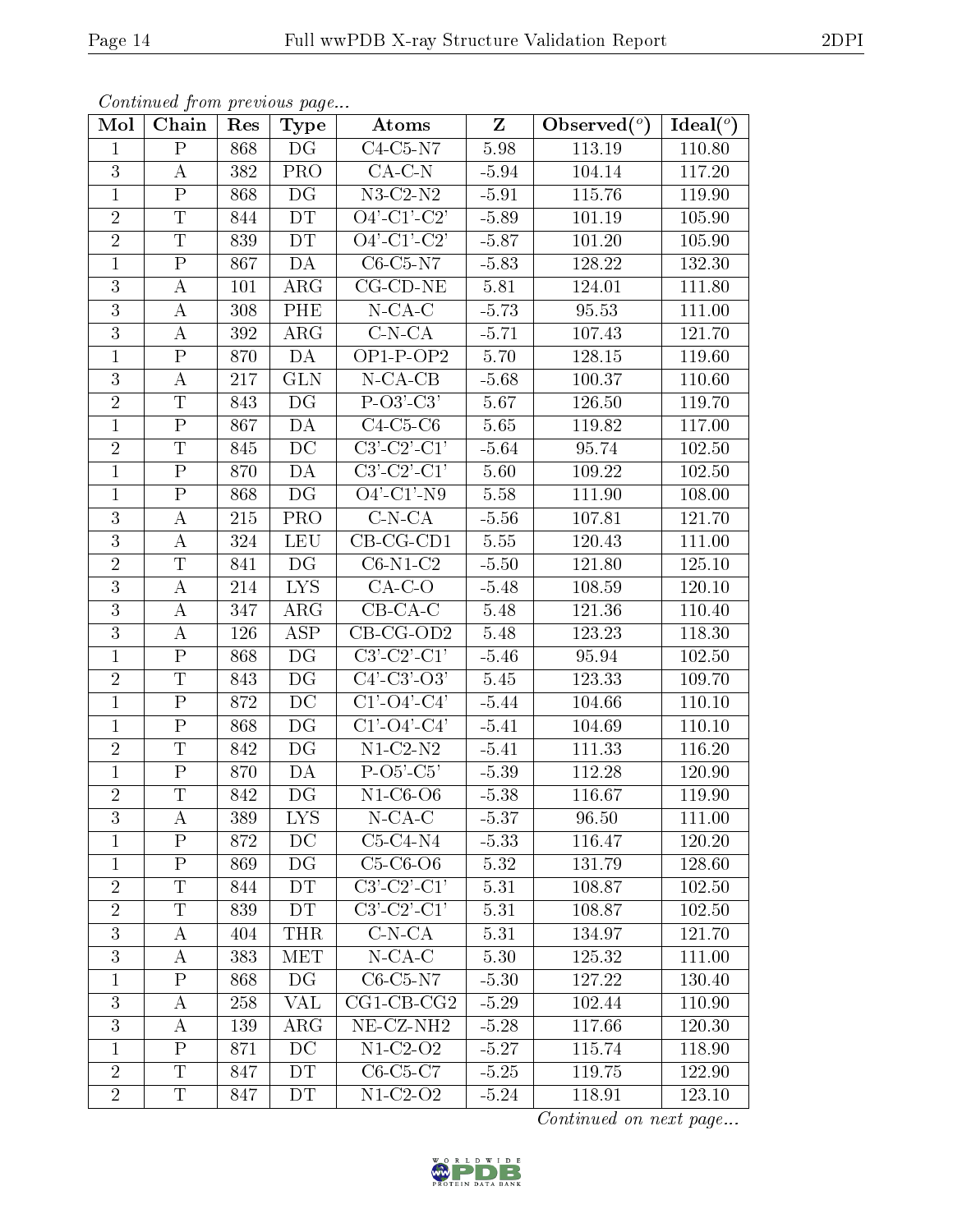| Mol            | Chain        | Res | <b>Type</b> | Atoms                 | $\mathbf{Z}$ | $\lambda$ Observed $(^\circ)$ | Ideal $(°)$ |
|----------------|--------------|-----|-------------|-----------------------|--------------|-------------------------------|-------------|
| 1              | $\mathbf{P}$ | 872 | DC          | $C4-C5-C6$            | 5.21         | 120.00                        | 117.40      |
| $\overline{2}$ | T            | 844 | DT          | $P-O3'-C3'$           | $-5.18$      | 113.48                        | 119.70      |
| 3              | А            | 329 | LEU         | $CB-CG-CD1$           | 5.18         | 119.80                        | 111.00      |
| 3              | А            | 254 | <b>GLY</b>  | $N$ -CA-C             | 5.15         | 125.97                        | 113.10      |
| 1              | $\rm P$      | 872 | DC          | $C4'-C3'-C2'$         | $-5.12$      | 98.50                         | 103.10      |
| $\overline{2}$ | $\mathbf T$  | 843 | DG          | $C1'-O4'-C4'$         | $-5.10$      | 105.00                        | 110.10      |
| 3              | A            | 167 | ASP         | $CB$ -CG-OD2          | 5.08         | 122.88                        | 118.30      |
| 3              | $\bf{A}$     | 384 | VAL         | $CB-CA-C$             | $-5.06$      | 101.78                        | 111.40      |
| 3              | А            | 216 | <b>ASN</b>  | $N$ -CA-C             | $-5.06$      | 97.34                         | 111.00      |
| $\mathbf{1}$   | $\mathsf{P}$ | 870 | DA          | $C5'$ - $C4'$ - $O4'$ | $-5.05$      | 99.71                         | 109.30      |
| $\mathbf{1}$   | $\mathsf{P}$ | 869 | DG          | $OP1-P-OP2$           | 5.04         | 127.16                        | 119.60      |
| 3              | А            | 204 | LEU         | $CB-CA-C$             | $-5.04$      | 100.63                        | 110.20      |
| $\overline{2}$ | $\mathbf T$  | 842 | DG          | $N3$ -C2- $N2$        | 5.04         | 123.42                        | 119.90      |
| 3              | А            | 405 | LEU         | $N$ -CA-C             | 5.03         | 124.57                        | 111.00      |
| 3              | А            | 390 | LEU         | $CB-CG-CD2$           | $-5.01$      | 102.47                        | 111.00      |
| 3              | А            | 205 | LEU         | CB-CG-CD1             | 5.01         | 119.51                        | 111.00      |
| $\mathbf{1}$   | $\mathbf{P}$ | 869 | DG          | $C4'-C3'-C2'$         | $-5.00$      | 98.60                         | 103.10      |
| 3              | А            | 302 | PHE         | $N$ -CA-C             | $-5.00$      | 97.49                         | 111.00      |

There are no chirality outliers.

All (9) planarity outliers are listed below:

| Mol | Chain | $\operatorname{Res}% \left( \mathcal{N}\right) \equiv\operatorname{Res}(\mathcal{N}_{0})\cap\mathcal{N}_{1}$ | <b>Type</b> | Group     |
|-----|-------|--------------------------------------------------------------------------------------------------------------|-------------|-----------|
| 3   | A     | 213                                                                                                          | PHE         | Peptide   |
| 3   | А     | 299                                                                                                          | PRO         | Mainchain |
| 3   | A     | 313                                                                                                          | <b>SER</b>  | Peptide   |
| 3   | A     | 380                                                                                                          | <b>MET</b>  | Peptide   |
| 3   | А     | 383                                                                                                          | MET         | Peptide   |
| 3   | А     | 390                                                                                                          | <b>LEU</b>  | Peptide   |
| 1   | Р     | 868                                                                                                          | DG          | Sidechain |
| 1   | Р     | 871                                                                                                          | DC          | Sidechain |
| 2   | T     | 843                                                                                                          | DG          | Sidechain |

#### 5.2 Too-close contacts  $(i)$

In the following table, the Non-H and H(model) columns list the number of non-hydrogen atoms and hydrogen atoms in the chain respectively. The H(added) column lists the number of hydrogen atoms added and optimized by MolProbity. The Clashes column lists the number of clashes within the asymmetric unit, whereas Symm-Clashes lists symmetry related clashes.

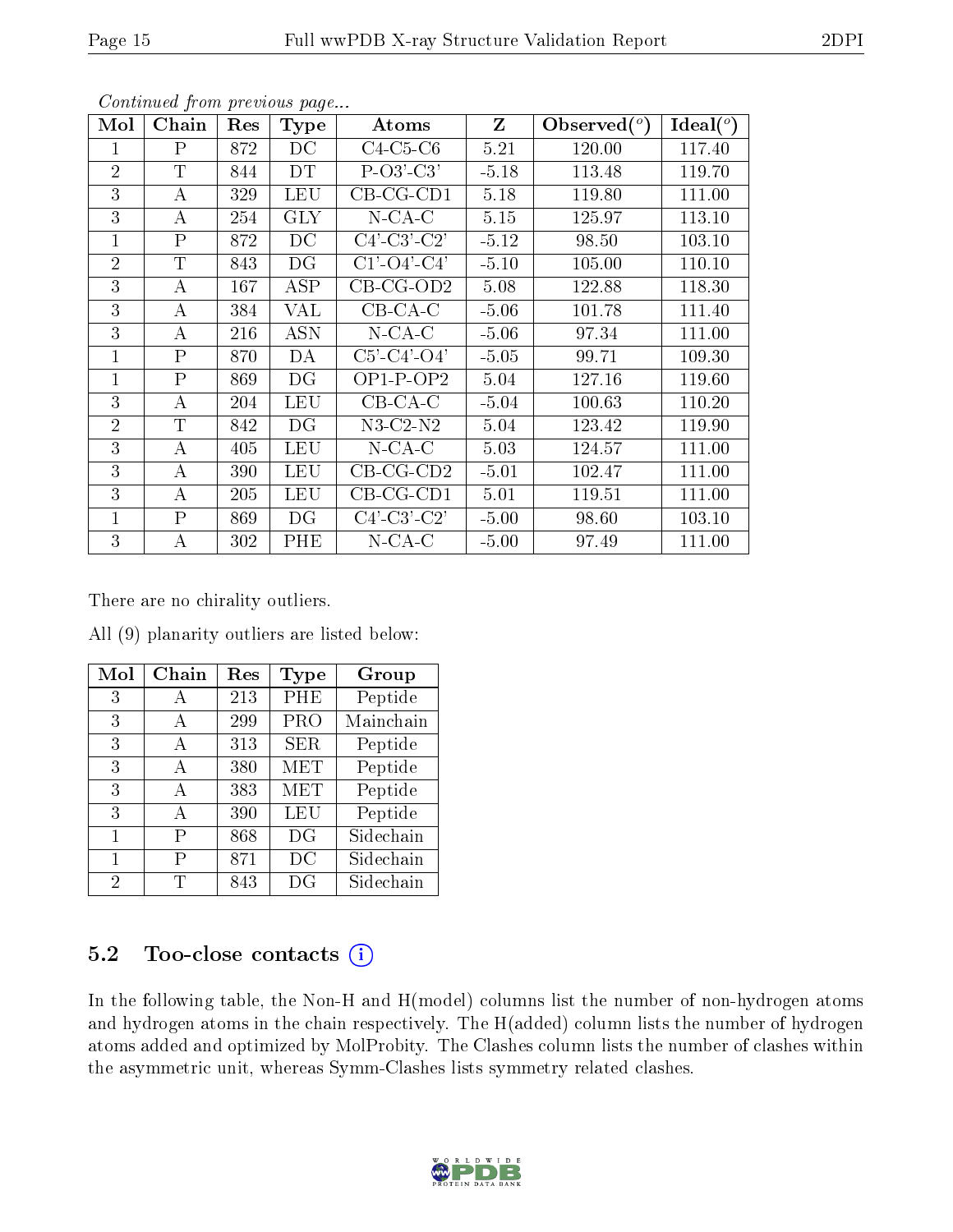| Mol |   |      | Chain   Non-H   $H (model)$ | H(added) | Clashes | Symm-Clashes |
|-----|---|------|-----------------------------|----------|---------|--------------|
|     |   | 139  |                             | 79       |         |              |
| ച   | T | 184  |                             | 104      |         |              |
| ົ   |   | 2871 |                             | 2894     | 122     |              |
|     |   |      |                             |          |         |              |
| 5   |   | 28   |                             | 12       |         |              |
|     |   | 107  |                             |          |         |              |
| R   | D | ર    |                             |          |         |              |
|     | ጥ | 12   |                             |          |         |              |
|     |   | 3346 |                             | 3089     | 129     |              |

The all-atom clashscore is defined as the number of clashes found per 1000 atoms (including hydrogen atoms). The all-atom clashscore for this structure is 20.

All (129) close contacts within the same asymmetric unit are listed below, sorted by their clash magnitude.

| Atom-1           | Atom-2              | Interatomic       | Clash             |
|------------------|---------------------|-------------------|-------------------|
|                  |                     | distance $(A)$    | overlap $(A)$     |
| 3:A:122:ARG:CD   | 3:A:122:ARG:CG      | 1.77              | 1.57              |
| 3:A:105:MET:SD   | 3:A:105:MET:CG      | 2.07              | 1.42              |
| 2:T:847:DT:O3'   | 2:T:847:DT:C3'      | 1.72              | 1.37              |
| 3:A:344:LEU:HD11 | 3:A:387:LEU:HD22    | 1.33              | 1.10              |
| 3:A:383:MET:O    | 3:A:387:LEU:HG      | 1.54              | 1.06              |
| 3: A:308: PHE:O  | 3: A:308: PHE: HD1  | 1.47              | 0.97              |
| 3:A:122:ARG:CG   | 3:A:122:ARG:NE      | 2.29              | 0.95              |
| 3:A:380:MET:C    | 3:A:382:PRO:HD2     | 1.86              | 0.95              |
| 3:A:348:ARG:NH1  | 3:A:358:GLU:OE2     | $\overline{2.02}$ | $\overline{0.93}$ |
| 3:A:381:THR:N    | 3:A:382:PRO:CD      | 2.35              | 0.88              |
| 2:T:842:DG:H2"   | 2:T:843:DG:H5'      | 1.54              | 0.86              |
| 3:A:379:VAL:CC   | 3:A:382:PRO:HD2     | 1.94              | $0.86\,$          |
| 3:A:283:LYS:HE3  | 3:A:288:GLU:OE1     | 1.77              | 0.84              |
| 3:A:381:THR:N    | 3:A:382:PRO:HD2     | 1.93              | 0.84              |
| 3:A:344:LEU:CD1  | $3:$ A:387:LEU:HD22 | 2.08              | 0.83              |
| 3: A:249: CYS:O  | 3:A:253:LEU:HD12    | 1.79              | 0.83              |
| 3:A:380:MET:HE2  | 3:A:384:VAL:CG2     | 2.12              | $0.80\,$          |
| 3:A:122:ARG:CB   | 3:A:122:ARG:CD      | 2.59              | 0.80              |
| 3: A:379: VAL:O  | 3:A:382:PRO:HD2     | 1.83              | 0.77              |
| 3:A:80:ASN:ND2   | 3: A:83: ASP:CG     | 2.37              | 0.77              |
| 3:A:308:PHE:CD1  | 3:A:308:PHE:O       | $\overline{2.35}$ | $0.76\,$          |
| 2:T:847:DT:H3'   | 2:T:847:DT:O3'      | 1.85              | 0.76              |
| 2:T:841:DG:OP2   | 3:A:307:SER:HB2     | 1.86              | 0.75              |
| 3:A:331:ARG:HD2  | 6:A:1014:HOH:O      | 1.86              | 0.74              |
| 3:A:344:LEU:HD11 | 3:A:387:LEU:CD2     | 2.16              | 0.74              |
| 3:A:380:MET:C    | 3:A:382:PRO:CD      | 2.57              | 0.73              |

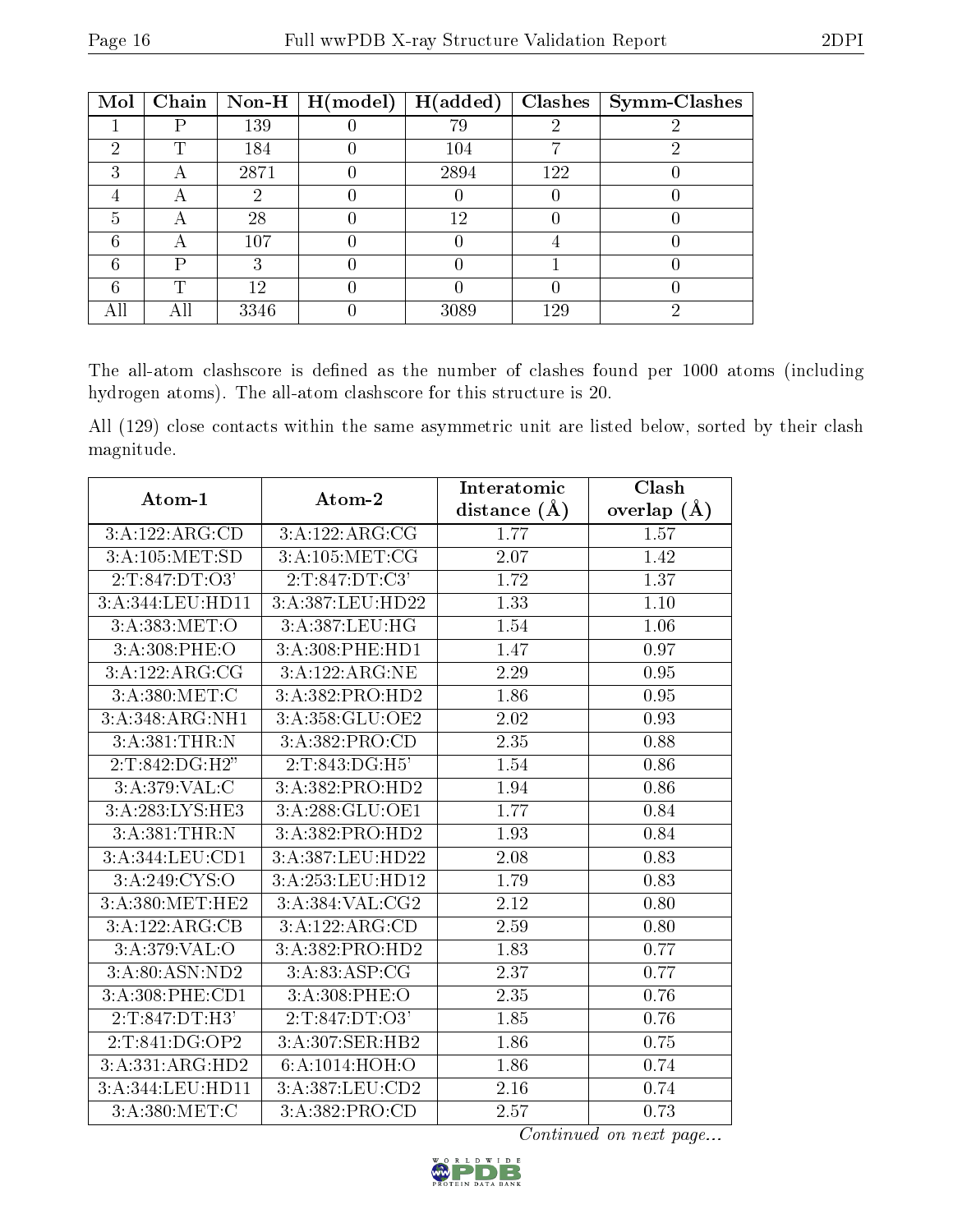| Continuati prom pretious page |                  | Interatomic      | Clash         |
|-------------------------------|------------------|------------------|---------------|
| Atom-1                        | Atom-2           | distance $(\AA)$ | overlap $(A)$ |
| 3:A:348:ARG:NH1               | 3:A:358:GLU:OE1  | 2.22             | 0.72          |
| 3:A:304:GLU:O                 | 3:A:407:SER:HB2  | 1.92             | 0.70          |
| 3:A:348:ARG:NH1               | 3:A:358:GLU:CD   | 2.46             | 0.68          |
| 3:A:325:LEU:HD11              | 3:A:387:LEU:HD11 | 1.74             | 0.68          |
| 3:A:312:SER:O                 | 3:A:312:SER:OG   | 2.08             | 0.67          |
| 3:A:347:ARG:HD3               | 3:A:404:THR:HG23 | 1.78             | 0.66          |
| 3:A:80:ASN:HD21               | 3: A:83: ASP:CG  | 1.98             | 0.66          |
| 3:A:325:LEU:HD11              | 3:A:387:LEU:CD1  | 2.27             | 0.65          |
| 3:A:390:LEU:O                 | 3:A:394:MET:HG3  | 1.96             | 0.65          |
| 3:A:345:ILE:HG12              | 3:A:359:SER:HB3  | 1.80             | 0.64          |
| 3:A:405:LEU:C                 | 3:A:406:LEU:HD23 | 2.18             | 0.64          |
| 3:A:196:CYS:SG                | 3:A:214:LYS:O    | 2.57             | 0.62          |
| 3:A:308:PHE:CE1               | 3:A:405:LEU:HA   | 2.34             | 0.62          |
| 3:A:379:VAL:O                 | 3:A:382:PRO:CD   | 2.47             | 0.62          |
| 3:A:389:LYS:O                 | 3:A:392:ARG:N    | 2.30             | 0.61          |
| 3:A:270:GLU:OE2               | 3:A:275:ILE:HD12 | 2.01             | 0.61          |
| 3:A:385:ASP:O                 | 3:A:386:ILE:C    | 2.39             | 0.60          |
| 3:A:388:MET:O                 | 3:A:391:PHE:HB3  | 2.01             | 0.60          |
| 3:A:202:ASN:C                 | 3:A:202:ASN:HD22 | 2.06             | 0.59          |
| 3: A:379: VAL:O               | 3:A:382:PRO:CG   | 2.51             | 0.58          |
| 3:A:392:ARG:C                 | 3:A:394:MET:HT   | 2.07             | 0.57          |
| 2:T:841:DG:H2"                | 2:T:842:DG:H5"   | 1.86             | 0.57          |
| 3:A:343:ARG:HD2               | 3:A:345:ILE:HD11 | 1.87             | 0.57          |
| 3:A:347:ARG:NH1               | 3: A:404:THR:OG1 | 2.28             | 0.56          |
| 3:A:164:ASN:H                 | 3:A:170:HIS:HD2  | 1.53             | 0.56          |
| 3:A:251:GLU:O                 | 3:A:253:LEU:N    | 2.38             | 0.56          |
| 3:A:249:CYS:O                 | 3:A:253:LEU:CD1  | 2.54             | 0.55          |
| 3:A:368:VAL:HG21              | 3:A:383:MET:CE   | 2.37             | 0.55          |
| 3:A:347:ARG:HD3               | 3:A:404:THR:CG2  | 2.37             | 0.54          |
| 3:A:346:ILE:HG22              | 3:A:406:LEU:HD22 | 1.89             | 0.54          |
| $3:A:379:VA\overline{L:C}$    | 3:A:382:PRO:CD   | 2.72             | 0.54          |
| 3:A:105:MET:CE                | 3:A:105:MET:CG   | 2.83             | 0.53          |
| 3:A:290:ASN:ND2               | 6: A:913:HOH:O   | 2.42             | 0.53          |
| 3:A:360:ARG:HG2               | 3:A:394:MET:SD   | 2.48             | 0.53          |
| 3:A:387:LEU:O                 | 3:A:391:PHE:HB2  | 2.07             | 0.53          |
| 3:A:202:ASN:ND2               |                  | 2.07             | 0.52          |
| 3:A:236:ILE:HD12              | 3:A:250:LEU:HD13 | 1.90             | 0.52          |
| 3:A:360:ARG:HG2               | 3:A:394:MET:CG   | 2.40             | 0.52          |
| 2:T:847:DT:HO3'               | 2:T:847:DT:C3'   | 2.15             | 0.52          |
| 3: A:380:MET:CE               | 3:A:384:VAL:CG2  | 2.86             | 0.51          |
| 3:A:251:GLU:O                 | 3:A:252:ALA:C    | 2.47             | 0.51          |

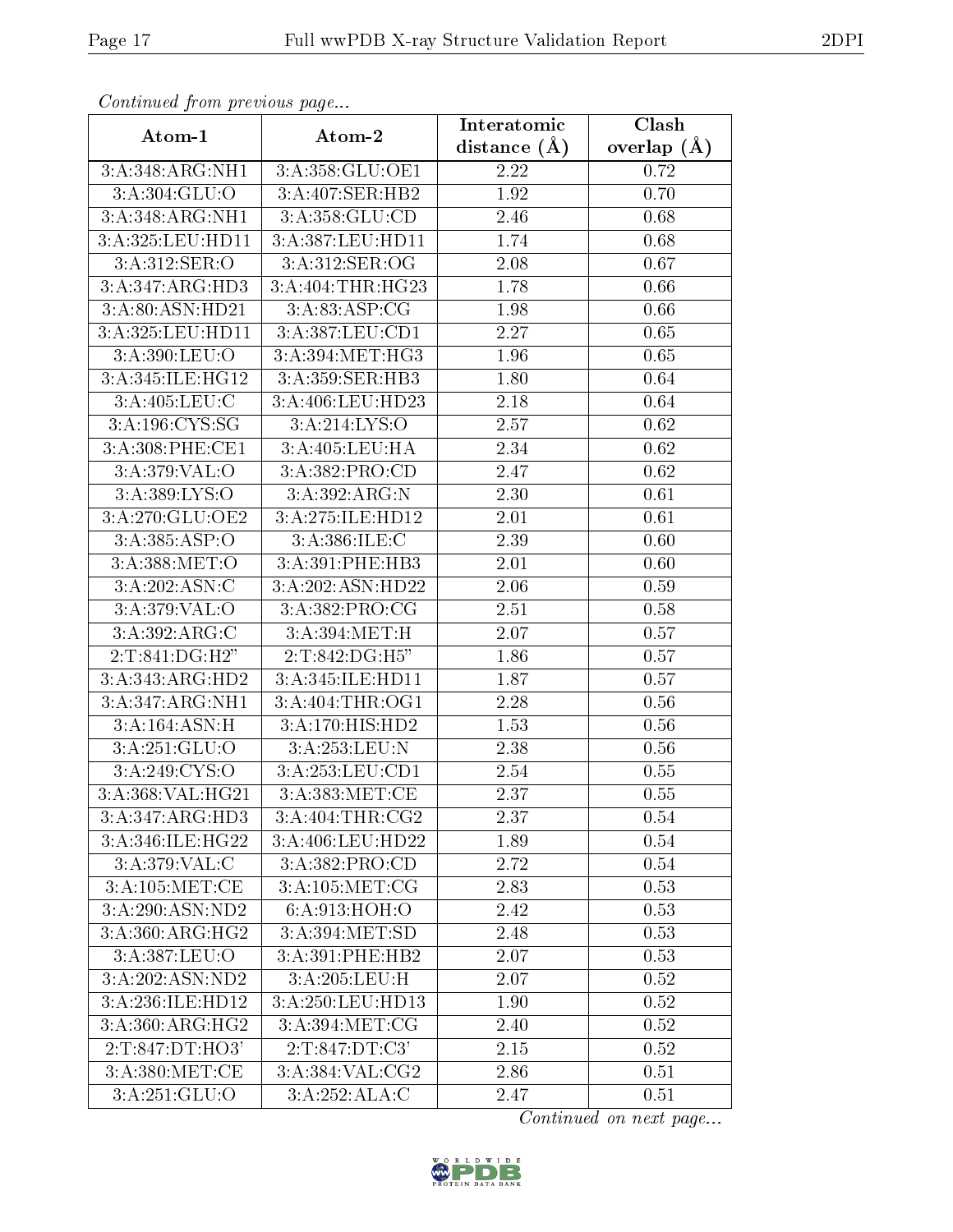| commune from previous page  |                                               |                | Clash             |
|-----------------------------|-----------------------------------------------|----------------|-------------------|
| Atom-1                      | Atom-2                                        | distance $(A)$ | overlap $(\AA)$   |
| 3:A:360:ARG:HG2             | 3:A:394:MET:HG2                               | 1.93           | 0.51              |
| 3:A:105:MET:SD              | 3:A:105:MET:CB                                | 2.94           | $\overline{0.51}$ |
| 1:P:868:DG:N7               | 6:P:914:HOH:O                                 | 2.34           | 0.51              |
| 3:A:343:ARG:HG2             | 3:A:344:LEU:N                                 | 2.24           | 0.51              |
| 3:A:315:VAL:O               | 3:A:316:GLU:C                                 | 2.49           | 0.50              |
| 3:A:308:PHE:HZ              | 3:A:406:LEU:HG                                | 1.77           | 0.50              |
| 3:A:304:GLU:HG3             | $3:A:328:\overline{\textrm{LEU}:\textrm{HG}}$ | 1.94           | 0.50              |
| 3:A:362:CYS:SG              | 3:A:390:LEU:HD11                              | 2.52           | 0.50              |
| 3:A:392:ARG:C               | 3:A:394:MET:N                                 | 2.66           | 0.49              |
| $3:A:58:\overline{GLN:NE2}$ | 6:A:996:HOH:O                                 | 2.46           | 0.49              |
| 3:A:380:MET:O               | 3:A:381:THR:C                                 | 2.51           | 0.49              |
| 3:A:347:ARG:HB2             | 3: A:356: GLY:O                               | 2.13           | 0.48              |
| 3:A:332:VAL:HG13            | 3:A:339:PRO:HD3                               | 1.95           | 0.48              |
| 3:A:196:CYS:HA              | 3:A:217:GLN:O                                 | 2.14           | 0.48              |
| 3:A:283:LYS:HE2             | 3:A:288:GLU:HB3                               | 1.95           | 0.48              |
| 3:A:251:GLU:C               | 3:A:253:LEU:N                                 | 2.66           | 0.47              |
| 3:A:380:MET:HE2             | 3:A:384:VAL:HG23                              | 1.92           | 0.47              |
| 3: A:379: VAL:O             | 3: A: 382: PRO: HG2                           | 2.13           | 0.47              |
| 3:A:105:MET:CE              | 3:A:105:MET:CB                                | 2.92           | 0.47              |
| 3:A:344:LEU:HD13            | 3:A:390:LEU:HB3                               | 1.97           | 0.47              |
| 3:A:103:ARG:CZ              | 3:A:331:ARG:NH1                               | 2.77           | 0.47              |
| 3:A:380:MET:O               | 3:A:382:PRO:N                                 | 2.48           | 0.47              |
| 3:A:406:LEU:N               | 3:A:406:LEU:HD23                              | 2.30           | 0.47              |
| 3:A:80:ASN:HD22             | 3: A:83: ASP:CG                               | 2.19           | 0.46              |
| 3:A:73:LEU:HD22             | 3:A:88:CYS:SG                                 | 2.56           | 0.46              |
| 3:A:105:MET:HB2             | 3:A:105:MET:CE                                | 2.46           | 0.45              |
| 3: A:36: ASP:O              | 3:A:37:CYS:C                                  | 2.55           | 0.45              |
| 3:A:348:ARG:CZ              | 3:A:358:GLU:OE2                               | 2.61           | 0.45              |
| 3:A:380:MET:O               | 3:A:383:MET:HB2                               | 2.16           | 0.45              |
| 3:A:236:ILE:HD13            | 3:A:236:ILE:HG21                              | 1.72           | 0.45              |
| 3:A:334:GLN:HB3             | 3:A:334:GLN:HE21                              | 1.63           | 0.45              |
| 3:A:76:LYS:HB2              | 3:A:79:MET:HE3                                | 1.99           | 0.45              |
| 3:A:404:THR:OG1             | 3:A:405:LEU:N                                 | 2.49           | 0.45              |
| 3:A:76:LYS:HB2              | 3:A:79:MET:CE                                 | 2.47           | 0.44              |
| 3:A:270:GLU:OE2             | 3:A:275:ILE:CD1                               | 2.65           | 0.44              |
| 3:A:315:VAL:O               | 3:A:318:LYS:HB3                               | 2.17           | 0.44              |
| 3:A:380:MET:N               | 3:A:382:PRO:HD2                               | 2.33           | 0.44              |
| 3:A:122:ARG:HD3             | 6:A:957:HOH:O                                 | 2.18           | 0.43              |
| 3:A:31:VAL:HG12             | 3:A:130:VAL:HB                                | 1.99           | 0.43              |
| 3:A:144:GLN:HG3             | 3:A:147:GLU:HG2                               | 2.00           | 0.43              |
| 3:A:184:ARG:HA              | 3:A:187:MET:HE2                               | 2.00           | 0.43              |

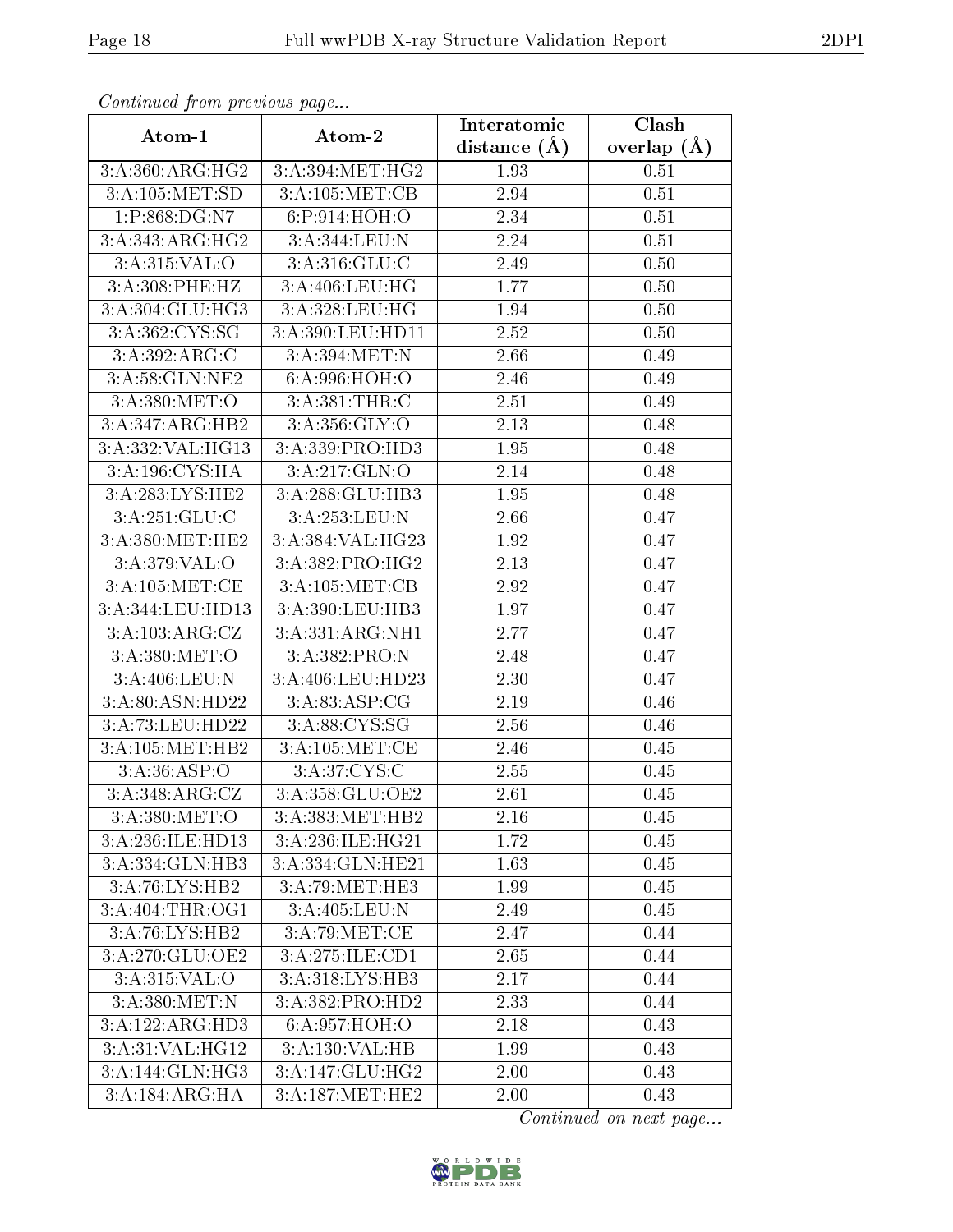|                  |                              | Interatomic    | Clash         |
|------------------|------------------------------|----------------|---------------|
| Atom-1           | Atom-2                       | distance $(A)$ | overlap $(A)$ |
| 3:A:332:VAL:HG12 | 3:A:333:CYS:N                | 2.33           | 0.43          |
| 3:A:266:PRO:O    | $3:A:270:\overline{GLU:HB2}$ | 2.18           | 0.42          |
| 3:A:112:LEU:HD23 | 3:A:112:LEU:C                | 2.40           | 0.42          |
| 2:T:842:DG:H4'   | 3:A:99:LEU:HD12              | 2.02           | 0.42          |
| 3:A:391:PHE:O    | 3:A:394:MET:HB2              | 2.19           | 0.42          |
| 3:A:359:SER:O    | 3: A:360:ARG:HD3             | 2.18           | 0.42          |
| 3:A:103:ARG:CZ   | 3:A:331:ARG:CZ               | 2.98           | 0.41          |
| 3:A:214:LYS:N    | 3:A:215:PRO:CD               | 2.82           | 0.41          |
| 3:A:335:ASP:OD2  | 3:A:337:ARG:NH1              | 2.53           | 0.41          |
| 3:A:368:VAL:HG21 | 3:A:383:MET:HE2              | 2.03           | 0.41          |
| 3:A:389:LYS:HA   | 3:A:392:ARG:HD2              | 2.01           | 0.41          |
| 3:A:386:ILE:C    | 3:A:390:LEU:HD12             | 2.41           | 0.41          |
| 3:A:204:LEU:HD13 | 3:A:205:LEU:HD13             | 2.02           | 0.41          |
| 3:A:144:GLN:O    | 3:A:146:ASP:N                | 2.53           | 0.41          |
| 3:A:382:PRO:CG   | 3:A:383:MET:H                | 2.33           | 0.41          |
| 3:A:308:PHE:CD1  | 3:A:404:THR:O                | 2.74           | 0.41          |
| 3: A:380:MET:CE  | 3:A:384:VAL:HG22             | 2.50           | 0.40          |
| 1:P:869:DG:H2'   | 1:P:869:DG:O5'               | 2.21           | 0.40          |
| 3: A:69: GLU:O   | 3:A:73:LEU:CD1               | 2.69           | 0.40          |
| 3:A:202:ASN:C    | 3:A:202:ASN:ND2              | 2.74           | 0.40          |
| 3:A:380:MET:C    | 3:A:382:PRO:N                | 2.73           | 0.40          |

All (2) symmetry-related close contacts are listed below. The label for Atom-2 includes the symmetry operator and encoded unit-cell translations to be applied.

| Atom-1                                   | Atom-2                              | Interatomic<br>distance $(A)$ | <b>Clash</b><br>overlap $(A)$ |
|------------------------------------------|-------------------------------------|-------------------------------|-------------------------------|
| 1:P:867:DA:O5'                           | $^+$ 2:T:847:DT:O3'[10 $^-$<br>6651 | 0 70                          | 1.50.                         |
| $1 \cdot P \cdot 867 \cdot DA \cdot C5'$ | 2:T:847:DT:O3'[10]<br>6651          |                               |                               |

#### 5.3 Torsion angles (i)

#### 5.3.1 Protein backbone  $(i)$

In the following table, the Percentiles column shows the percent Ramachandran outliers of the chain as a percentile score with respect to all X-ray entries followed by that with respect to entries of similar resolution.

The Analysed column shows the number of residues for which the backbone conformation was analysed, and the total number of residues.

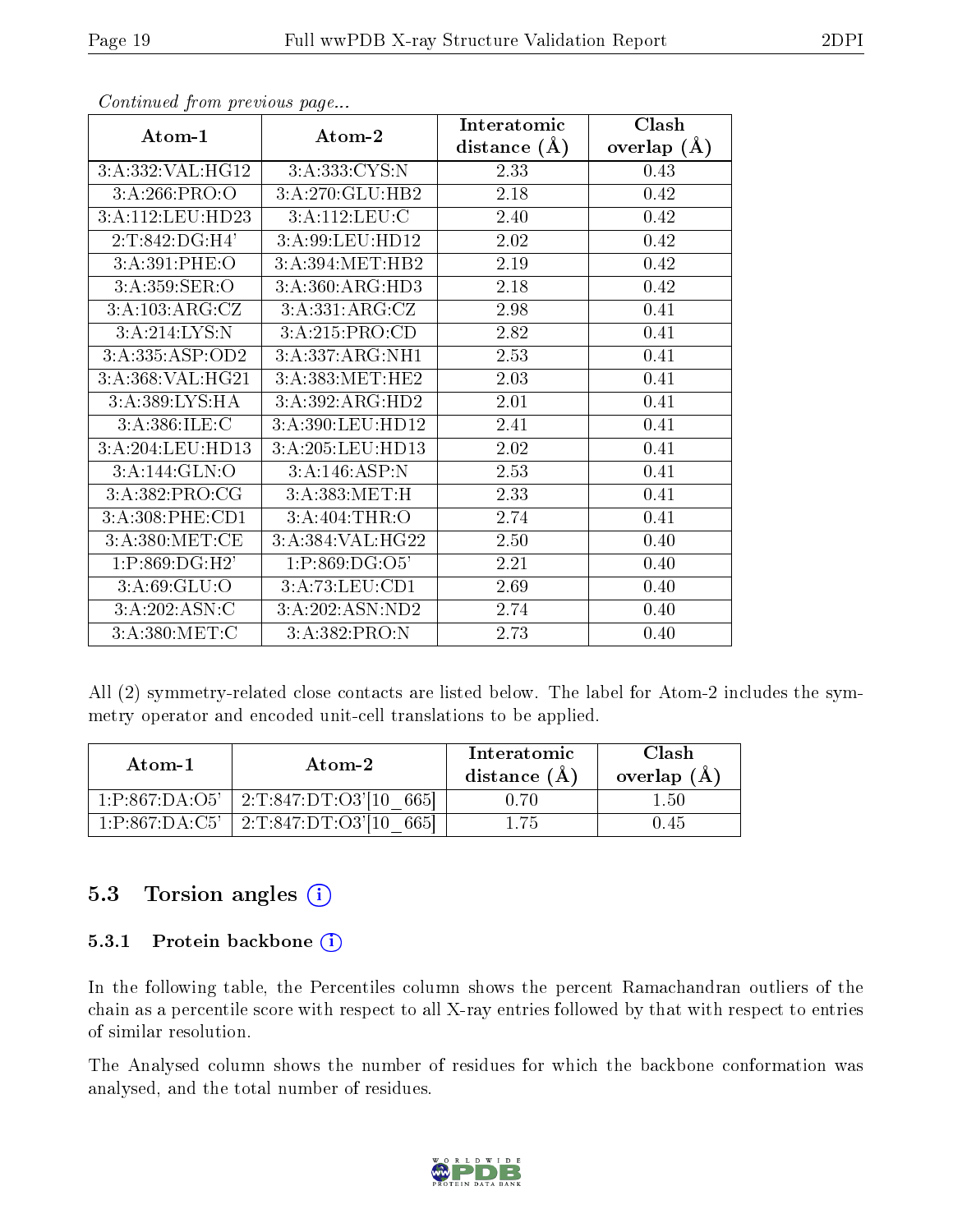| Mol   Chain | Analysed                                            |  | Favoured   Allowed   Outliers   Percentiles |
|-------------|-----------------------------------------------------|--|---------------------------------------------|
|             | $366/420$ (87\%)   328 (90\%)   26 (7\%)   12 (3\%) |  | $\boxed{4}$ $\boxed{2}$                     |

All (12) Ramachandran outliers are listed below:

| Mol | Chain | Res     | Type                 |
|-----|-------|---------|----------------------|
| 3   | А     | 314     | $\operatorname{GLU}$ |
| 3   | А     | 315     | VAL                  |
| 3   | А     | 337     | <b>ARG</b>           |
| 3   | А     | 252     | ALA                  |
| 3   | А     | 308     | PHE                  |
| 3   | А     | 352     | GLU                  |
| 3   | A     | 146     | ASP                  |
| 3   | А     | 215     | PRO                  |
| 3   | A     | 310     | <b>LYS</b>           |
| 3   | А     | 333     | CYS                  |
| 3   | А     | 272     | $\operatorname{GLU}$ |
| 3   |       | $356\,$ | GLY                  |

#### 5.3.2 Protein sidechains (i)

In the following table, the Percentiles column shows the percent sidechain outliers of the chain as a percentile score with respect to all X-ray entries followed by that with respect to entries of similar resolution.

The Analysed column shows the number of residues for which the sidechain conformation was analysed, and the total number of residues.

| Mol   Chain | Analysed                                                     |  | Rotameric   Outliers   Percentiles |
|-------------|--------------------------------------------------------------|--|------------------------------------|
|             | $\mid$ 321/376 (85%) $\mid$ 284 (88%) $\mid$ 37 (12%) $\mid$ |  | $\boxed{5}$ $\boxed{6}$            |

All (37) residues with a non-rotameric sidechain are listed below:

| Mol | Chain | Res    | <b>Type</b> |
|-----|-------|--------|-------------|
| 3   | А     | 27     | SER         |
| 3   | А     | 62     | LEU         |
| 3   | А     | 69     | GLU         |
| 3   | А     | 79     | MET         |
| 3   | А     | $80\,$ | <b>ASN</b>  |
| 3   | A     | 87     | <b>LYS</b>  |
| 3   | А     | 90     | <b>GLN</b>  |
| 3   |       | 123    | LEU         |
| 3   |       | 126    | ASP         |

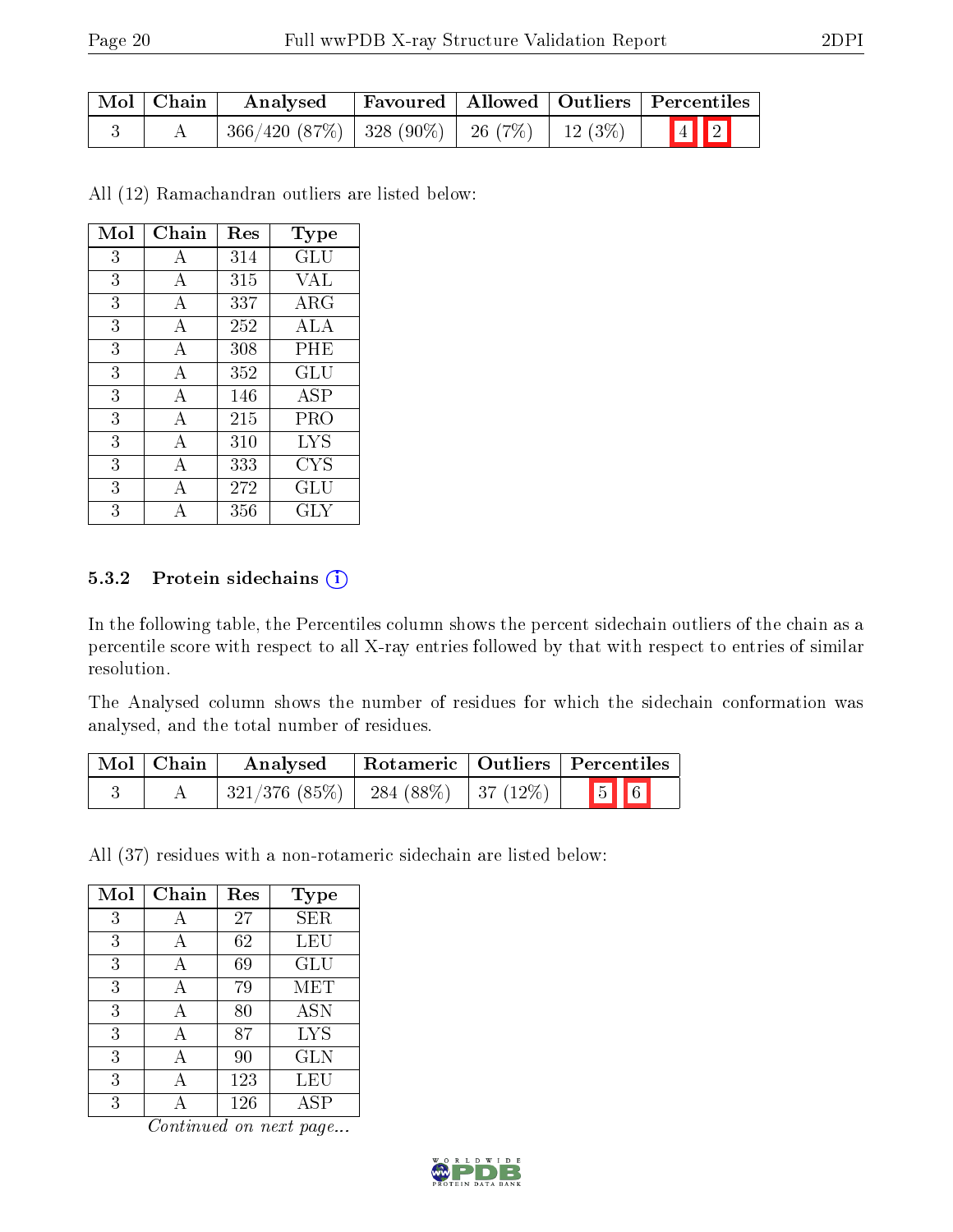| $\overline{\text{Mol}}$ | $\boldsymbol{\theta}$<br>Chain                                                                                                                                                                                                                                                                                                                                                                                 | ×.<br>Res        | $\mathbf{r}$<br>$\overline{v}$<br>$\mathrm{Type}$ |
|-------------------------|----------------------------------------------------------------------------------------------------------------------------------------------------------------------------------------------------------------------------------------------------------------------------------------------------------------------------------------------------------------------------------------------------------------|------------------|---------------------------------------------------|
| 3                       | $\overline{A}$                                                                                                                                                                                                                                                                                                                                                                                                 | 142              | $\overline{\text{GLN}}$                           |
| $\overline{3}$          |                                                                                                                                                                                                                                                                                                                                                                                                                | 145              | <b>SER</b>                                        |
| $\overline{3}$          |                                                                                                                                                                                                                                                                                                                                                                                                                | $\overline{170}$ | $\overline{HIS}$                                  |
| $\overline{3}$          | $\frac{\overline{A}}{\overline{A}}$ $\frac{\overline{A}}{\overline{A}}$                                                                                                                                                                                                                                                                                                                                        | 172              | $\overline{\rm{ARG}}$                             |
| $\overline{3}$          |                                                                                                                                                                                                                                                                                                                                                                                                                | $\overline{202}$ | $\overline{\mathrm{ASN}}$                         |
| $\overline{3}$          |                                                                                                                                                                                                                                                                                                                                                                                                                | 204              | LEU                                               |
| $\overline{3}$          |                                                                                                                                                                                                                                                                                                                                                                                                                | $\overline{205}$ | $\overline{\text{LEU}}$                           |
| $\overline{3}$          |                                                                                                                                                                                                                                                                                                                                                                                                                | 229              | <b>LEU</b>                                        |
| $\overline{3}$          |                                                                                                                                                                                                                                                                                                                                                                                                                | 295              | LEU                                               |
| $\overline{3}$          |                                                                                                                                                                                                                                                                                                                                                                                                                | $\overline{307}$ | SER                                               |
| $\overline{3}$          |                                                                                                                                                                                                                                                                                                                                                                                                                | 308              | $\overline{\rm PHE}$                              |
| $\overline{3}$          |                                                                                                                                                                                                                                                                                                                                                                                                                | 312              | $\overline{\text{SER}}$                           |
| $\overline{3}$          |                                                                                                                                                                                                                                                                                                                                                                                                                | 313              | $\overline{\text{SER}}$                           |
| $\overline{3}$          |                                                                                                                                                                                                                                                                                                                                                                                                                | $\overline{318}$ | $\overline{\text{LYS}}$                           |
| $\overline{3}$          |                                                                                                                                                                                                                                                                                                                                                                                                                | $\overline{320}$ | $\overline{\text{LYS}}$                           |
| $\overline{3}$          |                                                                                                                                                                                                                                                                                                                                                                                                                | 334              | $\overline{\text{GLN}}$                           |
| $\boldsymbol{3}$        |                                                                                                                                                                                                                                                                                                                                                                                                                | $\overline{344}$ | LEU                                               |
| $\overline{3}$          |                                                                                                                                                                                                                                                                                                                                                                                                                | $\overline{347}$ | $\overline{\rm{ARG}}$                             |
| $\overline{3}$          |                                                                                                                                                                                                                                                                                                                                                                                                                | $\overline{348}$ | $\overline{\rm ARG}$                              |
| $\overline{3}$          |                                                                                                                                                                                                                                                                                                                                                                                                                | 357              | $\overline{\rm{ARG}}$                             |
| $\overline{3}$          |                                                                                                                                                                                                                                                                                                                                                                                                                | 362              | $\overline{\text{CYS}}$                           |
| $\overline{3}$          |                                                                                                                                                                                                                                                                                                                                                                                                                | 380              | MET                                               |
| $\overline{3}$          |                                                                                                                                                                                                                                                                                                                                                                                                                | 385              | $\overline{\text{ASP}}$                           |
| $\overline{3}$          |                                                                                                                                                                                                                                                                                                                                                                                                                | 387              | $\overline{\text{LEU}}$                           |
| $\overline{3}$          |                                                                                                                                                                                                                                                                                                                                                                                                                | 390              | LEU                                               |
| 3                       | $\frac{\overline{A}}{\overline{A}}\frac{\overline{A}}{\overline{A}}\frac{\overline{A}}{\overline{A}}\frac{\overline{A}}{\overline{A}}\frac{\overline{A}}{\overline{A}}\frac{\overline{A}}{\overline{A}}\frac{\overline{A}}{\overline{A}}\frac{\overline{A}}{\overline{A}}\frac{\overline{A}}{\overline{A}}\frac{\overline{A}}{\overline{A}}\frac{\overline{A}}{\overline{A}}\frac{\overline{A}}{\overline{A}}$ | 404              | <b>THR</b>                                        |
| $\overline{3}$          |                                                                                                                                                                                                                                                                                                                                                                                                                | 406              | <b>LEU</b>                                        |
| $\overline{3}$          | $\overline{A}$                                                                                                                                                                                                                                                                                                                                                                                                 | 413              | $\overline{\text{LEU}}$                           |

Some sidechains can be flipped to improve hydrogen bonding and reduce clashes. All (7) such sidechains are listed below:

| Mol | Chain | Res | Type       |
|-----|-------|-----|------------|
| 3   |       | 80  | <b>ASN</b> |
| 3   |       | 170 | <b>HIS</b> |
| 3   |       | 202 | <b>ASN</b> |
| 3   |       | 262 | <b>GLN</b> |
| 3   |       | 279 | <b>GLN</b> |
| 3   |       | 334 | <b>GLN</b> |
| २   |       | 340 | <b>HIS</b> |

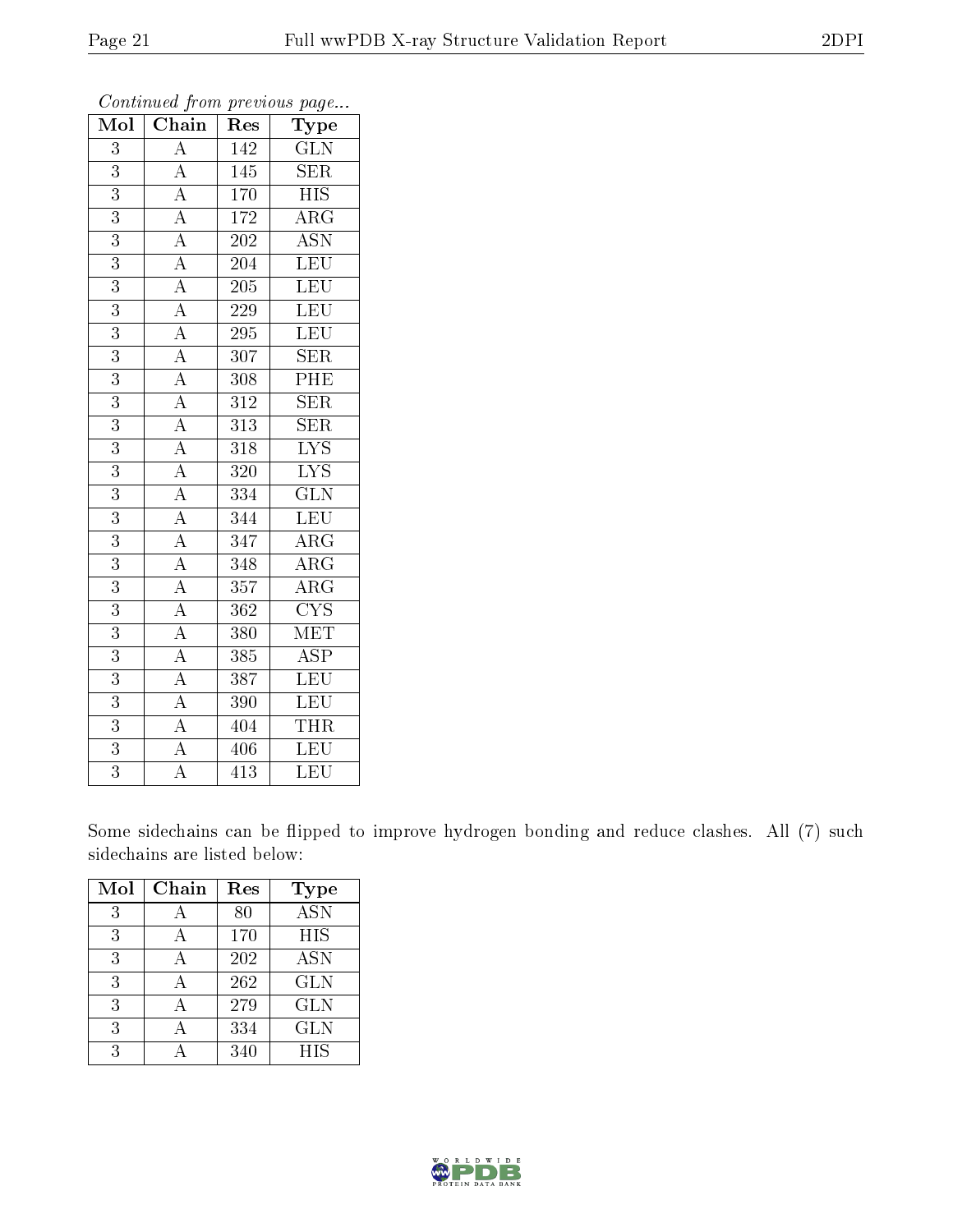#### $5.3.3$  RNA  $(i)$

There are no RNA molecules in this entry.

### 5.4 Non-standard residues in protein, DNA, RNA chains (i)

2 non-standard protein/DNA/RNA residues are modelled in this entry.

In the following table, the Counts columns list the number of bonds (or angles) for which Mogul statistics could be retrieved, the number of bonds (or angles) that are observed in the model and the number of bonds (or angles) that are defined in the Chemical Component Dictionary. The Link column lists molecule types, if any, to which the group is linked. The Z score for a bond length (or angle) is the number of standard deviations the observed value is removed from the expected value. A bond length (or angle) with  $|Z| > 2$  is considered an outlier worth inspection. RMSZ is the root-mean-square of all Z scores of the bond lengths (or angles).

| Mol |            | $\top$ Chain $\top$ | $\vert$ Res | Link |            | Bond lengths |                  |          | Bond angles |                 |
|-----|------------|---------------------|-------------|------|------------|--------------|------------------|----------|-------------|-----------------|
|     | Type       |                     |             |      | Counts     | RMSZ         | $\# Z  > 2^{-1}$ | Counts   | RMSZ        | # $ Z  > 2$     |
|     | <b>EDA</b> | $\Box$              | 840         |      | 18,26,27   | 2.69         | 6(33%)           | 16,38,41 | 2.03        | $5(31\%)$       |
|     | DOC        |                     | 873         | 19   | 14, 19, 20 | 2.52         | $7(50\%)$        | 13,26,29 | 3.19        | $\sqrt{(53\%)}$ |

In the following table, the Chirals column lists the number of chiral outliers, the number of chiral centers analysed, the number of these observed in the model and the number defined in the Chemical Component Dictionary. Similar counts are reported in the Torsion and Rings columns. '-' means no outliers of that kind were identified.

| ` Mol |     |     | $\mid$ Type   Chain   Res   Link   Chirals | <b>Torsions</b>                              | Rings |
|-------|-----|-----|--------------------------------------------|----------------------------------------------|-------|
|       | EDA | 840 | $\sim$                                     | $\left[ \frac{2/3/21/22}{2} \right]$ 0/4/4/4 |       |
|       | DOC | 873 | $\sim$                                     | $1/4/18/19$   $0/2/2/2$                      |       |

All (13) bond length outliers are listed below:

| Mol            | Chain | Res | <b>Type</b> | Atoms                                 | Z       | Observed $(A)$ | Ideal(A) |
|----------------|-------|-----|-------------|---------------------------------------|---------|----------------|----------|
| $\overline{2}$ | Т     | 840 | <b>EDA</b>  | $O5'$ -C5'                            | $-5.64$ | 1.31           | 1.44     |
| $\overline{2}$ | T     | 840 | <b>EDA</b>  | $C5-C6$                               | $-5.47$ | 1.33           | 1.38     |
|                | P     | 873 | DOC         | $C3'-C2'$                             | $-4.44$ | 1.41           | 1.54     |
| $\overline{2}$ | T     | 840 | <b>EDA</b>  | $C6-N6$                               | $-4.37$ | 1.29           | 1.33     |
| 1              | Ρ     | 873 | DOC         | $C2'$ - $C1'$                         | 4.11    | 1.61           | 1.51     |
| $\overline{2}$ | T     | 840 | <b>EDA</b>  | $C2-N1$                               | 3.92    | 1.42           | 1.36     |
| 1              | P     | 873 | DOC         | $O4'$ -C1'                            | $-3.60$ | 1.34           | 1.42     |
| 1              | P     | 873 | DOC         | $C4-N3$                               | 3.30    | 1.40           | 1.35     |
| $\overline{2}$ | T     | 840 | EDA         | $C2'-C3'$                             | $-3.04$ | 1.44           | 1.52     |
| 1              | Ρ     | 873 | DOC         | $O5'-C5'$                             | $-2.83$ | 1.37           | 1.44     |
| $\overline{2}$ | T     | 840 | <b>EDA</b>  | $C2$ <sup>'</sup> - $C1$ <sup>'</sup> | 2.63    | 1.59           | 1.52     |

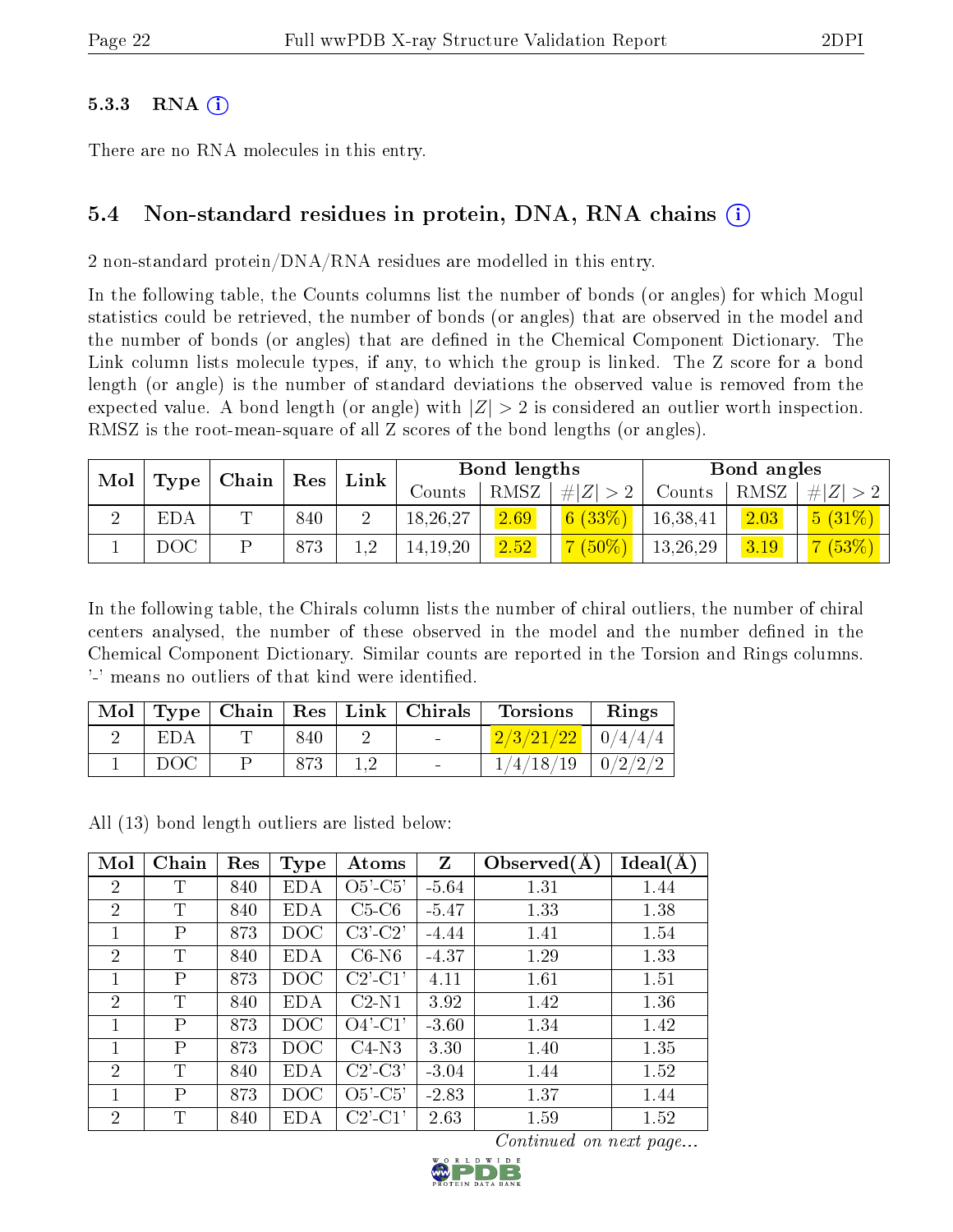| contentation provided page |  |                                                                                 |                                                  |      |
|----------------------------|--|---------------------------------------------------------------------------------|--------------------------------------------------|------|
|                            |  | $\blacksquare$ Mol $\vert$ Chain $\vert$ Res $\vert$ Type $\vert$ Atoms $\vert$ | $\vert$ Observed( $\AA$ ) $\vert$ Ideal( $\AA$ ) |      |
|                            |  | $873$   DOC   O4'-C4'   2.57                                                    |                                                  | l 44 |
|                            |  | $\vert$ DOC $\vert$ C6-N1 $\vert$ 2.54                                          | 1.39                                             | 1.35 |

All (12) bond angle outliers are listed below:

| Mol            | Chain        | Res | Type       | Atoms                                        | Z       | Observed $\binom{o}{c}$ | $\text{Ideal}({}^o)$ |
|----------------|--------------|-----|------------|----------------------------------------------|---------|-------------------------|----------------------|
| 1              | P            | 873 | DOC        | $C2-N3-C4$                                   | 6.57    | 123.00                  | 116.34               |
| 1              | $\mathsf{P}$ | 873 | DOC        | $C4'-C4'-C1'$                                | $-5.36$ | 104.75                  | 109.81               |
| $\overline{2}$ | T            | 840 | <b>EDA</b> | $C2-N3-C4$                                   | 4.23    | 121.87                  | 116.58               |
| 1              | P            | 873 | DOC        | $O4'$ -C4'-C5'                               | 4.17    | 116.38                  | 109.52               |
| 1              | $\mathsf{P}$ | 873 | DOC        | $O4'$ -C4'-C3'                               | 3.86    | 111.21                  | 104.80               |
| 1              | P            | 873 | DOC        | $C2$ <sup>'</sup> - $C1$ <sup>'</sup> - $N1$ | $-3.56$ | 105.78                  | 112.48               |
| $\overline{2}$ | T            | 840 | <b>EDA</b> | $C4'-C4'-C1'$                                | $-3.17$ | 101.79                  | 109.45               |
| $\overline{2}$ | T            | 840 | <b>EDA</b> | $C5'-C4'-C3'$                                | $-3.14$ | 96.30                   | 114.74               |
| $\overline{2}$ | T            | 840 | <b>EDA</b> | $O4'$ -C4'-C3'                               | 2.82    | 112.25                  | 105.67               |
| $\overline{2}$ | $\mathbf T$  | 840 | <b>EDA</b> | $O4'-C4'-C5'$                                | 2.79    | 118.56                  | 109.37               |
| 1              | P            | 873 | DOC        | $N4-C4-N3$                                   | 2.36    | 120.21                  | 116.49               |
| 1              | P            | 873 | DOC        | $C5-C6-N1$                                   | 2.00    | 125.15                  | 120.68               |

There are no chirality outliers.

All (3) torsion outliers are listed below:

| Mol | Chain | Res | Type | Atoms              |
|-----|-------|-----|------|--------------------|
|     |       | 840 | ED A | $C3'-C4'-C5'-O5'$  |
|     |       | 873 | DOG  | $O4'$ -C1'-N1-C6   |
|     |       | 840 | EDA  | $O4'$ -C4'-C5'-O5' |

There are no ring outliers.

No monomer is involved in short contacts.

### 5.5 Carbohydrates  $(i)$

There are no carbohydrates in this entry.

#### 5.6 Ligand geometry  $(i)$

Of 3 ligands modelled in this entry, 2 are monoatomic - leaving 1 for Mogul analysis.

In the following table, the Counts columns list the number of bonds (or angles) for which Mogul statistics could be retrieved, the number of bonds (or angles) that are observed in the model and

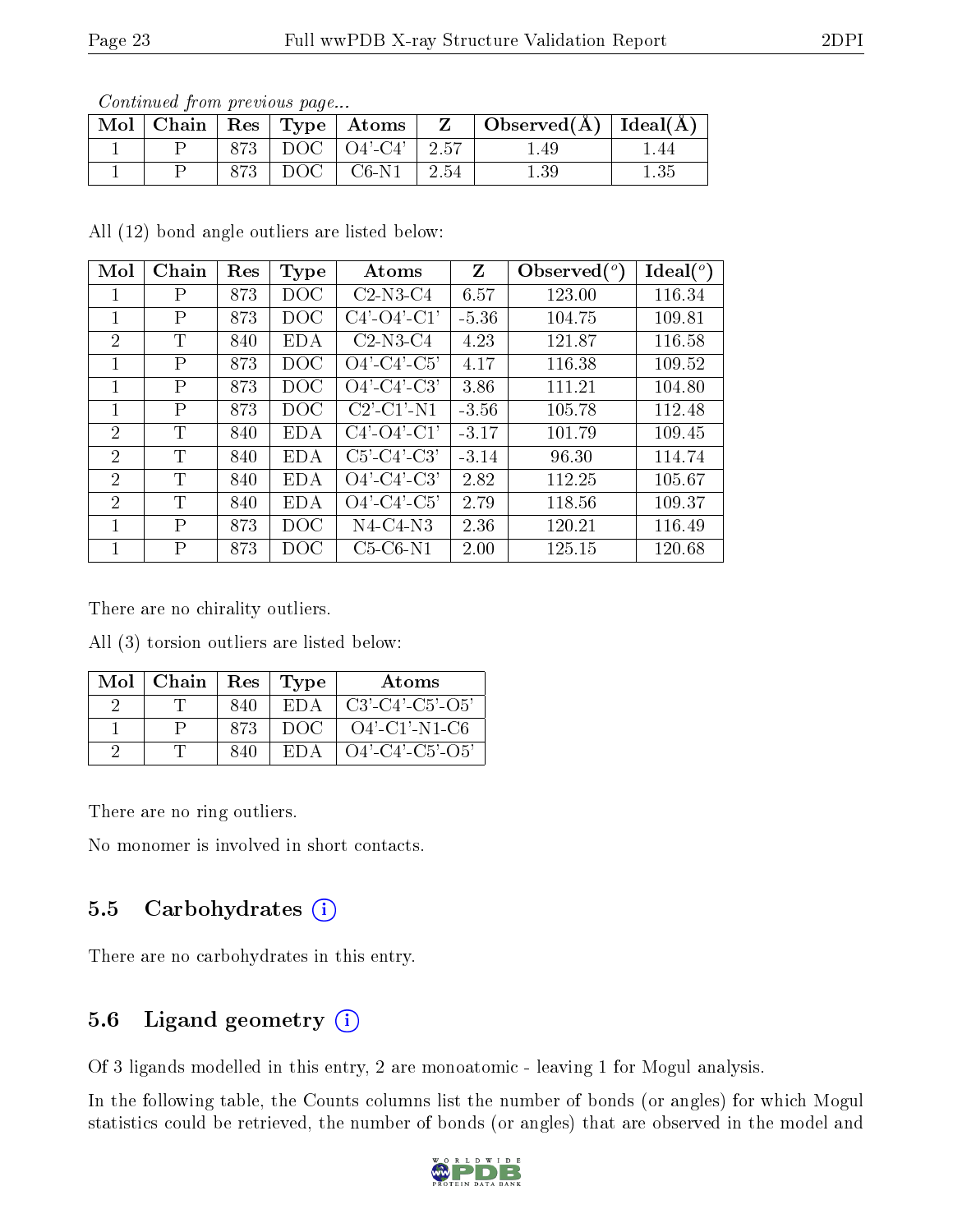the number of bonds (or angles) that are defined in the Chemical Component Dictionary. The Link column lists molecule types, if any, to which the group is linked. The Z score for a bond length (or angle) is the number of standard deviations the observed value is removed from the expected value. A bond length (or angle) with  $|Z| > 2$  is considered an outlier worth inspection. RMSZ is the root-mean-square of all Z scores of the bond lengths (or angles).

| $\bf{Mol}$ |     | $\vert$ Type $\vert$ Chain $\vert$ Res $\vert$ |     | $\perp$ Link |                                    | Bond lengths |                                 |               | Bond angles |                                                  |
|------------|-----|------------------------------------------------|-----|--------------|------------------------------------|--------------|---------------------------------|---------------|-------------|--------------------------------------------------|
|            |     |                                                |     |              | $\frac{1}{2}$ Counts $\frac{1}{2}$ | RMSZ         | #Z  > 2                         | Counts   RMSZ |             | $\mathbb{C}^\bullet \perp \#  Z  > \mathbb{Z}$ . |
|            | DCP | . .                                            | 875 |              | 23, 29, 29                         | 1.82         | <mark>7 (30%)</mark>   30,45,45 |               | 1.62        | 6 $(20\%)$                                       |

In the following table, the Chirals column lists the number of chiral outliers, the number of chiral centers analysed, the number of these observed in the model and the number defined in the Chemical Component Dictionary. Similar counts are reported in the Torsion and Rings columns. '-' means no outliers of that kind were identified.

|       |  | Mol   Type   Chain   Res   Link   Chirals | $\blacksquare$ Torsions        | $\mathbf{Rings}$ |
|-------|--|-------------------------------------------|--------------------------------|------------------|
| ∣ DCP |  | $\sim$                                    | $\frac{3}{19/34/34}$   0/2/2/2 |                  |

Mol Chain Res Type Atoms Z Observed $(A)$  Ideal $(A)$  | A | 875 | DCP | O4'-C1' | 3.36 | 1.49 | 1.42 | A | 875 | DCP | C4-N3 | 3.23 | 1.40 | 1.35 A  $875$  DCP  $\mid$  C3'-C4'  $\mid$  2.98  $\mid$  1.61  $\mid$  1.53 | A | 875 | DCP | C2'-C1' | 2.93 | 1.60 | 1.52 5 | A | 875 | DCP | PA-O2A | 2.31 | 1.66 | 1.55 A  $875$  DCP PG-O1G  $2.23$  1.57 1.50  $5 \mid A \mid 875 \mid DCP \mid 03'-C3' \mid 2.01 \mid 1.47 \mid 1.43$ 

All (7) bond length outliers are listed below:

All (6) bond angle outliers are listed below:

| Mol | Chain | Res | Type       | Atoms        |         | Observed $(°)$ | Ideal $(^\circ)$ |
|-----|-------|-----|------------|--------------|---------|----------------|------------------|
| 5   | А     | 875 | <b>DCP</b> | $C2-N3-C4$   | 5.20    | 121.61         | 116.34           |
| 5   | А     | 875 | DCP        | $O2A-PA-O5'$ | 2.66    | 120.11         | 107.75           |
| 5   | А     | 875 | <b>DCP</b> | PB-O3B-PG    | $-2.27$ | 125.03         | 132.83           |
| 5   | А     | 875 | DCP        | $C5-C6-N1$   | 2.11    | 125.40         | 120.68           |
| 5   | А     | 875 | DCP        | $O2G-PG-O1G$ | $-2.05$ | 102.67         | 110.68           |
| 5   | А     | 875 | DCP        | $O3G-PG-O2G$ | 2.00    | 115.29         | 107.64           |

There are no chirality outliers.

All (3) torsion outliers are listed below:

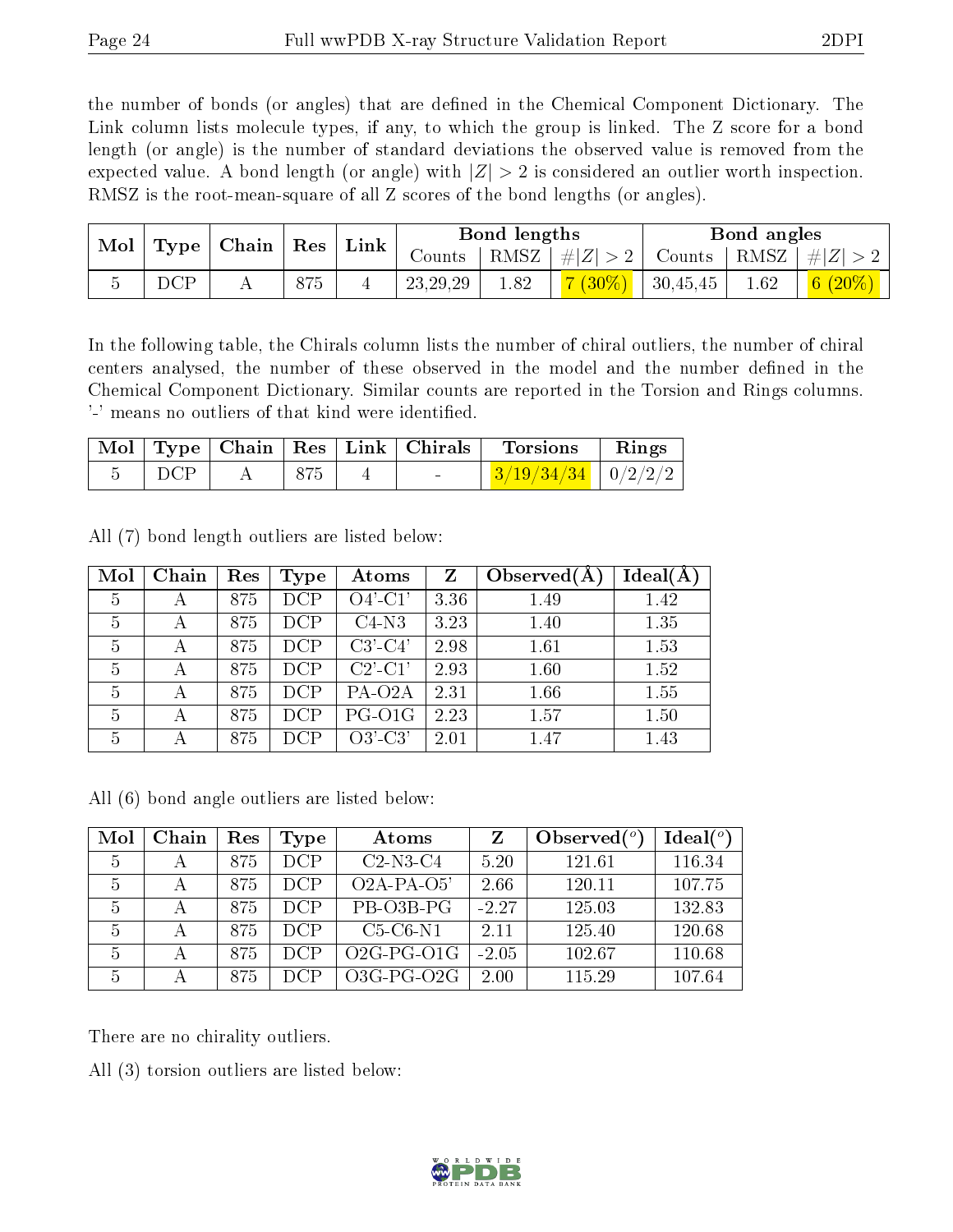| Mol           | Chain | Res | Type       | <b>Atoms</b>    |
|---------------|-------|-----|------------|-----------------|
| 5             |       | 875 | <b>DCP</b> | $PA-O3A-PB-O2B$ |
| -5            |       | 875 | DCP        | PG-O3B-PB-O1B   |
| $\mathcal{L}$ |       | 875 | - DCP      | $PA-O3A-PB-O1B$ |

There are no ring outliers.

No monomer is involved in short contacts.

The following is a two-dimensional graphical depiction of Mogul quality analysis of bond lengths, bond angles, torsion angles, and ring geometry for all instances of the Ligand of Interest. In addition, ligands with molecular weight > 250 and outliers as shown on the validation Tables will also be included. For torsion angles, if less then 5% of the Mogul distribution of torsion angles is within 10 degrees of the torsion angle in question, then that torsion angle is considered an outlier. Any bond that is central to one or more torsion angles identified as an outlier by Mogul will be highlighted in the graph. For rings, the root-mean-square deviation (RMSD) between the ring in question and similar rings identified by Mogul is calculated over all ring torsion angles. If the average RMSD is greater than 60 degrees and the minimal RMSD between the ring in question and any Mogul-identified rings is also greater than 60 degrees, then that ring is considered an outlier. The outliers are highlighted in purple. The color gray indicates Mogul did not find sufficient equivalents in the CSD to analyse the geometry.



#### 5.7 [O](https://www.wwpdb.org/validation/2017/XrayValidationReportHelp#nonstandard_residues_and_ligands)ther polymers (i)

There are no such residues in this entry.

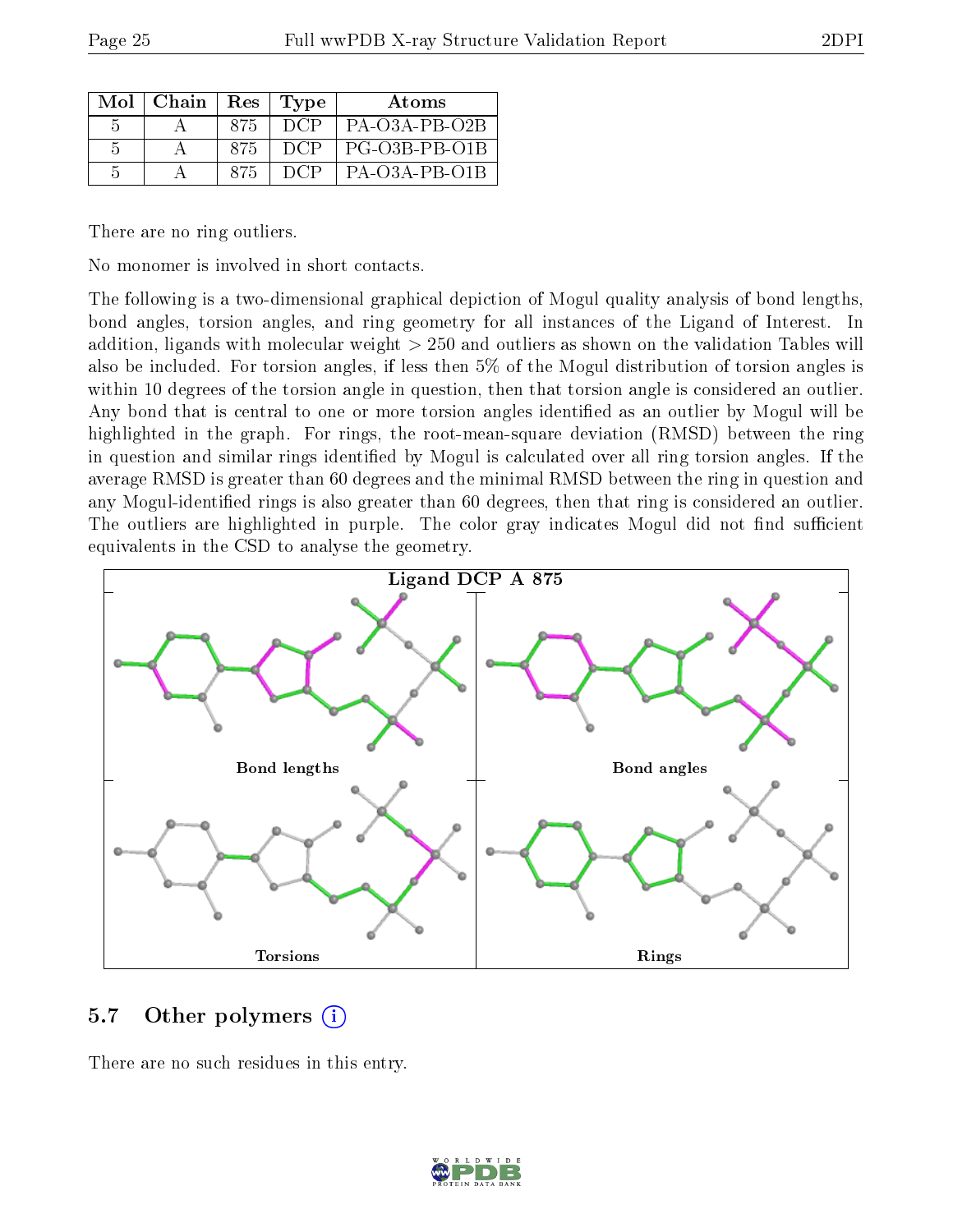### 5.8 Polymer linkage issues (i)

The following chains have linkage breaks:

|  | Mol   Chain   Number of breaks |
|--|--------------------------------|
|  |                                |
|  |                                |

All chain breaks are listed below:

| Model | Chain |         |          |         | Residue-1   Atom-1   Residue-2   Atom-2   Distance (A |
|-------|-------|---------|----------|---------|-------------------------------------------------------|
|       |       | 867:DA  | O3       | 868:DG  | 1.79                                                  |
|       |       | 839:DT  | $\Omega$ | 840:EDA | 1.34                                                  |
|       |       | 840:EDA | ∩?'      | 841:DG  | .32                                                   |

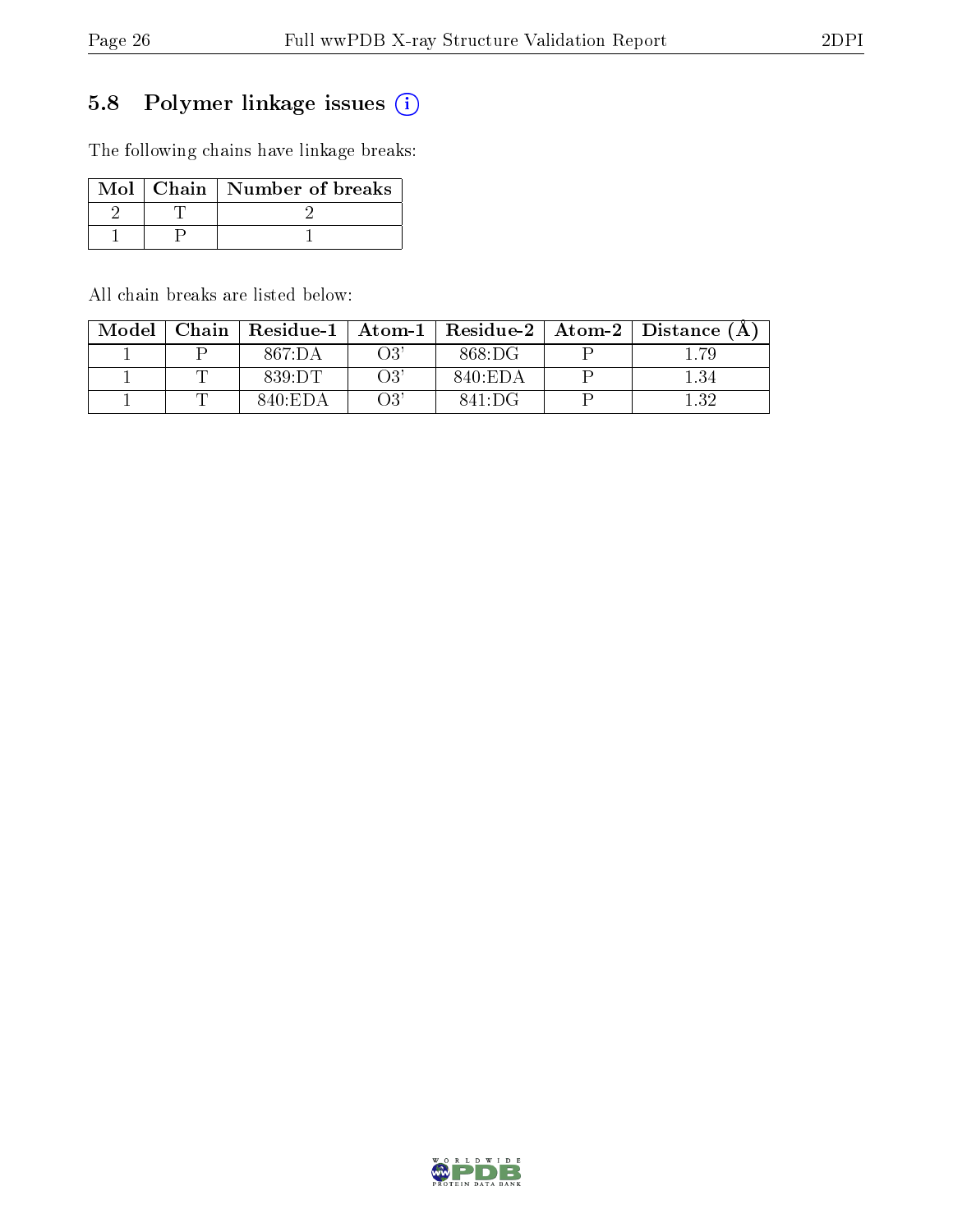# 6 Fit of model and data  $(i)$

### 6.1 Protein, DNA and RNA chains  $(i)$

In the following table, the column labelled  $#RSRZ> 2'$  contains the number (and percentage) of RSRZ outliers, followed by percent RSRZ outliers for the chain as percentile scores relative to all X-ray entries and entries of similar resolution. The OWAB column contains the minimum, median,  $95<sup>th</sup>$  percentile and maximum values of the occupancy-weighted average B-factor per residue. The column labelled ' $Q< 0.9$ ' lists the number of (and percentage) of residues with an average occupancy less than 0.9.

| Mol | Chain | Analysed        | ${ <\hspace{-1.5pt}{\mathrm{RSRZ}} \hspace{-1.5pt}>}$ | $\#\text{RSRZ}\text{>2}$        |  | $\rm OWAB(A^2)$ | $\rm Q\textcolor{black}{<}0.9$ |
|-----|-------|-----------------|-------------------------------------------------------|---------------------------------|--|-----------------|--------------------------------|
|     | D     | 6/7(85%)        | 0.01                                                  | $\sqrt{100}$<br>$0$   100       |  | 22, 27, 33, 35  |                                |
|     | T     | 8/9(88%)        | 0.21                                                  | $\vert$ 100 $\vert$<br>$0$  100 |  | 17, 20, 25, 77  |                                |
|     |       | $372/420(88\%)$ | 0.51                                                  | $\boxed{3}$<br>$50(13\%)$       |  | 5, 32, 74, 96   |                                |
| All | All   | $386/436(88\%)$ | 0.49                                                  | $ 3\rangle$<br>50 $(12\%)$      |  | 5, 31, 74, 96   |                                |

All (50) RSRZ outliers are listed below:

| Mol            | Chain              | Res | Type                    | <b>RSRZ</b>      |
|----------------|--------------------|-----|-------------------------|------------------|
| 3              | $\boldsymbol{A}$   | 355 | <b>TYR</b>              | 16.5             |
| $\overline{3}$ | $\overline{A}$     | 354 | <b>HIS</b>              | 15.2             |
| $\overline{3}$ | $\overline{\rm A}$ | 353 | <b>LYS</b>              | 7.9              |
| $\overline{3}$ | $\overline{\rm A}$ | 350 | <b>SER</b>              | 6.8              |
| $\overline{3}$ | $\overline{\rm A}$ | 312 | SER                     | 6.0              |
| $\overline{3}$ | $\overline{A}$     | 383 | MET                     | $5.9\,$          |
| $\overline{3}$ | $\overline{\rm A}$ | 352 | <b>GLU</b>              | 5.8              |
| $\overline{3}$ | $\overline{\rm A}$ | 314 | GLU                     | 5.7              |
| $\overline{3}$ | $\overline{\rm A}$ | 368 | <b>VAL</b>              | 5.5              |
| $\overline{3}$ | $\overline{\rm A}$ | 351 | SER                     | 5.1              |
| $\overline{3}$ | $\overline{A}$     | 356 | $\overline{\text{GLY}}$ | 4.9              |
| $\overline{3}$ | $\overline{\rm A}$ | 311 | <b>CYS</b>              | 4.9              |
| $\overline{3}$ | $\overline{\rm A}$ | 348 | $\rm{ARG}$              | $\overline{4.8}$ |
| $\overline{3}$ | $\overline{\rm A}$ | 244 | <b>TYR</b>              | 4.6              |
| $\overline{3}$ | $\overline{\rm A}$ | 384 | $\overline{\text{VAL}}$ | 4.5              |
| $\overline{3}$ | $\overline{A}$     | 387 | LEU                     | 4.5              |
| $\overline{3}$ | $\overline{\rm A}$ | 390 | <b>LEU</b>              | $4.0\,$          |
| $\overline{3}$ | $\overline{A}$     | 315 | <b>VAL</b>              | $4.0\,$          |
| $\overline{3}$ | $\overline{\rm A}$ | 349 | <b>TYR</b>              | 3.8              |
| $\overline{3}$ | $\overline{A}$     | 310 | LYS                     | 3.7              |
| $\overline{3}$ | $\overline{A}$     | 391 | PHE                     | 3.7              |
| $\overline{3}$ | $\overline{\rm A}$ | 145 | <b>SER</b>              | 3.6              |
| $\overline{3}$ | $\overline{\rm A}$ | 336 | $\rm GLY$               | 3.6              |

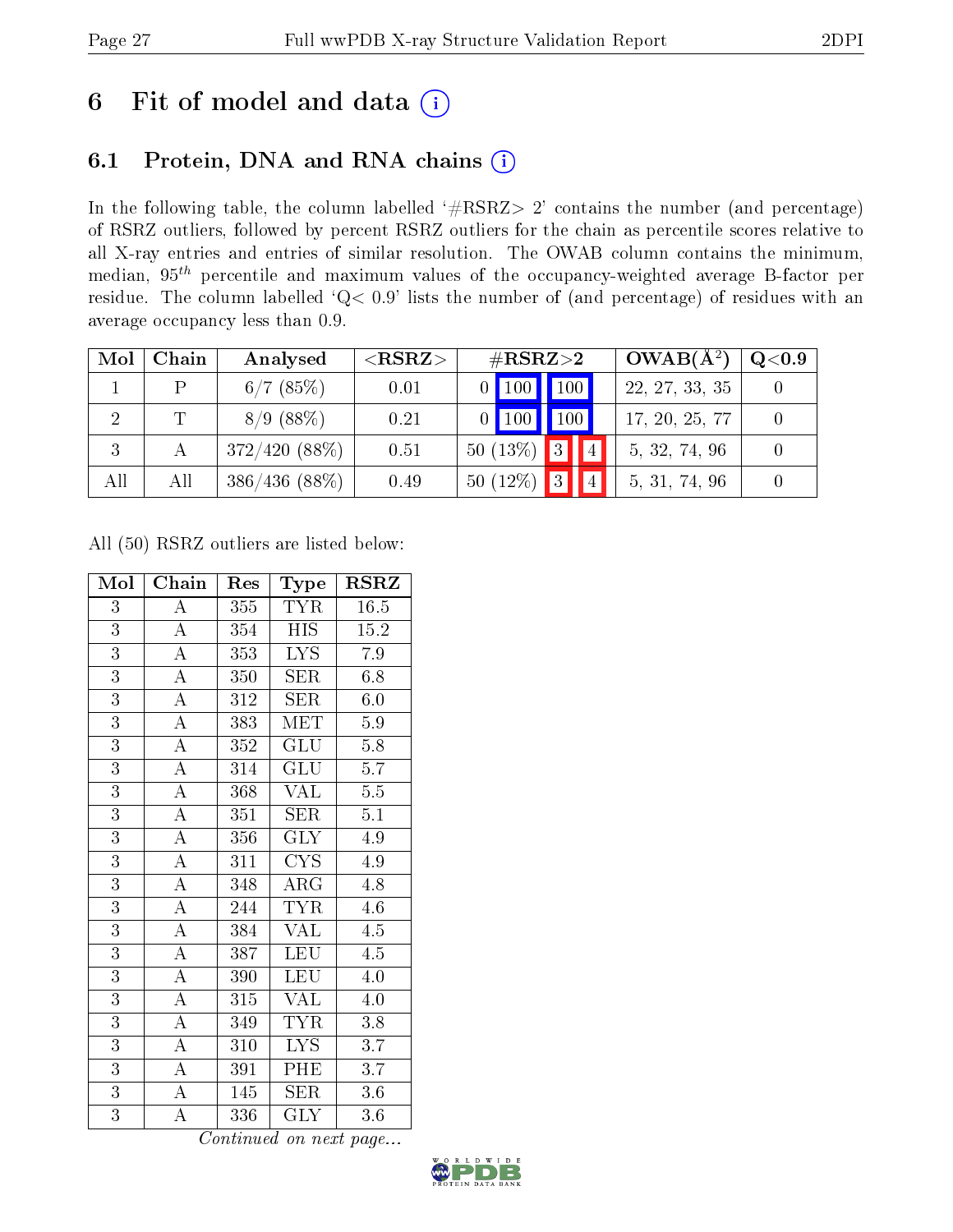| Mol            | Communica from previous page<br>Chain | Res              | Type                                                     | <b>RSRZ</b>      |
|----------------|---------------------------------------|------------------|----------------------------------------------------------|------------------|
| 3              | A                                     | 382              | PRO                                                      | 3.6              |
| $\overline{3}$ | $\boldsymbol{A}$                      | 309              | $\overline{LYS}$                                         | 3.4              |
| $\overline{3}$ | $\overline{\rm A}$                    | 370              | GLN                                                      | 3.3              |
| $\overline{3}$ | $\boldsymbol{A}$                      | 385              | <b>ASP</b>                                               | $\overline{3.2}$ |
| $\overline{3}$ | $\overline{\rm A}$                    | 82               | $\rm{AR}\bar{\rm{G}}$                                    | $\overline{3.1}$ |
| $\overline{3}$ | $\overline{\rm A}$                    | 268              | ILE                                                      | $\overline{3.1}$ |
| $\overline{3}$ | $\overline{\rm A}$                    | 335              | $\overline{\rm ASP}$                                     | $2.\overline{8}$ |
| $\overline{3}$ | $\overline{\rm A}$                    | 388              | $\mathrm{M} \overline{\mathrm{E}} \overline{\mathrm{T}}$ | $\overline{2.8}$ |
| $\overline{3}$ | $\overline{\rm A}$                    | 235              | $\overline{HIS}$                                         | $\overline{2.7}$ |
| $\overline{3}$ | $\overline{A}$                        | 249              | $\overline{\text{CYS}}$                                  | $\overline{2.7}$ |
| $\overline{3}$ | $\overline{\rm A}$                    | 367              | $\overline{\mathrm{HIS}}$                                | 2.6              |
| $\overline{3}$ | $\overline{\rm A}$                    | $\overline{1}44$ | $\overline{\text{GLN}}$                                  | $2.6\,$          |
| $\overline{3}$ | $\overline{A}$                        | 26               | SER                                                      | 2.5              |
| $\overline{3}$ | $\overline{\rm A}$                    | 333              | $\overline{\text{C} \text{YS}}$                          | 2.4              |
| $\overline{3}$ | $\overline{\rm A}$                    | 392              | $\overline{\rm{ARG}}$                                    | $\overline{2.4}$ |
| 3              | $\overline{\rm A}$                    | 73               | <b>LEU</b>                                               | 2.4              |
| $\overline{3}$ | $\overline{\rm A}$                    | 141              | $\overline{\text{GLN}}$                                  | $\overline{2.3}$ |
| $\overline{3}$ | $\overline{\rm A}$                    | 313              | <b>SER</b>                                               | 2.3              |
| $\overline{3}$ | $\overline{\rm A}$                    | 50               | <b>LEU</b>                                               | $\overline{2.2}$ |
| $\overline{3}$ | $\overline{\rm A}$                    | 380              | $\overline{\text{MET}}$                                  | $\overline{2.2}$ |
| $\overline{3}$ | $\overline{\rm A}$                    | 142              | $\overline{\text{GLN}}$                                  | $2.2\,$          |
| $\overline{3}$ | $\overline{\rm A}$                    | 61               | <b>TYR</b>                                               | $2\overline{.1}$ |
| $\overline{3}$ | $\boldsymbol{A}$                      | 329              | <b>LEU</b>                                               | 2.1              |
| $\overline{3}$ | $\overline{\rm A}$                    | 366              | $\overline{\text{SER}}$                                  | $\overline{2.1}$ |
| $\overline{3}$ | $\overline{A}$                        | 317              | <b>ALA</b>                                               | 2.1              |
| $\overline{3}$ | $\boldsymbol{A}$                      | 319              | <b>ASN</b>                                               | $2.0\,$          |
| $\overline{3}$ | А                                     | 406              | LEU                                                      | 2.0              |

### 6.2 Non-standard residues in protein, DNA, RNA chains (i)

In the following table, the Atoms column lists the number of modelled atoms in the group and the number defined in the chemical component dictionary. The B-factors column lists the minimum, median,  $95<sup>th</sup>$  percentile and maximum values of B factors of atoms in the group. The column labelled 'Q< 0.9' lists the number of atoms with occupancy less than 0.9.

| Mol |            |     |       |      |      | $\top$ Type   Chain   Res   Atoms   RSCC   RSR   B-factors $(A^2)$   Q<0.9 |  |
|-----|------------|-----|-------|------|------|----------------------------------------------------------------------------|--|
|     | <b>EDA</b> | 840 | 23/24 | 0.93 |      | 18.30.52.59                                                                |  |
|     | DOC        | 873 | 18/19 | 0.98 | 0.20 | 13.18.26.26                                                                |  |

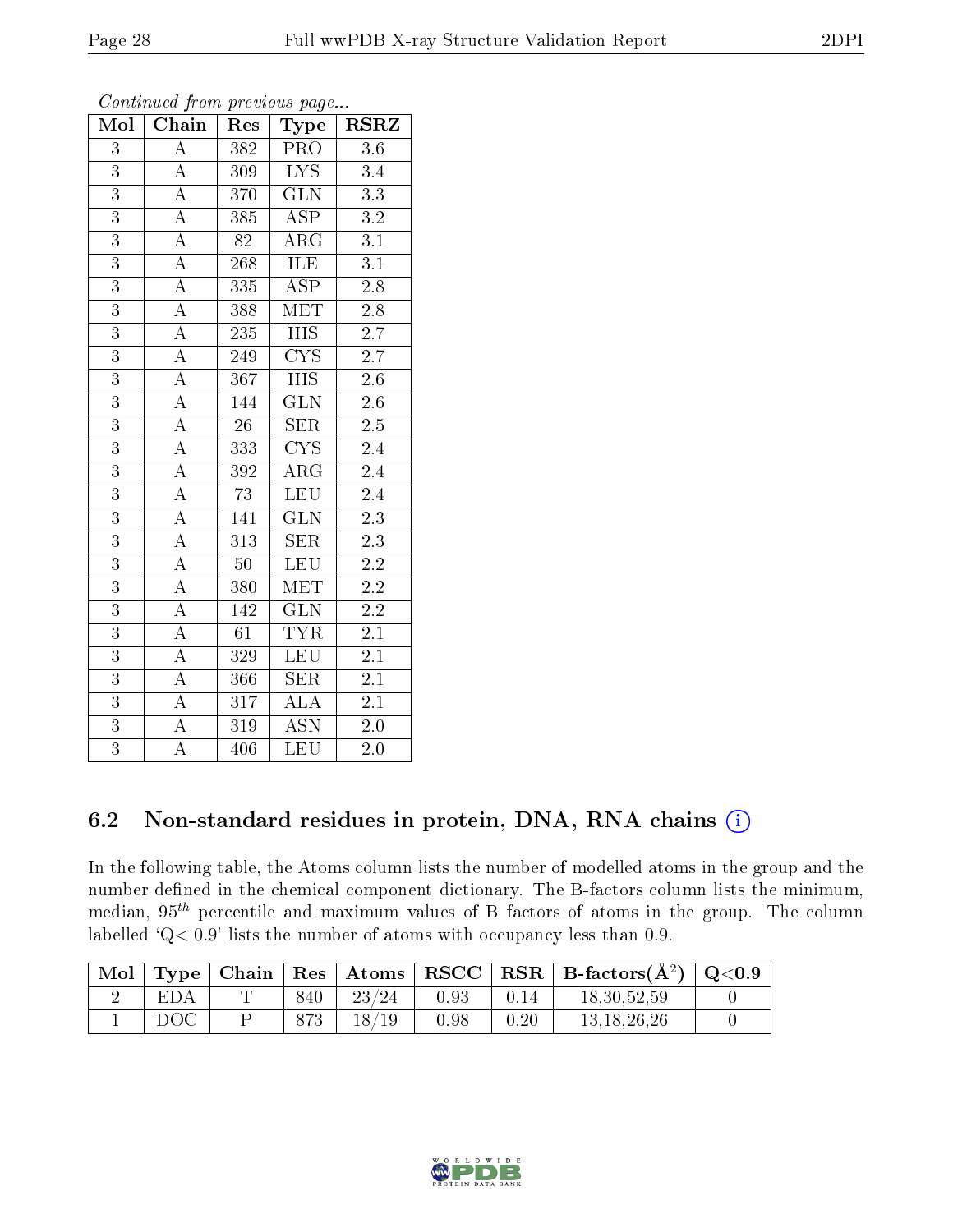#### 6.3 Carbohydrates  $(i)$

There are no carbohydrates in this entry.

#### 6.4 Ligands  $(i)$

In the following table, the Atoms column lists the number of modelled atoms in the group and the number defined in the chemical component dictionary. The B-factors column lists the minimum, median,  $95<sup>th</sup>$  percentile and maximum values of B factors of atoms in the group. The column labelled  $Q < 0.9$ ' lists the number of atoms with occupancy less than 0.9.

| Mol | Type | Chain | Res | $\vert$ Atoms | ${\bf RSCC}$ | $\ $ RSR $\ $ | B-factors $(A^2)$ | $\mathrm{Q}{<}0.9$ |
|-----|------|-------|-----|---------------|--------------|---------------|-------------------|--------------------|
|     | МG   |       |     |               | $0.91\,$     | 0.07          | 20, 20, 20, 20    |                    |
|     |      |       | 872 |               | 0.94         | 0.31          | 68,68,68,68       |                    |
|     |      |       | 375 | 28/28         | 0.97         | 0.13          | 13, 20, 25, 26    |                    |

The following is a graphical depiction of the model fit to experimental electron density of all instances of the Ligand of Interest. In addition, ligands with molecular weight  $> 250$  and outliers as shown on the geometry validation Tables will also be included. Each fit is shown from different orientation to approximate a three-dimensional view.